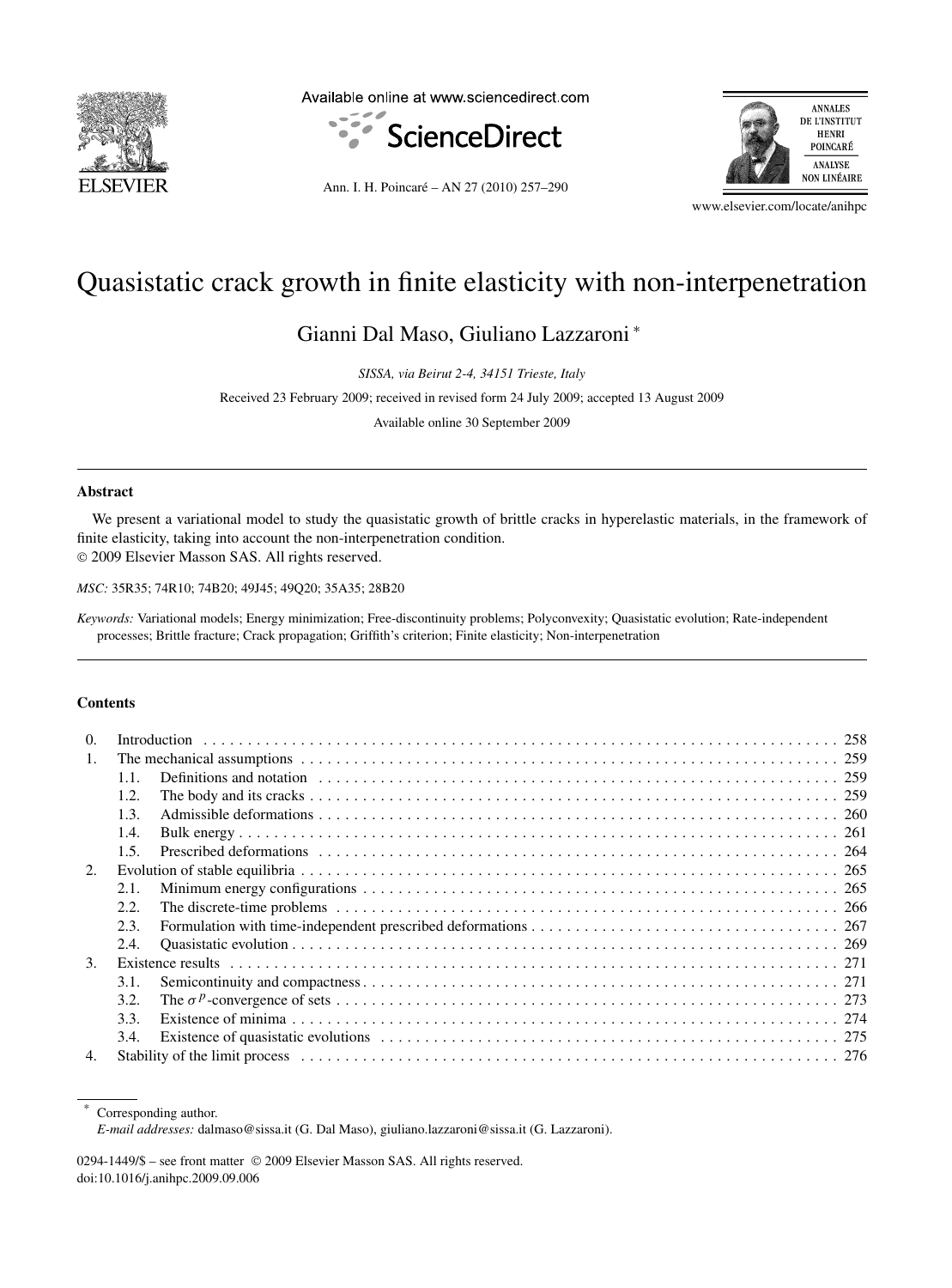|  |  | 5.1. The energy inequality $\ldots$ $\ldots$ $\ldots$ $\ldots$ $\ldots$ $\ldots$ $\ldots$ $\ldots$ $\ldots$ $\ldots$ $\ldots$ $\ldots$ $\ldots$ $\ldots$ $\ldots$ $\ldots$ $\ldots$ $\ldots$ $\ldots$ $\ldots$ $\ldots$ $\ldots$ $\ldots$ $\ldots$ $\ldots$ $\ldots$ $\ldots$ $\ldots$ $\ldots$ $\ldots$ $\ldots$ $\ldots$ $\$ |  |
|--|--|--------------------------------------------------------------------------------------------------------------------------------------------------------------------------------------------------------------------------------------------------------------------------------------------------------------------------------|--|
|  |  |                                                                                                                                                                                                                                                                                                                                |  |
|  |  |                                                                                                                                                                                                                                                                                                                                |  |
|  |  |                                                                                                                                                                                                                                                                                                                                |  |
|  |  |                                                                                                                                                                                                                                                                                                                                |  |
|  |  |                                                                                                                                                                                                                                                                                                                                |  |
|  |  |                                                                                                                                                                                                                                                                                                                                |  |
|  |  |                                                                                                                                                                                                                                                                                                                                |  |
|  |  |                                                                                                                                                                                                                                                                                                                                |  |

## **0. Introduction**

In this paper we study a quasistatic evolution problem for brittle cracks in hyperelastic bodies, in the context of finite elasticity. Following the lines of [18,6], we develop a mathematical model, based on the variational approach to fracture mechanics that goes back to Griffith [22].

All existence results in the mathematical literature on this subject [15,8,17,12] were obtained using energy densities with polynomial growth. This was not compatible with the standard assumption in finite elasticity that the strainenergy tends to infinity as the determinant of the deformation gradient vanishes. Our model extends the previous results to a wide class of energy densities satisfying this property; moreover, it takes into account the non-interpenetration condition, which was not considered in the above mentioned papers.

Our definition of quasistatic evolution is based on the approximation by means of solutions to incremental minimum problems obtained by time discretization (Section 2.4). This approximation method was already used in the other mathematical papers on this subject, and is common in a large class of rate-independent problems. We prove an existence result (Theorem 2.13) and show also (Theorem 2.14) that our solutions satisfy the basic properties of the energy formulation presented in [27]:

- global stability,
- energy-dissipation balance.

To simplify the functional framework, we impose a confinement condition: the deformed configuration is constrained to be contained in a prescribed compact set (Section 1.3). This allows us to formulate the problem in the space *SBV* of special functions of bounded variation [3], as in [17].

There are three main difficulties in passing from the polynomial growth condition to the context of finite elasticity:

- lower semicontinuity of the bulk energy,
- jump transfer,
- energy estimate.

As for the lower semicontinuity, the problem is that all theorems for quasiconvex functions require a polynomial growth, while the convexity assumption is not compatible with finite elasticity. We overcome this difficulty by assuming polyconvexity and applying a recent result [20], which requires only suitable bounds from below ((W4) in Section 1.4).

Jump transfer is a procedure introduced in [17] to prove global stability. One step of the original construction employs a reflection argument, which is forbidden by finite elasticity. We modify the jump transfer lemma, replacing the reflection argument by a suitable stretching argument (Section 4.1): the upper bounds needed in this step require a multiplicative stress estimate ((W5) in Section 1.4), already used in [4,25].

The discrete energy inequality was obtained in [12] through an additive manipulation of the approximate solutions; moreover, the passage to the limit in this inequality was based on a lemma about the convergence of stresses, which requires a polynomial growth. In our new context, the discrete energy inequality relies on the multiplicative splitting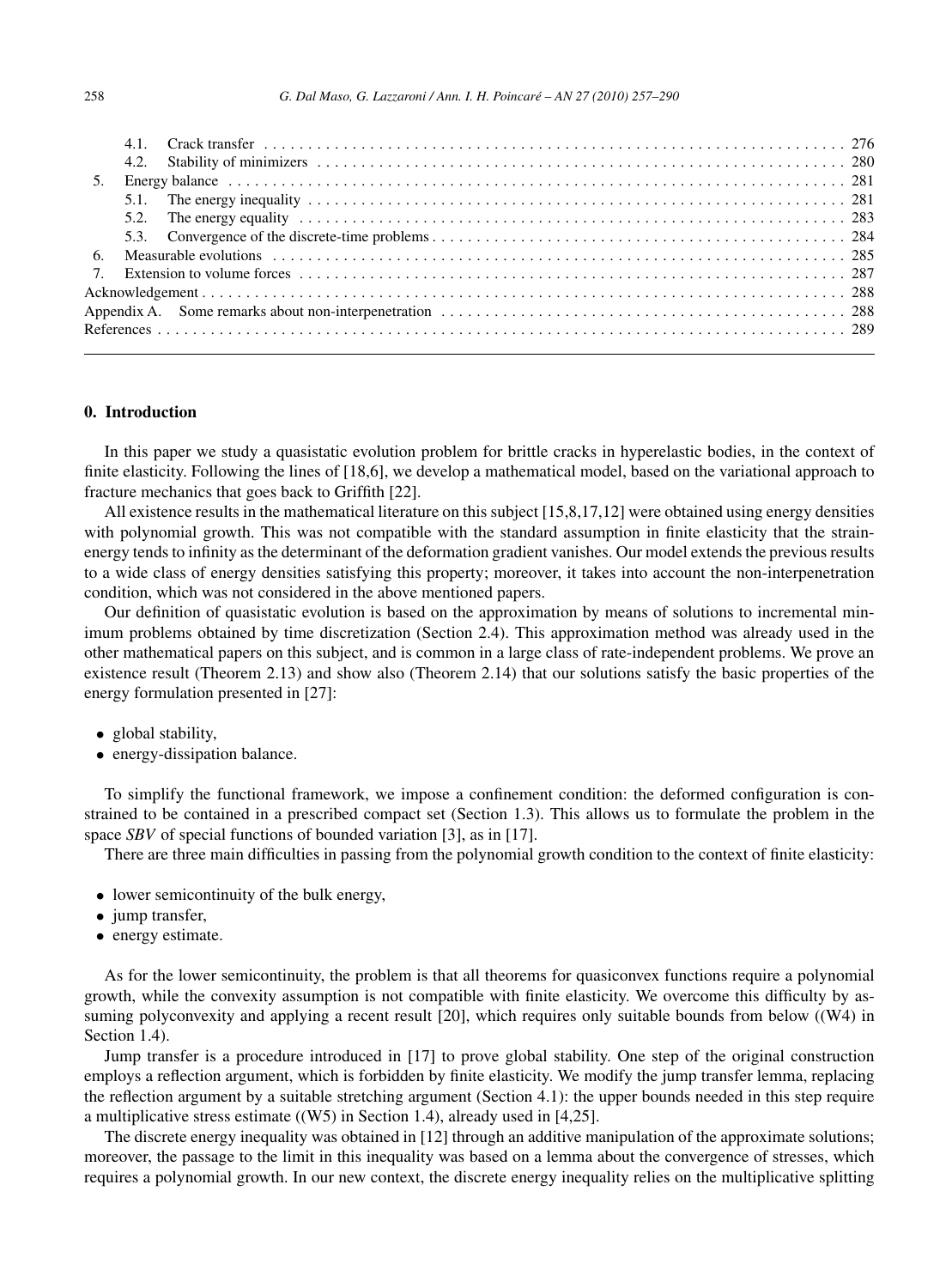introduced in [19], which requires a suitable continuity condition on the Kirchhoff stress ((W6) in Section 1.4); the passage to the limit is now obtained using a modification of the above mentioned lemma (Lemma 5.1), proven in [19].

The hypotheses introduced to overcome these difficulties ((W0–6) in Section 1.4) are compatible with finite elasticity and are satisfied, for instance, in the case of Ogden materials (Example 1.8). Since in this paper we focus on the new ideas and techniques used to avoid the polynomial growth condition, we study a problem with no applied forces and with sufficiently smooth prescribed boundary conditions. The minimal regularity hypotheses on the boundary data, on the volume forces, and on the surface forces will be considered in a forthcoming paper [26].

To deal with the non-interpenetration condition, we adopt a weak formulation for *SBV* functions (Definition 1.1), introduced in [21], and use a stability result (Theorem 3.4) with respect to weak<sup>∗</sup> convergence in *SBV* proven in the same paper. In Appendix A we discuss the reasons for the choice of this formulation and its physical motivation.

In Section 1 we present the hypotheses on the geometry of the body, on the strain-energy, and on the prescribed deformations. In Section 2 we give the definition of quasistatic evolution and state the main theorems; first, we present their simplest form, using an auxiliary problem (Section 2.3) based on the multiplicative splitting introduced in [19]; then, we formulate these results in the original setting. Section 3 contains the proof of the existence results, while Sections 4 and 5 are devoted to the proof of the global stability and of the energy balance; moreover, in Section 5.3 we show the convergence of the energies of the approximate solutions. Section 6 contains some results on the nontrivial problem of the measurability of solutions with respect to time. In Section 7 we sketch the extension to the case of applied volume forces with smooth potentials. Finally, Appendix A contains a comparison among different notions of non-interpenetration.

#### **1. The mechanical assumptions**

## *1.1. Definitions and notation*

Throughout the paper, we will consider functions defined on subsets of  $\mathbb{R}^n$  (with  $n \ge 2$ ), endowed with the Euclidean scalar product  $\cdot$  and the corresponding norm  $|\cdot|$ . The space of  $n \times n$  real matrices is denoted by  $\mathbb{M}^{n \times n}$ ;  $SO_n$  stands for the subset of orthogonal matrices with determinant 1, while  $GL_n^+$  stands for the subset of matrices with positive determinant; *I* is the identity matrix. The space  $M^{n \times n}$  is endowed with the scalar product  $A : B := \text{tr}(AB^T)$ , which coincides with the Euclidean scalar product in  $\mathbb{R}^{n^2}$ ; we denote by  $|\cdot|$  the corresponding norm. Given  $A \in \mathbb{M}^{n \times n}$ , we define adj<sub>j</sub> *A* as the vector composed of the minors of *A* of order *j*; its dimension is  $\tau_j := \binom{n}{j}$  $\binom{n}{j}^2$ .

In what follows,  $\mathcal{L}^n$  is the Lebesgue measure in  $\mathbb{R}^n$ , while  $\mathcal{H}^{n-1}$  is the  $(n-1)$ -dimensional Hausdorff measure. The expression *almost everywhere*, abbreviated as a.e., always refers to  $\mathcal{L}^n$ , unless otherwise specified. Given two sets *A* and *B* in  $\mathbb{R}^n$  we say that  $A \subseteq B$  whenever  $\mathcal{H}^{n-1}(A \setminus B) = 0$  and we say that  $A \cong B$  whenever  $\mathcal{H}^{n-1}(A \triangle B) = 0$ , where  $A \triangle B := (A \setminus B) \cup (B \setminus A)$  denotes the symmetric difference of *A* and *B*.

We recall some notions concerning *BV* functions. As usual, for a bounded open set  $U \subset \mathbb{R}^n$  and  $m \geq 1$ ,  $BV(U; \mathbb{R}^m)$ is the space of *functions of bounded variation*, i.e., the set of functions  $u \in L^1(U; \mathbb{R}^m)$  whose distributional gradient Du is a Radon measure on U with  $|Du|(U) < +\infty$ , where  $|Du|$  denotes the total variation of Du. For a BV function *u*, the symbol  $\nabla u$  stands for the absolutely continuous part of D*u* with respect to  $\mathcal{L}^n$ . We refer to [3] for the definition of the *jump set*  $S(u)$ , of its *unit normal vector field*  $v_u$ , of the *jump*  $[u] := u^+ - u^-$ , and of the space *SBV*(*U*;  $\mathbb{R}^m$ ) of *special functions of bounded variation*. Given  $p > 1$ , we consider the space

$$
SBV^{p}(U; \mathbb{R}^{m}) := \big\{ u \in SBV(U; \mathbb{R}^{m}) : \nabla u \in L^{p}(U; \mathbb{M}^{m \times n}) \big\},\
$$

endowed with the norm

$$
||u||_{SBV^{p}(U;\mathbb{R}^{m})} := \int_{U} |u| dx + \left(\int_{U} |\nabla u|^{p} dx\right)^{\frac{1}{p}} + |Du|(U), \tag{1.1}
$$

which makes it a Banach space.

## *1.2. The body and its cracks*

In this section we introduce a geometry modelling an elastic body with cracks, following [12]. The *reference configuration* of the body is the closure  $\Omega$  of a bounded open set  $\Omega \subset \mathbb{R}^n$  with Lipschitz boundary  $\partial \Omega$ .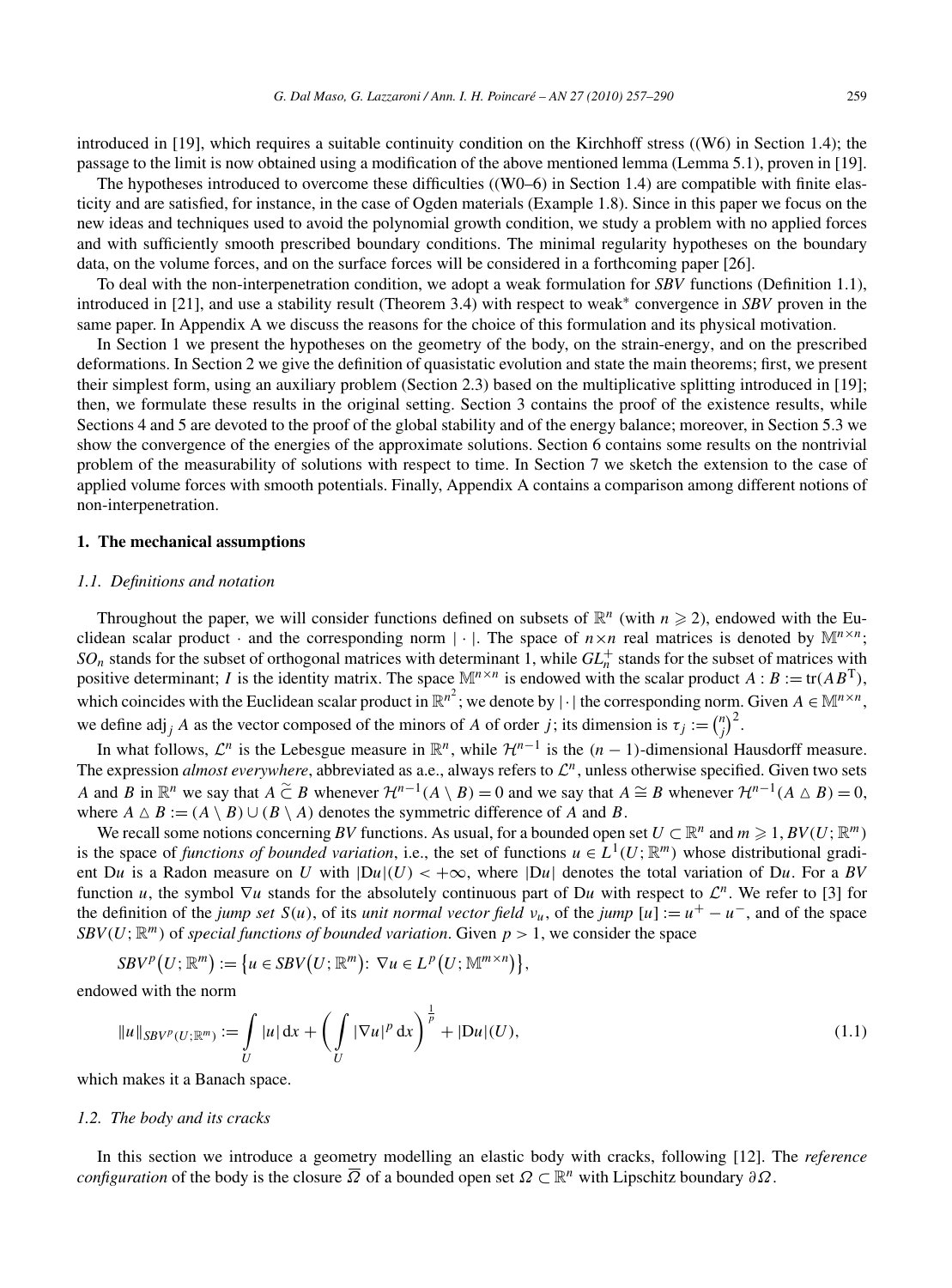We will suppose that every deformation takes place in a *container K*, a compact set with Lipschitz boundary and with  $\Omega \subset K$ . We will assume also that every crack in the reference configuration is contained in the *brittle part*  $\overline{\Omega}_B$ of  $\overline{\Omega}$ , and that  $\overline{\Omega}_B$  is the closure of an open subset  $\Omega_B$  of  $\Omega$  with Lipschitz boundary.

We fix an open set  $\Omega_D$  with Lipschitz boundary and with  $\Omega \subset \Omega_D \subset K$ , and define the *Dirichlet part* of the boundary of *Ω* as  $∂<sub>D</sub>Ω$  :=  $Ω<sub>D</sub> ∩ ∂Ω$ . The Dirichlet condition on  $∂<sub>D</sub>Ω$  is imposed by prescribing the deformation of *ΩD* \ *Ω*, which may be considered as an *unbreakable body* in contact with *Ω*. The *Neumann part* of the boundary is the closed set  $\partial_N \Omega := \partial \Omega \setminus \partial_D \Omega$ . The case  $\Omega_D = \Omega$  corresponds to a pure Neumann problem, while  $\overline{\Omega} \subset \Omega_D$ corresponds to a pure Dirichlet problem (if so, it is not restrictive to take  $\Omega_D = \text{int } K$ ).

We suppose

$$
\overline{\Omega}_B \cap \partial_D \Omega = \emptyset,\tag{1.2}
$$

so that the boundary deformation acts on the brittle part  $\Omega_B$  only through  $\Omega \setminus \overline{\Omega}_B$ , which can be regarded as a *layer of unbreakable material*. Notice that this condition does not imply that  $\Omega_B \subseteq \Omega_D$ , but only that the brittle part  $\overline{\Omega}_B$  does not meet the Dirichlet boundary  $\partial_D \Omega = \Omega_D \cap \partial \Omega$ . As a consequence, there cannot be interfacial cracks on  $\partial_D \Omega$ . We cannot avoid (1.2) for a technical reason, related to the non-interpenetration condition, that will appear in the proof of Lemma 4.1 about crack transfer.

A *crack* is represented in the reference configuration by a countably  $(H^{n-1}, n-1)$ -rectifiable set  $\Gamma \subseteq \overline{\Omega}_B \cap \Omega_D$ with  $\mathcal{H}^{n-1}(\Gamma) < +\infty$ . The collection of *admissible cracks* is given by

$$
\mathcal{R} := \left\{ \Gamma \colon \left( \mathcal{H}^{n-1}, n-1 \right) \text{-rectifiable}, \ \Gamma \subseteq \overline{\Omega}_B \cap \Omega_D, \ \mathcal{H}^{n-1}(\Gamma) < +\infty \right\}. \tag{1.3}
$$

According to Griffith's theory, we assume that the *energy spent to produce the crack*  $\Gamma \in \mathcal{R}$  is given by

$$
\mathcal{K}(\Gamma) := \int\limits_{\Gamma} \kappa(x, \nu_{\Gamma}(x)) d\mathcal{H}^{n-1}(x),\tag{1.4}
$$

where *ν<sub>Γ</sub>* is a unit normal vector field on *Γ* and  $\kappa$  :  $(\overline{\Omega}_B \cap \Omega_D) \times \mathbb{R}^n \to \mathbb{R}$  is a lower semicontinuous function such that

(K1)  $v \mapsto \kappa(x, v)$  is a norm on  $\mathbb{R}^n$  for every  $x \in \overline{\Omega}_B \cap \Omega_D$ ,  $(K2)$   $\kappa_1|\nu| \leq \kappa(x,\nu) \leq \kappa_2|\nu|$  for every  $(x,\nu) \in (\overline{\Omega}_B \cap \Omega_D) \times \mathbb{R}^n$ ,

for some constants  $\kappa_1 > 0$  and  $\kappa_2 > 0$ ; as a consequence, we have

$$
\kappa_1 \mathcal{H}^{n-1}(\Gamma) \leqslant \mathcal{K}(\Gamma) \leqslant \kappa_2 \mathcal{H}^{n-1}(\Gamma). \tag{1.5}
$$

To simplify the exposition of auxiliary results, we extend  $\kappa$  to  $\Omega_D \times \mathbb{R}^n$  by setting  $\kappa(x, v) := \kappa_2 |v|$  if  $x \in \Omega_D \setminus \overline{\Omega}_B$ , and we define  $K(\Gamma)$  by (1.4) for every countably  $(\mathcal{H}^{n-1}, n-1)$ -rectifiable subset  $\Gamma$  of  $\mathbb{R}^n$ .

## *1.3. Admissible deformations*

A deformation of  $\Omega_D$  is represented by a function *u* in  $SBV(\Omega_D; K)$ , which is defined as the set of functions  $u \in SBV(\Omega_D; \mathbb{R}^n)$  such that  $u(x) \in K$  for a.e.  $x \in \Omega_D$ . With this definition we are requiring that every deformation of the body remains in the container *K*. We assume that there is  $\Gamma \in \mathcal{R}$  such that  $S(u) \in \Gamma$ , so  $S(u) \in \overline{\Omega}_B \cap \Omega_D$ .

Furthermore, we require a condition of non-interpenetration of matter in the sense of Ciarlet and Nečas [10], a notion developed first for Sobolev mappings and recently generalized to *SBV* functions by Giacomini and Ponsiglione [21].

**Definition 1.1.** A function  $u \in SBV(\Omega_D; K)$  satisfies the *Ciarlet–Nečas non-interpenetration condition* if the following hold:

(CN1) *u* preserves orientation, i.e., for a.e.  $x \in \Omega_D$ , det  $\nabla u(x) > 0$ ;

(CN2) *u* is *a.e. injective*, i.e., there exists a set  $N \subset \Omega_D$ , with  $\mathcal{L}^n(N) = 0$ , such that *u* is injective on  $\Omega_D \setminus N$ .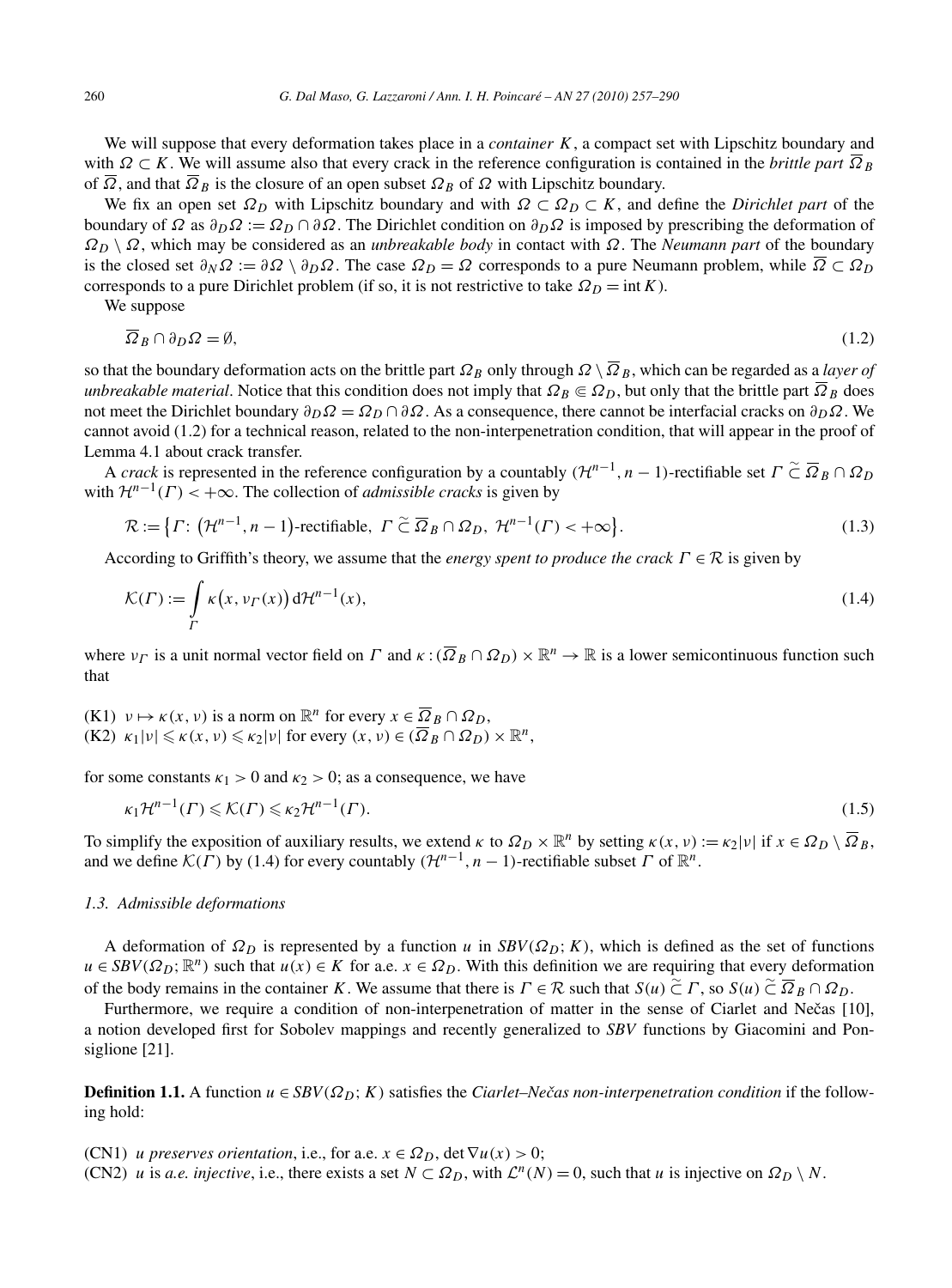The prescribed deformation of  $\Omega_D \setminus \overline{\Omega}$  is given by a function  $\psi \in W^{1,1}(\Omega_D \setminus \overline{\Omega}; K)$ . The Dirichlet condition on *u* takes the form  $u = \psi$  a.e. in  $\Omega_D \setminus \overline{\Omega}$ , i.e., we prescribe the deformation on the whole volume  $\Omega_D \setminus \overline{\Omega}$  and not only on  $\partial_D \Omega$ . On the latter set the equality  $u = \psi$  is satisfied in the sense of traces, because by (1.2) *u* is of class  $W^{1,1}$  in the neighbourhood  $\Omega_D \setminus \overline{\Omega}_B$  of  $\partial_D \Omega$ .

Then we define the set of *admissible deformations*, corresponding to a crack *Γ* ∈ R and a Dirichlet datum *ψ* ∈  $W^{1,1}(\Omega_D \setminus \overline{\Omega}; K)$ , as

$$
AD(\psi, \Gamma) := \{ u \in SBV(\Omega_D; K): u \text{ satisfies (CN1), (CN2), } u|_{\Omega_D \setminus \overline{\Omega}} = \psi, \text{ and } S(u) \overset{\sim}{\subset} \Gamma \}.
$$
 (1.6)

If  $AD(\psi, \Gamma) \neq \emptyset$ , the equality  $u|_{\Omega} \otimes \overline{\Omega} = \psi$  implies in particular that  $\psi$  satisfies (CN1) and (CN2) in  $\Omega$ Moreover, if  $u \in AD(\psi, \Gamma)$  there exists  $N \subset \Omega_D$  with  $\mathcal{L}^n(N) = 0$  such that  $u(\Omega \setminus N)$  does not intersect  $\psi((\Omega_D \setminus \mathcal{L}^n))$  $\overline{\Omega}$ ) \ *N*).

**Remark 1.2.** The first difference from the model of [12] is the non-interpenetration requirement for the admissible deformations; this suggests to formulate the boundary conditions in terms of the leading body  $\Omega_D \setminus \Omega$ . Furthermore, we introduce the confinement condition  $u(x) \in K$ , in order to simplify the functional framework (*SBV* instead of *GSBV*). Another relevant difference is given by the assumptions on the bulk energy, which will be stated in the next section.

# *1.4. Bulk energy*

We present the hypotheses on the bulk energy, which will allow us to deal with the case of finite elasticity. The relevant assumptions were studied by Ball [4], Francfort and Mielke [19], and Fusco, Leone, March, and Verde [20].

Given a crack  $\Gamma \in \mathcal{R}$ , we suppose that the uncracked part  $\Omega \setminus \Gamma$  is hyperelastic and that the *bulk energy* on  $\Omega \setminus \Gamma$ of any deformation  $u \in SBV(\Omega_D; K)$  with  $S(u) \stackrel{\sim}{\subset} \Gamma$  can be written as

$$
\mathcal{W}(u) := \int_{\Omega \setminus \Gamma} W(x, \nabla u(x)) dx = \int_{\Omega} W(x, \nabla u(x)) dx,
$$
\n(1.7)

where  $W: \Omega \times \mathbb{M}^{n \times n} \to [0, +\infty]$  is independent of  $\Gamma$  and satisfies the following properties:

(W0) *Frame indifference:* for every  $(x, A) \in \Omega \times \mathbb{M}^{n \times n}$ 

 $W(x, QA) = W(x, A)$  for every  $Q \in SO_n$ ;

(W1) *Polyconvexity*: there exists a function  $\widetilde{W}: \Omega \times \mathbb{R}^{\tau} \to [0, +\infty]$  such that  $x \mapsto \widetilde{W}(x, \xi)$  is  $\mathcal{L}^n$ -measurable on  $\Omega$ for every  $\xi \in \mathbb{R}^{\tau}$ ,  $\xi \mapsto \widetilde{W}(x,\xi)$  is continuous and convex on  $\mathbb{R}^{\tau}$  for every  $x \in \Omega$ , and

$$
W(x, A) = \widetilde{W}(x, M(A)) \quad \text{for every } (x, A) \in \Omega \times \mathbb{M}^{n \times n},
$$

where  $M(A) := (ad_{1}, A, \ldots, ad_{n}, A)$  is the vector (of dimension  $\tau := \tau_1 + \cdots + \tau_n$ ) composed of all minors of *A*;

(W2) *Finiteness and regularity:* for every  $x \in \Omega$  we have

$$
W(x, A) < +\infty \quad \Leftrightarrow \quad A \in GL_n^+
$$
\nand  $A \mapsto W(x, A)$  is of class  $C^1$  on  $GL_n^+$ .

Furthermore, we require that there exist some constants  $\beta_W^0 \ge 0$ ,  $\beta_W^1, \ldots, \beta_W^n > 0$ ,  $c_W^0 \ge 0$ ,  $c_W^1 > 0$ , and some exponents  $p_1, p_2, \ldots, p_n$ , such that for every  $x \in \Omega$ :

(W3) *Bound at identity:* we have  $W(x, I) \leq c_W^0$ ; (W4) *Lower growth condition*: for every  $A \in \mathbb{M}^{n \times n}$ 

$$
W(x, A) \geqslant \sum_{j=1}^{n} \beta_W^j |\text{adj}_j A|^{p_j} - \beta_W^0,
$$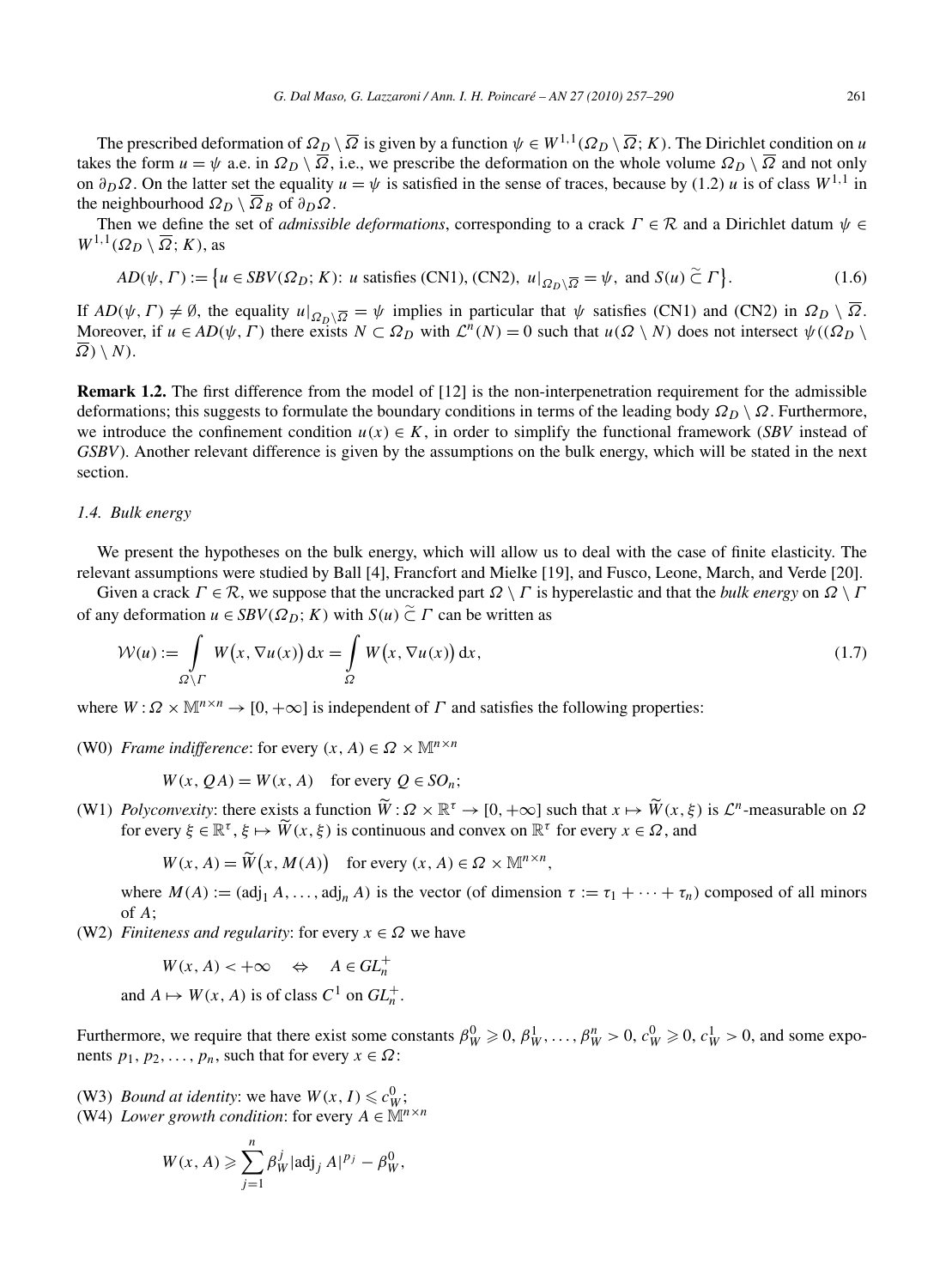with

$$
p_1 \ge 2
$$
,  $p_j \ge p'_1 := \frac{p_1}{p_1 - 1}$  for  $j = 2, ..., n - 1$ ,  $p_n > 1$ ;

(W5) *Multiplicative stress estimate:* for every  $A \in GL_n^+$ 

$$
\left|A^{\mathrm{T}}\mathbf{D}_{A}W(x,A)\right|\leq c_{W}^{1}\big(W(x,A)+c_{W}^{0}\big);
$$

(W6) *Continuity of Kirchhoff stress:* for every  $\varepsilon > 0$  there exists  $\delta > 0$ , independent of *x*, such that for every  $A \in GL_n^+$ and  $B \in GL_n^+$  with  $|B - I| < \delta$ 

$$
\left| \mathrm{D}_A W(x, BA) \left( BA \right)^{\mathrm{T}} - \mathrm{D}_A W(x, A) A^{\mathrm{T}} \right| \leq \varepsilon \big( W(x, A) + c_W^0 \big).
$$

Henceforth, we will set  $p := p_1$ .

**Remark 1.3.** Hypotheses (W0), (W1), (W2), and (W5) were studied in [4], while (W6) was used in [19]. Assumptions (W5) and (W6) involve two stress tensors:

$$
K(x, A) := D_A W(x, A) A^T,
$$
\n(1.8)

sometimes called *Kirchhoff stress tensor*, and

$$
L(x, A) := A^{\mathrm{T}} D_A W(x, A), \tag{1.9}
$$

which appears in the expression of the so-called *energy–momentum tensor*

$$
W(x, A)I - AT DA W(x, A).
$$
\n(1.10)

In all these formulas,  $D_A W(x, A)$  denotes the matrix whose entries are the partial derivatives of *W* with respect to the corresponding entries of *A*.

**Remark 1.4.** Hypotheses (W1) and (W4) guarantee lower semicontinuity for W, thanks to Theorem 3.1 below, due to [20]. When  $p > n$ , it suffices to suppose  $W(x, A) \ge \beta \frac{1}{W} |A|^p$ , instead of (W4), thanks to a result by Ambrosio [2, Corollary 4.9]. Notice that, if  $W(u) < +\infty$  for a function  $u \in SBV(\Omega_D; K)$ , then  $u \in SBV^p(\Omega_D; K)$  by (W4).

In the next proposition, we state a consequence of hypothesis (W5) for *L*; moreover, we highlight the counterpart of (W5) in the case of *K*. For the proofs and a deeper discussion, we refer to [4, Section 2.4].

**Proposition 1.5.** *Let W satisfy* (W5)*. Then there exists*  $\gamma \in (0, 1)$  *such that, for every*  $(x, A) \in \Omega \times GL_n^+$  *and every*  $B \in GL_n^+$  *with*  $|B - I| < \gamma$ *,* 

$$
W(x, AB) + c_W^0 \leq \frac{n}{n-1} \left( W(x, A) + c_W^0 \right). \tag{1.11}
$$

*Moreover, if W satisfies also* (W0)*, then for every*  $(x, A) \in \Omega \times GL_n^+$ 

$$
\left| \mathbf{D}_A W(x, A) A^{\mathrm{T}} \right| \leqslant \left| A^{\mathrm{T}} \mathbf{D}_A W(x, A) \right|,
$$

*so that*

$$
|D_A W(x, A) AT| \leq c_W^1(W(x, A) + c_W^0).
$$
\n(1.12)

**Remark 1.6.** There are examples of functions satisfying (1.12) but not (W5); instead, these properties are equivalent when the material is isotropic, i.e.,

$$
W(x, AQ) = W(x, A) \quad \text{for every } Q \in SO_n. \tag{1.13}
$$

If either (W5) or (1.12) holds, there exists  $c_W^2 > 0$  such that for every  $(x, A) \in \Omega \times GL_n^+$ 

$$
W(x, A) \leq c_W^2 \left( |A|^s + |A^{-1}|^s \right),\tag{1.14}
$$

where  $s := nc_W^1$ . All these properties can be found in [4].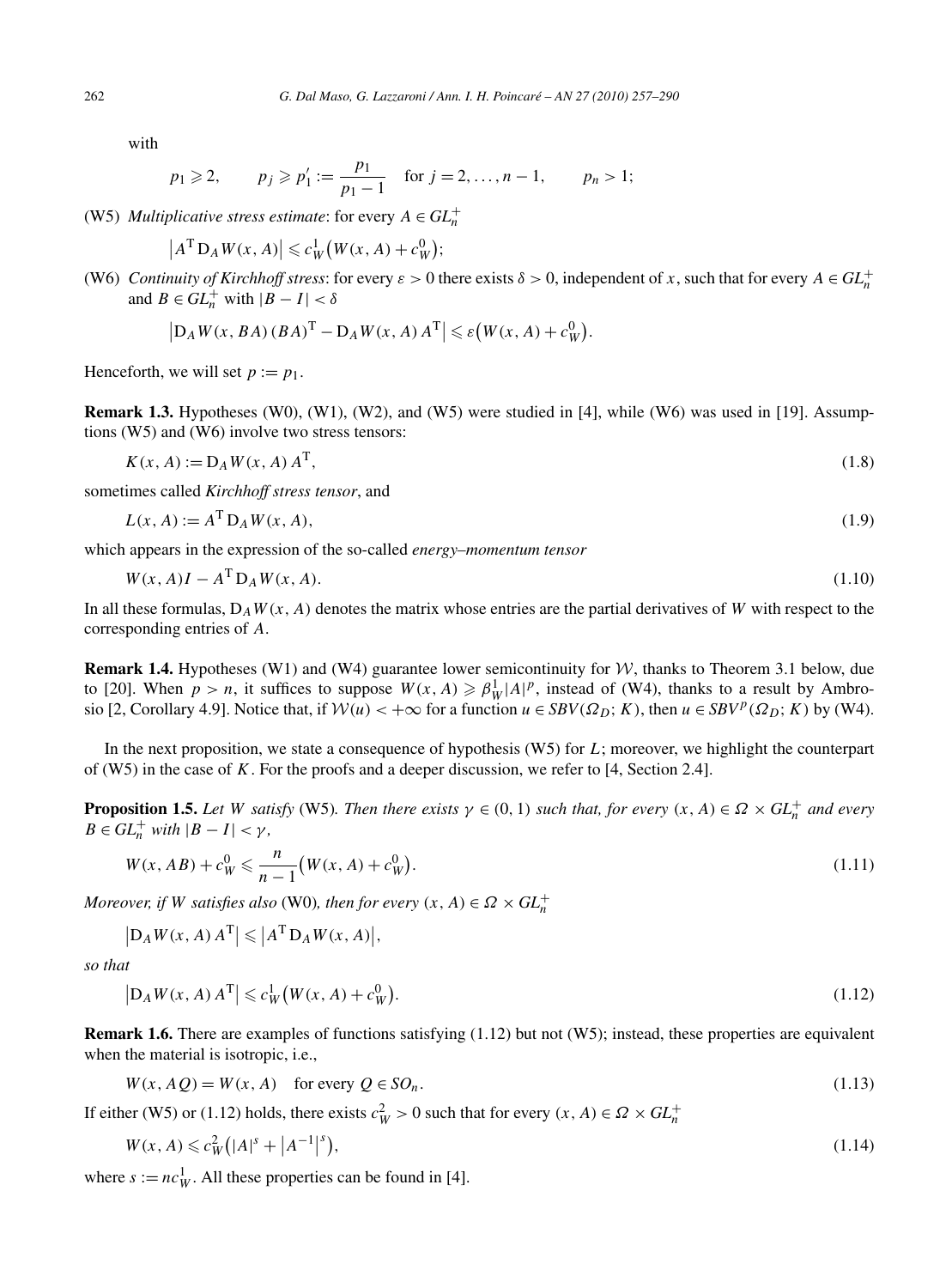**Remark 1.7.** In [19, Proposition 5.2] it is proven that *K* satisfies (W6) whenever (1.12) holds, all entries  $K_{ij}(x, A)$ of  $K(x, A)$  are differentiable in A, and there exists  $c_W^3 > 0$  such that

$$
\left| \mathcal{D}_A K_{ij}(x, A) : (CA) \right| \leq c_W^3 \left( W(x, A) + c_W^0 \right) |C| \tag{1.15}
$$

for every  $C \in \mathbb{M}^{n \times n}$  and  $(x, A) \in \Omega \times GL_n^+$ .

**Example 1.8** *(Ogden materials)*. An important class of hyperelastic isotropic materials in dimension  $n = 3$  was studied by Ogden in 1972 [29,30] to describe the behaviour of natural rubbers. These materials provide a classical example in finite elasticity [9, Section 4.10]; the strain-energy associated with  $A \in GL_3^+$  is given by

$$
W(A) = \sum_{i=1}^{M} a_i |A|^{\gamma_i} + \sum_{j=1}^{N} b_j |\text{cof } A|^{\delta_j} + h(\det A),
$$

where several material parameters appear:  $M, N \geq 1$ ,  $a_i, b_j > 0$ ,  $\gamma_i, \delta_j \geq 1$ . Moreover,  $h: (0, \infty) \to \mathbb{R}$  is a convex function satisfying  $h(t) \to +\infty$  as  $t \to 0^+$ . Here, cof  $A := (\det A)A^{-T}$  stands for the cofactor matrix of A.

In general, the strain-energy considered in this example is polyconvex and satisfies inequality (W4) [9,20]. Moreover, in [4] it is proven that *W* satisfies (W5) and (1.12), whenever the following growth condition holds for every  $t > 0$ , with  $C > 0$ :

 $|th'(t)| \leq C(h(t) + 1).$ 

Now we show a simple example of Ogden material satisfying all the properties we are requiring for *W*. A similar example is presented in [19], in the case  $p > n$ , where Ambrosio's result is sufficient to prove lower semicontinuity, so that one can take  $\beta_W^1 = \cdots = \beta_W^{n-1} = 0$  in (W4). In our example  $\beta_W^j > 0$  for every *j*, which allows us to consider the case  $2 \leqslant p \leqslant n$ , where Ambrosio's semicontinuity result cannot be applied. Another example can be found in [24]. Let *n* = 3 again and take, for  $A \in \mathbb{M}^{3 \times 3}$ 

 $W(A) := \begin{cases} \beta_W^1 |A|^{p_1} + \beta_W^2 |\cot A|^{p_2} + \beta_W^3 |\det A|^{p_3} + \gamma |\det A|^{-q} & \text{if } \det A > 0, \end{cases}$ 

where  $p_1 = p \ge 2$ ,  $p_2 \ge p'$ ,  $p_3 > 1$ , and  $\beta_W^j > 0$ , as in (W4), and  $q > 0$ ,  $\gamma > 0$ .

Let us verify that properties (W0–6) hold: polyconvexity (W1) and lower growth estimate (W4) are clear by construction; moreover, one can see that *W* satisfies frame indifference (W0), local non-interpenetration (W2), and isotropy (1.13). To check the other properties, we must compute the derivative of *W* for  $A \in GL_3^+$ ; for this, we need the expression of the differential  $d_A \text{ cof } A$ , considered as a linear map from  $\mathbb{M}^{3\times3}$  into  $\mathbb{M}^{3\times3}$ :

+∞ otherwise*,*

$$
d_A \operatorname{cof} A[B] = [\operatorname{tr}(A^{-1}B)I - A^{-T}B^{T}] \operatorname{cof} A,
$$

whence we conclude that  $d_A \text{cof } A$  is symmetric, i.e.,

$$
d_A \operatorname{cof} A[B] : C = d_A \operatorname{cof} A[C] : B. \tag{1.16}
$$

Then we see that

$$
(d_A \operatorname{cof} A[\operatorname{cof} A])A^{\mathrm{T}} = |\operatorname{cof} A|^2 I - \operatorname{cof} A \operatorname{cof} A^{\mathrm{T}},\tag{1.17}
$$

$$
d_A \operatorname{cof} A[CA] = (\operatorname{tr}(C)I - C^{T}) \operatorname{cof} A. \tag{1.18}
$$

Using (1.8), (1.16), and (1.17), we get

$$
K(A) = \beta_W^1 p_1 |A|^{p_1 - 2} A A^T + \beta_W^2 p_2 \left[ |\cot A|^{p_2} I - |\cot A|^{p_2 - 2} \cot A \cot A^T \right] + \left( \beta_W^3 p_3 |\det A|^{p_3} - \gamma q |\det A|^{-q} \right) I.
$$

We compute its differential  $d_A K(A)$ , considered as a linear map from  $M^{3\times 3}$  into  $M^{3\times 3}$ . Using (1.18) we obtain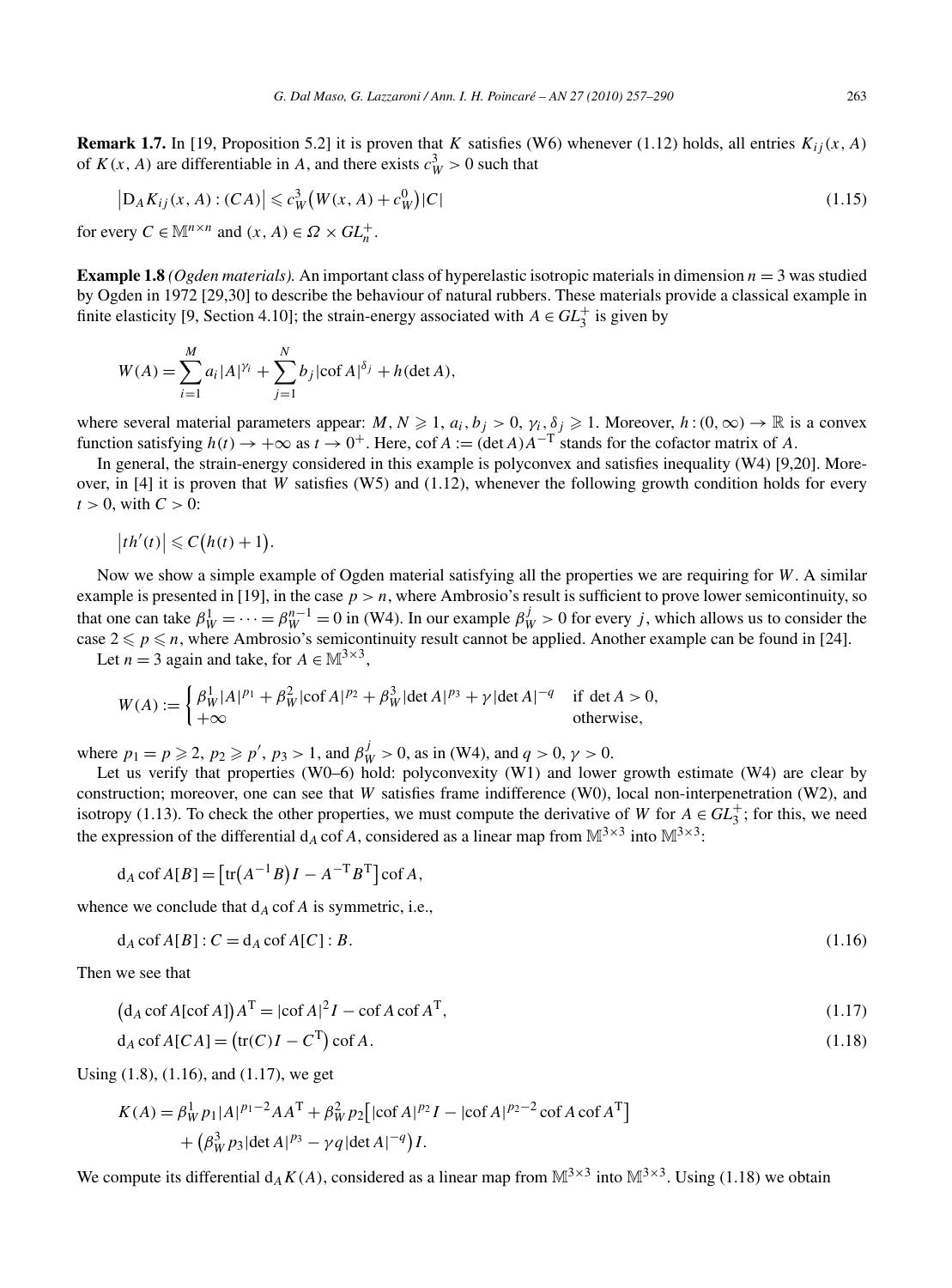$$
d_{A}K(A)[CA] = \beta_{W}^{1} p_{1} [(p_{1} - 2)|A|^{p_{1} - 4} (AA^{T} : C)AA^{T} + |A|^{p_{1} - 2} (CAA^{T} + AA^{T}C)]
$$
  
+  $\beta_{W}^{2} p_{2}^{2} [|cof A|^{p_{2}} tr(C) - |cof A|^{p_{2} - 2} (cof A^{T} cof A) : C]I$   
-  $\beta_{W}^{2} p_{2} (p_{2} - 2)|cof A|^{p_{2} - 2} tr(C) cof A cof A^{T}$   
+  $\beta_{W}^{2} p_{2} (p_{2} - 2)|cof A|^{p_{2} - 4} [(cof A^{T} cof A) : C] cof A cof A^{T}$   
-  $\beta_{W}^{2} p_{2}|cof A|^{p_{2} - 2} [tr(C)I - C^{T}] cof A cof A^{T}$   
-  $\beta_{W}^{2} p_{2}|cof A|^{p_{2} - 2} cof A cof A^{T}[tr(C)I - C]$   
+  $[\beta_{W}^{3} p_{3}|det A|^{p_{3}} - \gamma q|det A|^{-q}] tr(C)I.$ 

The formulas for  $K(A)$  and  $d_A K(A)$  immediately show that (1.12) and (1.15) hold; then, by Remarks 1.6 and 1.7, (W5) and (W6) hold.

With the same procedure one can treat *Mooney–Rivlin materials* [9], where

$$
W(A) := \begin{cases} a|A|^2 + b|\cos A|^2 + c|\det A|^2 - d\log \det A & \text{if } \det A > 0, \\ +\infty & \text{otherwise,} \end{cases}
$$

where *a*, *b*, *c*, *d* are positive constants. Also in this case, because of the exponent  $p = 2$ , Ambrosio's result does not apply.

# *1.5. Prescribed deformations*

We prescribe a time-dependent deformation of  $\Omega_D \setminus \Omega$ , requiring that  $u(x) = \psi(t, x)$  for a.e.  $x \in \Omega_D \setminus \Omega$ , at every time  $t \in [0, 1]$ . For technical reasons, we have to assume that  $x \mapsto \psi(t, x)$  is defined for every  $x \in K$ , takes values in *K*, and has an inverse function on *K*, denoted by  $y \mapsto \phi(t, y)$ . This determines two functions

$$
\psi, \phi : [0, 1] \times K \to K.
$$

With a small abuse of notation, the functions  $x \mapsto \psi(t, x)$  and  $y \mapsto \phi(t, y)$  are denoted by  $\psi(t): K \to K$  and  $\phi(t): K \to K$ , respectively. At each time *t* they satisfy

$$
(BC1) \qquad \psi(t) \circ \phi(t) = I = \phi(t) \circ \psi(t),
$$

where *I* denotes the identical function in *K*.

We require that for every *i*,  $j = 1, \ldots, n$ 

(BC2)  $D_t \psi$ ,  $D_x \psi$ ,  $D_x D_x \psi$ ,  $D_t D_x \psi$  exist, continuous on [0, 1]  $\times K$ 

and

(BC3)  $D_t \phi$ ,  $D_{y_i} \phi$ ,  $D_{y_i} D_{y_j} \phi$ ,  $D_t D_{y_i} \phi$  exist, continuous on [0, 1] × *K*.

This implies that the mixed derivative  $D_{x_i}D_t\psi$  exists and coincides with  $D_tD_{x_i}\psi$ ; the same is true for  $\phi$ . We use the following notation:  $\nabla \psi$  and  $\nabla \phi$  are the Jacobian matrices with respect to *x* or *y*; moreover,  $\dot{\psi} := D_t \psi$ ,  $\nabla \dot{\psi} := D_t \psi$  $\nabla D_t \psi = D_t \nabla \psi$ , and the same for  $\phi$ .

We need a uniform bound on the energy of the prescribed deformation: we suppose that there exists a constant *M* such that

$$
(BC4) \t W(x, \nabla \psi(t, x)) \leq M
$$

for every  $(t, x) \in [0, 1] \times \Omega$  (for example, this holds when  $\psi(t) = I$ ). This assumption, together with (W2), gives

$$
\det \nabla \psi(t, x) > 0 \quad \text{for a.e. } x \in K.
$$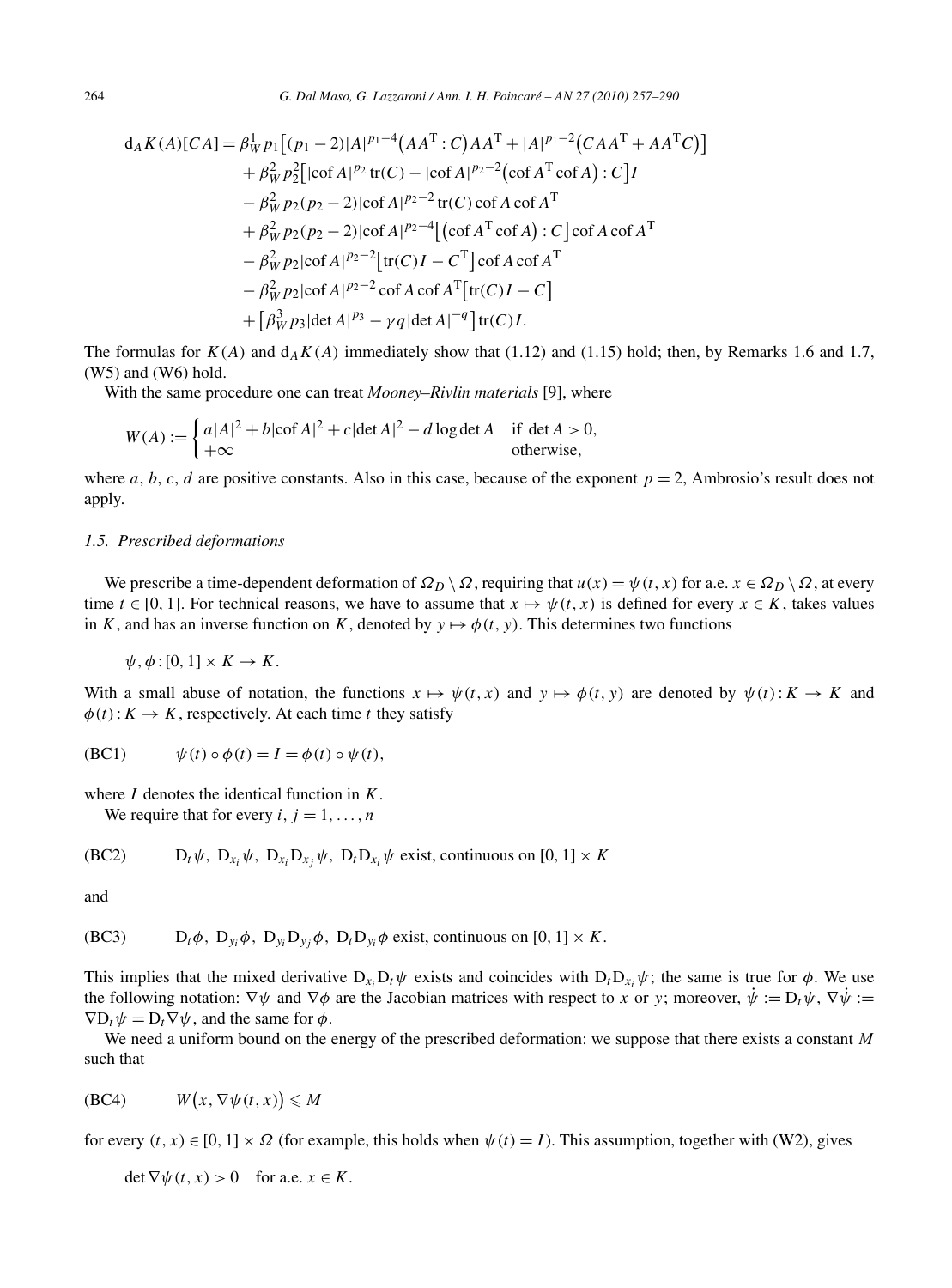Since by (BC1) and (BC2) det  $\nabla \psi(t, x) \neq 0$  for every  $t \in [0, 1]$  and  $x \in K$ , by continuity one has

$$
\det \nabla \psi(t, x) > 0 \quad \text{for every } x \in K,\tag{1.19}
$$

which in turn implies

$$
\det \nabla \phi(t, y) > 0 \quad \text{for every } y \in K. \tag{1.20}
$$

Notice that (1.19) and the invertibility of  $\psi(t)$  imply that  $\psi(t)$  satisfies the Ciarlet–Nečas condition; as  $S(\psi(t)) = \emptyset$ , this implies that  $\psi(t) \in AD(\psi(t), \Gamma)$  for every  $\Gamma \in \mathcal{R}$ .

# **2. Evolution of stable equilibria**

The aim of this paper is to study the evolution of stable equilibria for the physical system introduced in the previous section: an elastic body with cracks, subjected to a general strain-energy, compatible with the non-interpenetration hypotheses (W2).

In the present section, we define the notion of *incrementally-approximable quasistatic evolution of global minimizers* for the total energy  $\mathcal{E}$ . Our main results are the existence of such a quasistatic evolution with prescribed initial conditions (Theorem 2.18) and the analysis of its properties (Theorem 2.19).

## *2.1. Minimum energy configurations*

We begin by discussing the notion of stable equilibrium, first considering only the bulk energy  $W$ . For a fixed time  $t \in [0, 1]$  and a given crack  $\Gamma \in \mathcal{R}$ , a deformation *u* corresponding to an equilibrium is a critical point of the functional W on the set  $AD(\psi(t), \Gamma)$  defined in (1.6). Among such critical points, we select the minimum points of the problem

$$
\min_{u \in AD(\psi(t),\Gamma)} \mathcal{W}(u),\tag{2.1}
$$

which are called the *minimum energy deformations at time t with crack Γ* . Their existence is guaranteed by the following theorem, which will be proven in Section 3.3.

**Theorem 2.1** *(Minimization of the elastic energy). Let* W *satisfy* (W0–6)*. Consider the prescribed deformations defined in* (BC1–4)*. Then for every*  $t \in [0, 1]$  *and every*  $\Gamma \in \mathcal{R}$  *the minimum problem* (2.1) *has a solution.* 

Next, we define the total energy

$$
\mathcal{E}(u,\Gamma) := \mathcal{W}(u) + \mathcal{K}(\Gamma). \tag{2.2}
$$

In Griffith's theory, an *equilibrium configuration* at a fixed time  $t \in [0, 1]$  is an admissible configuration  $(u(t), \Gamma(t))$ which is a "critical point" of the functional  $\mathcal{E}(u, \Gamma)$  on the set of configurations  $(u, \Gamma)$  with  $\Gamma \in \mathcal{R}$ ,  $\Gamma(t) \subset \Gamma$ , and  $u \in AD(\psi(t), \Gamma)$ . Unfortunately, the definition of "critical point" in this context has never been made mathematically precise.

Following [18], among these equilibrium configurations we will consider only *minimum energy configurations*, which are defined as those admissible configurations  $(u(t), \Gamma(t))$ , with  $\Gamma(t) \in \mathcal{R}$  and  $u(t) \in AD(\psi(t), \Gamma(t))$ , such that the unilateral minimality condition holds:

$$
\mathcal{E}\big(u(t),\Gamma(t)\big) \leqslant \mathcal{E}(u,\Gamma) \tag{2.3}
$$

for every  $\Gamma \in \mathcal{R}$ , with  $\Gamma(t) \subset \Gamma$ , and every  $u \in AD(\psi(t), \Gamma)$ .

The next theorem ensures that for every  $t \in [0, 1]$  and for every initial datum  $\Gamma_0 \in \mathcal{R}$  there exists at least a minimum energy configuration  $(u(t), \Gamma(t))$  such that  $\Gamma_0 \stackrel{\sim}{\subset} \Gamma(t)$ ; the proof is in Section 3.3.

**Theorem 2.2** *(Minimization of the total energy). Let* E *be the energy defined in* (2.2)*, where* W *satisfies* (W0–6) *and* K *satisfies* (K1–2)*. Consider the prescribed deformations defined in* (BC1–4)*. Then, for every t* ∈ [0*,* 1] *and Γ*<sup>0</sup> ∈ R*, the minimum problem*

$$
\min \{ \mathcal{E}(u, \Gamma) : \Gamma \in \mathcal{R}, \ I_0 \widetilde{\subset} \Gamma, \ u \in AD(\psi(t), \Gamma) \} \tag{2.4}
$$

*has a solution.*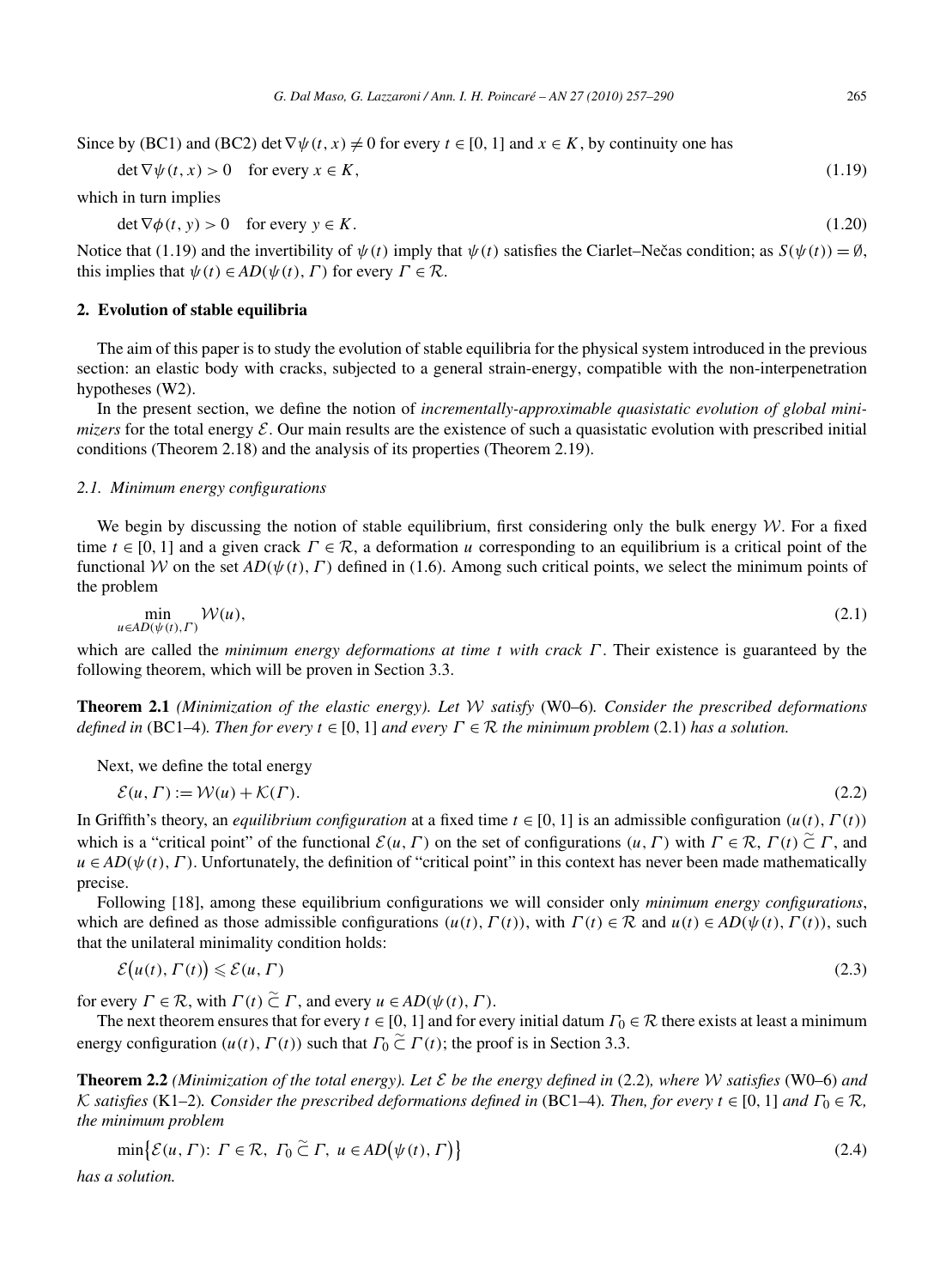#### *2.2. The discrete-time problems*

To define a quasistatic evolution, we employ a standard method for rate-independent processes [27], developed in [18,15,12,17] for problems in fracture mechanics: first, we consider a time discretization of the problem and find some *incremental approximate solutions*; the desired *incrementally-approximable quasistatic evolution* will then be the limit of the discrete solutions.

Let us fix a sequence of subdivisions  $\{t_k^i\}_{0 \leq i \leq k}$  of the interval [0, 1], with

$$
0 = t_k^0 < t_k^1 < \dots < t_k^{k-1} < t_k^k = 1 \tag{2.5}
$$

and

$$
\lim_{k \to \infty} \max_{1 \le i \le k} (t_k^i - t_k^{i-1}) = 0.
$$
\n(2.6)

We will call such a sequence a *time discretization*.

As a datum of the problem, we are given an initial condition  $(u_0, \Gamma_0)$ , satisfying  $\Gamma_0 \in \mathcal{R}$ ,  $u_0 \in AD(\psi(0), \Gamma_0)$ , and the unilateral minimality condition

$$
\mathcal{E}(u_0, \Gamma_0) \leqslant \mathcal{E}(u, \Gamma) \tag{2.7}
$$

for every  $\Gamma \in \mathcal{R}$  with  $\Gamma_0 \subset \Gamma$  and every  $u \in AD(\psi(0), \Gamma)$ .

For every time subdivision, we define a corresponding incremental approximate solution, whose existence is guaranteed by Theorem 2.2.

**Definition 2.3.** Fix  $k \in \mathbb{N}$ . An *incremental approximate solution* for  $\mathcal{E}$  corresponding to the time subdivision  $\{t_k^i\}_{0 \leq i \leq k}$ with initial datum  $(u_0, \Gamma_0)$  is a function  $t \mapsto (u_k(t), \Gamma_k(t))$ , such that

- $(u_k(0), \Gamma_k(0)) = (u_0, \Gamma_0);$
- (b)  $u_k(t) = u_k(t_k^i)$  and  $\Gamma_k(t) = \Gamma_k(t_k^i)$  for  $t \in [t_k^i, t_k^{i+1})$  and  $i = 0, ..., k 1$ ;
- (c) for  $i = 1, ..., k$ ,  $(u_k(t_k^i), \Gamma_k(t_k^i))$  is a solution of

$$
\min\{\mathcal{E}(u,\Gamma)\colon\Gamma\in\mathcal{R},\ \Gamma\left(t_k^{i-1}\right)\stackrel{\sim}{\subset}\Gamma,\ u\in AD\big(\psi\left(t_k^i\right),\Gamma\big)\}.\tag{2.8}
$$

Notice that, if  $t \mapsto (u_k(t), \Gamma_k(t))$  is an incremental approximate solution, by the minimality and by (BC4) we have  $\mathcal{E}(u_k(t), \Gamma_k(t)) < +\infty$  for every *t*, hence  $u_k \in SBV^p(\Omega_D; K)$  by (W4), with  $p = p_1$ . To study the limit of these objects, we recall a notion of convergence for sequences in  $SBV^p(\Omega_D;\mathbb{R}^m)$ , usually called weak<sup>\*</sup> convergence, in spite of the fact that it does not involve any predual space.

**Definition 2.4.** A sequence  $u_k$  *converges to u weakly<sup>\*</sup> in SBV<sup>p</sup>(* $\Omega_D$ *;*  $\mathbb{R}^m$ *)* if

- $u_k, u \in SBV^p(\Omega_D; \mathbb{R}^m);$
- $u_k \rightarrow u$  in measure;
- $||u_k||_{L^{\infty}(\Omega_D;\mathbb{R}^m)}$  is bounded uniformly with respect to *k*;
- $\nabla u_k \rightharpoonup \nabla u$  weakly in  $L^p(\Omega_D; \mathbb{M}^{m \times n})$ ;
- $\mathcal{H}^{n-1}(S(u_k))$  is bounded uniformly with respect to *k*.

As for the cracks, we need a notion of convergence for sets, called  $\sigma^p$ -convergence, introduced in [12].

**Definition 2.5.** A sequence  $\Gamma_k \sigma^p$ -converges to  $\Gamma$  if  $\Gamma_k, \Gamma \subset \Omega_D, \mathcal{H}^{n-1}(\Gamma_k)$  is bounded uniformly with respect to  $k$ , and the following conditions are satisfied:

- if  $u_j$  converges weakly<sup>\*</sup> to  $u$  in  $SBV^p(\Omega_D)$  and  $S(u_j) \overset{\sim}{\subset} \Gamma_{k_j}$  for some sequence  $k_j \to \infty$ , then  $S(u) \overset{\sim}{\subset} \Gamma$ ;
- there exist a function  $u \in SBV^p(\Omega_D)$  and a sequence  $u_k$  converging to *u* weakly<sup>\*</sup> in  $SBV^p(\Omega_D)$  such that  $S(u) \cong \Gamma$  and  $S(u_k) \cong \Gamma_k$  for every *k*.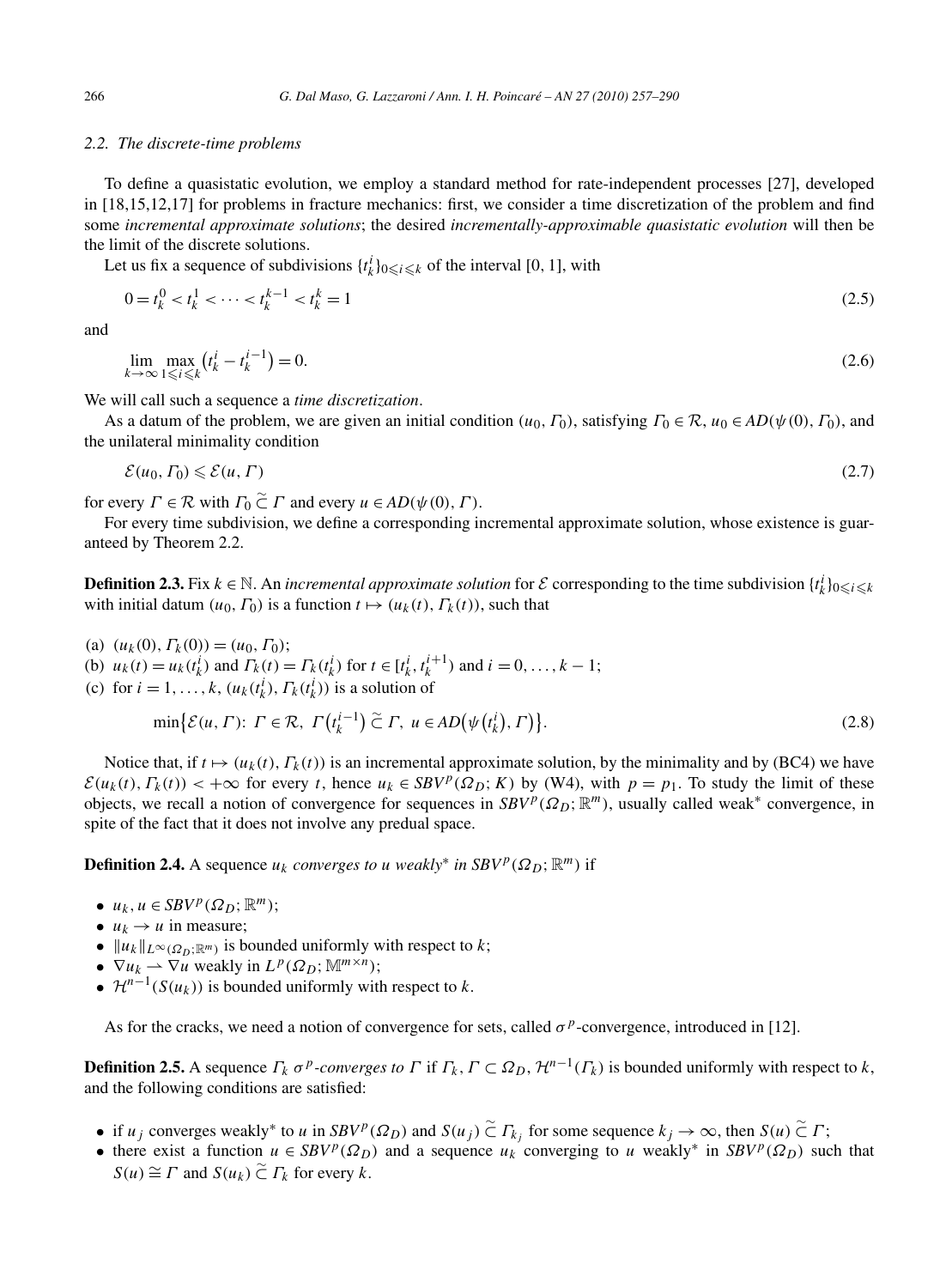#### *2.3. Formulation with time-independent prescribed deformations*

Now we pass to an alternative formulation of the problem, where the Dirichlet conditions are time-independent, whilst the time-dependence is transferred to the energy terms; this approach is based on [19]. We look for a solution  $u \in AD(\psi(t), \Gamma)$  to (2.4) of the form  $u = \psi(t) \circ z$ , with  $z \in SBV(\Omega_D; K)$ ; this request implies  $z \in AD(I, \Gamma)$ . The chain rule in *BV* [3, Theorem 3.96] gives  $\nabla u(x) = \nabla \psi(t, z(x)) \nabla z(x)$  for a.e.  $x \in \Omega_D$ , so that we define the auxiliary volume energy

$$
\mathcal{V}(t)(z) := \int_{\Omega} V(t, x, z(x), \nabla z(x)) dx,
$$
\n(2.9)

where

$$
V(t, x, y, A) := W(x, \nabla \psi(t, y)A).
$$
\n(2.10)

Hence,

$$
W(u) = V(t) \big( \phi(t) \circ u \big), \qquad V(t)(z) = W \big( \psi(t) \circ z \big). \tag{2.11}
$$

This leads to introduce a class of functions  $V : [0, 1] \times \Omega \times K \times \mathbb{M}^{n \times n} \to [0, +\infty]$  satisfying the following properties:

(V1) *Polyconvexity*: there exists a function  $\tilde{V}$  : [0, 1]  $\times \Omega \times K \times \mathbb{R}^{\tau} \to [0, +\infty]$  such that  $x \mapsto \tilde{V}(t, x, y, \xi)$  is  $\mathcal{L}^{n}$ measurable on  $\Omega$  for every  $(t, y, \xi) \in [0, 1] \times K \times \mathbb{R}^{\tau}$ ,  $(t, y, \xi) \mapsto \widetilde{V}(t, x, y, \xi)$  is continuous on  $[0, 1] \times K \times \mathbb{R}^{\tau}$ for every  $x \in \Omega$ ,  $\xi \mapsto \widetilde{V}(t, x, y, \xi)$  is convex on  $\mathbb{R}^{\tau}$  for every  $(t, x, y) \in [0, 1] \times \Omega \times K$ , and

$$
V(t, x, y, A) = \widetilde{V}(t, x, y, M(A)) \quad \text{for every } (t, x, y, A) \in [0, 1] \times \Omega \times K \times \mathbb{M}^{n \times n},
$$

where  $M(A)$  is defined as in (W1);

(V2) *Finiteness and regularity:* for every  $(t, x, y) \in [0, 1] \times \Omega \times K$  we have

 $V(t, x, y, A) < +\infty \quad \Leftrightarrow \quad A \in GL_n^+,$ 

and  $(t, y, A) \mapsto V(t, x, y, A)$  is of class  $C^1$  on  $[0, 1] \times K \times GL_n^+$  for every  $x \in \Omega$ ;

furthermore, there exist some constants  $\beta_V^0 \ge 0$ ,  $\beta_V^1$ , ...,  $\beta_V^n > 0$ ,  $c_V^0 \ge 0$ ,  $c_V^1 > 0$ , and some exponents  $p_1, p_2, ..., p_n$ , such that for every  $(t, x, y) \in [0, 1] \times \Omega \times K$ :

- (V3) *Bound at identity:* we have  $V(t, x, x, I) \leq c_V^0$ ;
- (V4–5) *Dependence on the matricial term:*  $A \mapsto V(t, x, y, A)$  satisfies (W4–5);
- (V6) *Estimate on the time derivative:* for every  $A \in GL_n^+$

 $|D_t V(t, x, y, A)| \leq c_V^1 (V(t, x, y, A) + c_V^0);$ 

(V7) *Continuity of the time derivative*: for every  $\varepsilon > 0$  there exists  $\delta > 0$ , independent of  $(t, x, y)$ , such that for every  $s \in [0, 1]$  with  $|t - s| < \delta$  and every  $A \in GL_n^+$ 

$$
\left| D_t V(t, x, y, A) - D_t V(s, x, y, A) \right| \leq \varepsilon \left( V(t, x, y, A) + c_V^0 \right);
$$

(V8) *Estimate on spatial derivatives*: for every  $A \in GL_n^+$ 

$$
\left| \mathcal{D}_{\mathcal{Y}} V(t, x, y, A) \right| \leqslant c_V^1 \big( V(t, x, y, A) + c_V^0 \big).
$$

**Proposition 2.6.** *If* (W0–6) *and* (BC1–4) *hold, then the function V defined in* (2.10) *satisfies properties* (V1–8)*.*

**Proof.** Properties (V1–2) are obvious.

Checking property (V4) reduces to estimate  $|adj_j \nabla \psi(t, y)A|$  from below in terms of  $|adj_j A|$ , for given  $t \in [0, 1]$ , *y* ∈ *K*, and *A* ∈ *GL*<sup> $+$ </sup><sub>*n*</sub>. Let *B* ∈ *GL*<sup> $+$ </sup><sub>*n*</sub><sup> $>$ </sup>; then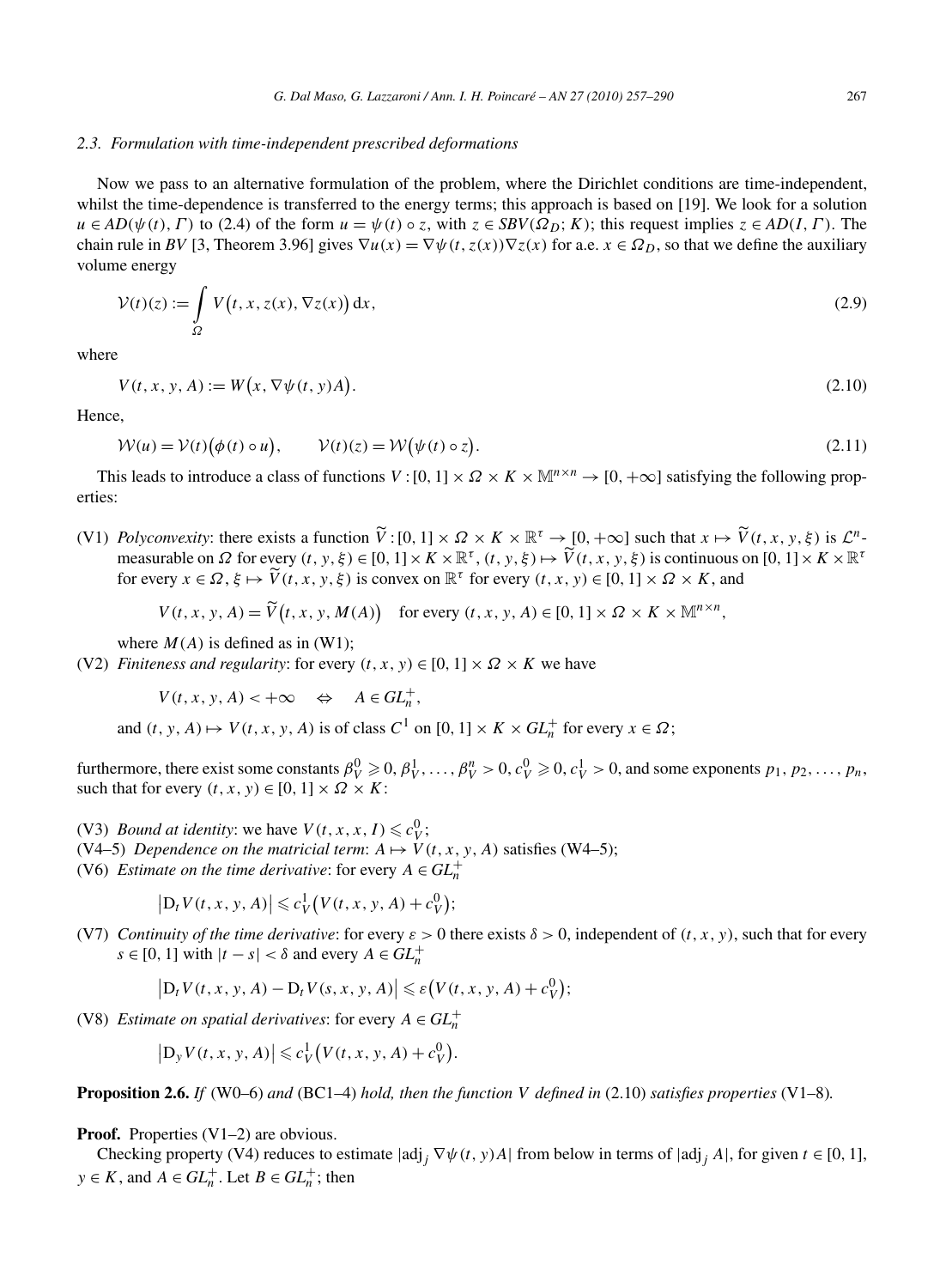$$
\left|\mathrm{adj}_j(BA)\right|\leqslant |\mathrm{adj}_j B||\mathrm{adj}_j A|\leqslant C_j \sup_{l,m}|b_{lm}|^j|\mathrm{adj}_j A|\leqslant C_j|B|^j|\mathrm{adj}_j A|,
$$

where the first inequality is given by [11, Proposition 5.66],  $b_{lm}$  are the elements of *B*, and  $C_i > 0$  depends only on *n* and *j*. This is equivalent to

$$
\left|\operatorname{adj}_j(B^{-1}A)\right| \geqslant \frac{1}{C_j}|B|^{-j}|\operatorname{adj}_j A|.
$$

For  $B^{-1} = \nabla \psi(t, y)$ , employing the hypotheses of boundedness (BC2), (BC3), and the invertibility condition (1.19), we conclude, modifying the constants properly.

We take

$$
c_V^0 \geqslant c_W^0 \vee M, \qquad c_V^1 \geqslant \max_{[0,1]\times K} \left\{c_W^1, 1+|\dot{\psi}|, |\nabla \psi|, c_W^1 |\nabla \phi||\nabla \dot{\psi}|, c_W^1 |\nabla \phi| \middle| \nabla^2 \psi \middle| \right\},\
$$

where *M* is the constant of (BC4). Then (V3) comes from (BC4), while (V5), (V6), and (V8) follow from (V5), (BC2), and (BC3), using the following consequence of (1.12): for every  $(x, A) \in \Omega \times GL_n^+$ ,

$$
\left| \mathcal{D}_A W(x, \nabla \psi(t, y) A) A^{\mathrm{T}} \right| \leq c_W^1 \big( W(x, \nabla \psi(t, y) A) + c_W^0 \big) \big| \nabla \phi(t, \psi(t, y)) \big|.
$$

Similarly, (V7) follows from (W6), thanks again to (1.12) and to the properties of  $\psi$  (see also [19, Lemma 5.5]).  $\Box$ 

**Remark 2.7.** Frame indifference is not preserved under  $(2.10)$ .

The previous proposition allows us to leave the setting introduced in Section 1 and consider the more general class of functions satisfying (V1–8). Here we underline some consequences of these properties.

**Remark 2.8.** Property (V5) implies (1.11) for *V* . Furthermore, (V6) gives, via the Gronwall Lemma,  $\mathcal{L}^{\text{max}}$ 

*ec*1

$$
V(t_2, x, y, A) + c_V^0 \leqslant (V(t_1, x, y, A) + c_V^0) e^{c_V^1 |t_2 - t_1|}
$$
\n(2.12)

for every  $t_1, t_2 \in [0, 1]$  and  $(x, y, A) \in \Omega \times K \times GL_n^+$ , which ensures the uniform continuity of  $t \mapsto V(t, x, y, A)$  on the sublevels of *V* . Analogously, (V8) implies

$$
V(t, x, y_2, A) + c_V^0 \leqslant (V(t, x, y_1, A) + c_V^0) e^{c_V^1 |y_2 - y_1|}
$$
\n(2.13)

for every  $y_1, y_2 \in K$  and  $(t, x, A) \in [0, 1] \times \Omega \times GL_n^+$ .

Estimate (2.12) has the following consequence: if  $V(t_0)(z) < +\infty$  for a fixed time  $t_0 \in [0, 1]$  and a function  $z \in$ *SBV*( $\Omega_D$ ; *K*), then  $V(t)(z) < +\infty$  for every  $t \in [0, 1]$ ; then, by (V6),  $t \mapsto V(t)(z)$  is well defined and  $C^1$  on [0,1], and its derivative  $\dot{\mathcal{V}}(t)(z)$  is given by

$$
\dot{\mathcal{V}}(t)(z) = \int_{\Omega} \mathcal{D}_t V(t, x, z(x), \nabla z(x)) dx.
$$
\n(2.14)

We regard  $\dot{\mathcal{V}}(t)$  as a functional defined on

$$
\mathcal{U}_{\mathcal{V}} := \{ z \in SBV(\Omega_D; K) : \mathcal{V}(0)(z) < +\infty \}. \tag{2.15}
$$

Finally, we define

$$
\mathcal{F}(t)(z,\Gamma) := \mathcal{V}(t)(z) + \mathcal{K}(\Gamma). \tag{2.16}
$$

Using the new formulation, (2.4) is equivalent to the auxiliary problem

$$
\min\bigl\{\mathcal{F}(t)(u,\Gamma)\colon\Gamma\in\mathcal{R},\ \Gamma_0\stackrel{\sim}{\subset}\Gamma,\ u\in AD(I,\Gamma)\bigr\}.\tag{2.17}
$$

Also in this case, we provide two minimization results, proven in Section 3.3.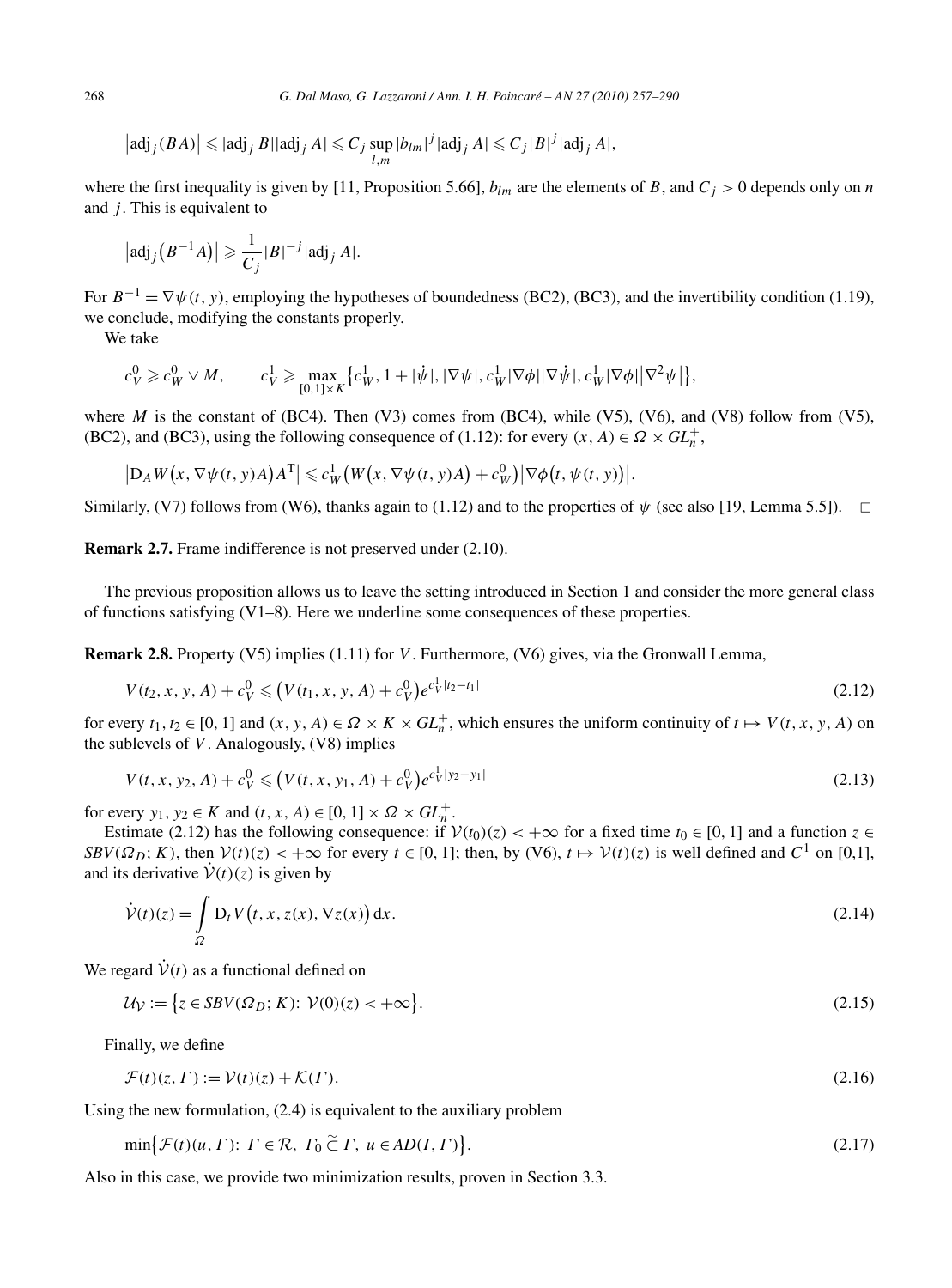**Theorem 2.9** *(Minimization of the elastic energy). Let*  $V(t)$  *satisfy* (V1–8)*. Then for every*  $t \in [0, 1]$  *and every*  $\Gamma \in \mathcal{R}$ *the minimum problem*

$$
\min_{u \in AD(I,\Gamma)} \mathcal{V}(t)(u) \tag{2.18}
$$

*has a solution.*

**Theorem 2.10** *(Minimization of the total energy). Let*  $\mathcal{F}(t)$  *be the energy defined in* (2.16)*, where*  $V(t)$  *satisfies* (V1–8) *and* K *satisfies* (K1–2)*. Then, for every*  $t \in [0, 1]$  *and*  $\Gamma_0 \in \mathcal{R}$ *, the minimum problem* (2.17) *has a solution.* 

#### *2.4. Quasistatic evolution*

Let us fix an initial condition  $(u_0, \Gamma_0)$ . We suppose that it is a minimum energy configuration at time 0, i.e.,  $\Gamma_0 \in \mathcal{R}$ ,  $u_0 \in AD(I, \Gamma_0)$ , and

$$
\mathcal{F}(0)(u_0, \Gamma_0) \leqslant \mathcal{F}(0)(u, \Gamma) \tag{2.19}
$$

for every  $\Gamma \in \mathcal{R}$  with  $\Gamma_0 \subset \Gamma$  and every  $u \in AD(I, \Gamma)$ .

We define the notion of incremental approximate solution for  $\mathcal{F}(t)$ , corresponding to a time subdivision  $\{t_k^i\}_{0 \leq i \leq k}$ (see (2.5) and (2.6)). The existence of such solutions is guaranteed by Theorem 2.10.

**Definition 2.11.** Fix  $k \in \mathbb{N}$ . An *incremental approximate solution* for  $\mathcal{F}(t)$  corresponding to the time subdivision  ${t_k}^i$ ,  ${i_k}^i$ , with initial datum  $(u_0, F_0)$  is a function  $t \mapsto (u_k(t), F_k(t))$ , such that

- (a)  $(u_k(0), \Gamma_k(0)) = (u_0, \Gamma_0);$ (b)  $u_k(t) = u_k(t_k^i)$  and  $\Gamma_k(t) = \Gamma_k(t_k^i)$  for  $t \in [t_k^i, t_k^{i+1})$  and  $i = 0, ..., k - 1$ ;
- (c) for  $i = 1, ..., k$ ,  $(u_k(t_k^i), \Gamma_k(t_k^i))$  is a solution of

$$
\min\{\mathcal{F}(t_k^i)(u,\Gamma)\colon\Gamma\in\mathcal{R},\ \Gamma_k^{i-1}\stackrel{\sim}{\subset}\Gamma,\ u\in AD(I,\Gamma)\}.
$$
\n(2.20)

An incrementally-approximable quasistatic evolution for (2.17) is the limit of a sequence of incremental approximate solutions, as in the next definition.

**Definition 2.12.** A function  $t \mapsto (u(t), \Gamma(t))$  from [0, 1] in *SBV<sup>p</sup>(* $\Omega_D$ *; K)* ×  $\mathcal{R}$  is an *incrementally-approximable quasistatic evolution* of minimum energy configurations for problem (2.17) with initial datum *(u*0*,Γ*0*)*, if there exist an increasing set function  $t \mapsto \Gamma^*(t) \in \mathcal{R}$ , a time discretization  $\{t_k^i\}_{0 \le i \le k}$ , and a corresponding sequence of incremental approximate solutions  $t \mapsto (u_k(t), \Gamma_k(t))$  with the same initial datum, such that for every  $t \in [0, 1]$ :

- (a)  $\Gamma_k(t)$   $\sigma^p$ -converges to  $\Gamma^*(t)$  and  $\Gamma(t) = \Gamma^*(t) \cup \Gamma_0$ ;
- (b) there is a subsequence  $u_{k_j}(t)$ , depending on *t*, such that  $u_{k_j}(t) \rightharpoonup u(t)$  weakly<sup>\*</sup> in  $SBV^p(\Omega_D; K)$  and  $\lim_{k\to\infty} \theta_{k_j}(t) = \limsup_{k\to\infty} \theta_k(t)$ , where

$$
\theta_k(t) := \dot{\mathcal{V}}(t) \big( u_k(t) \big). \tag{2.21}
$$

We state the existence result for incrementally-approximable quasistatic evolutions, which will be proven in Section 3.4.

**Theorem 2.13** *(Existence of quasistatic evolutions). Let*  $\mathcal{F}(t)$  *be the energy defined in* (2.16)*, where*  $\mathcal{V}(t)$  *satisfies* (V1–8) *and* K *satisfies* (K1–2)*. Let (u*0*,Γ*0*) be a minimum energy configuration at time* 0 *as in* (2.19)*. Then there exists an incrementally-approximable quasistatic evolution*  $t \mapsto (u(t), \Gamma(t))$  with initial datum  $(u_0, \Gamma_0)$ .

Notice that in the definition of quasistatic evolution we make no measurability assumptions on the function  $t \mapsto u(t)$ . We will prove later, in Section 6, that there exists a quasistatic evolution such that the function  $t \mapsto u(t)$  is strongly measurable, regarded as a function from [0, 1] into  $SBV^p(\Omega_D;\mathbb{R}^n)$ .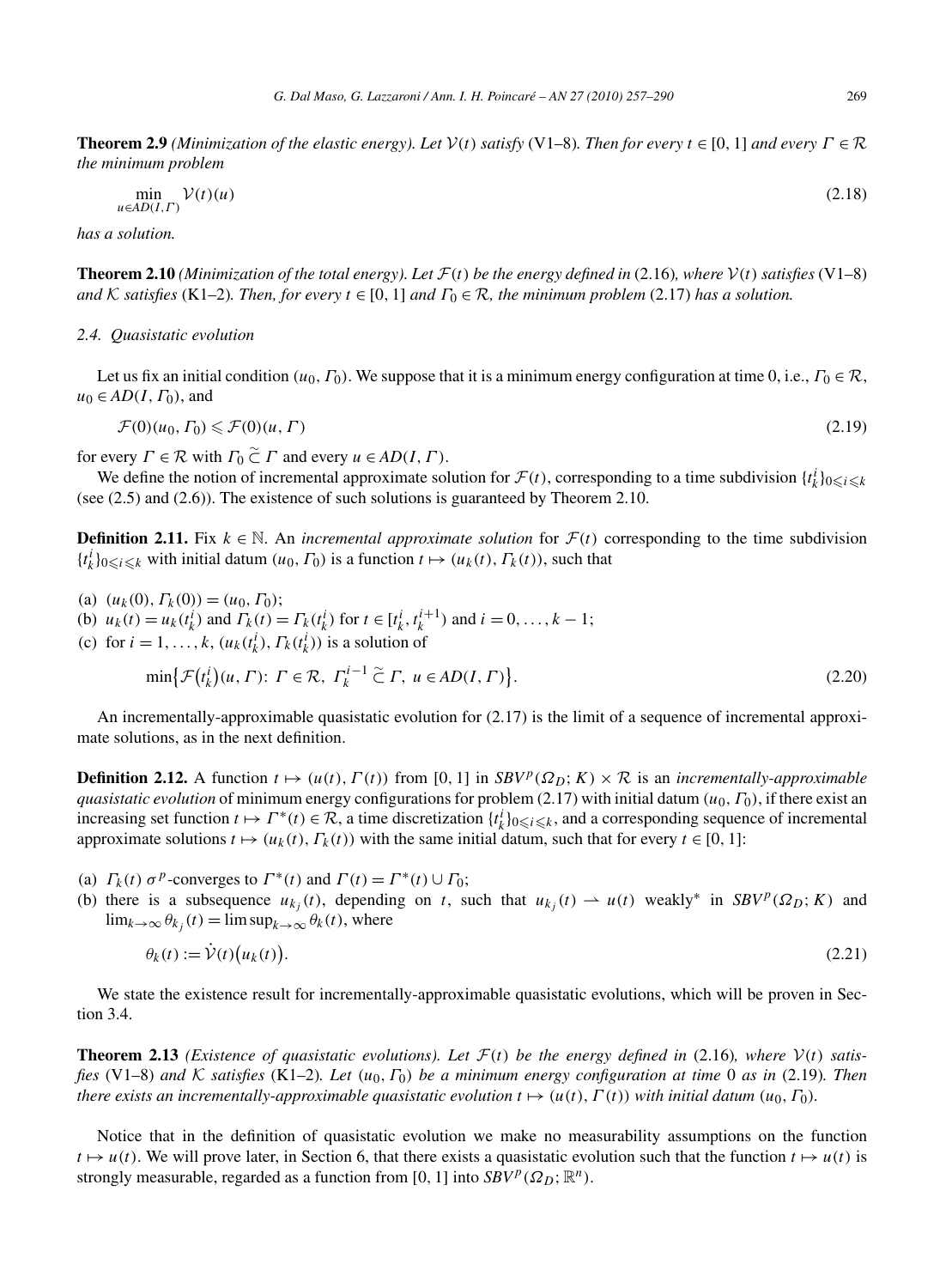The next theorem guarantees that the definition of incrementally-approximable quasistatic evolution fits in with the general scheme of the energy formulation of *rate-independent processes*, developed by Mielke (see [27] and the references therein); for the proof, see Section 5.2.

**Theorem 2.14** *(Properties of quasistatic evolutions). For every incrementally-approximable quasistatic evolution*  $t \mapsto (u(t), \Gamma(t))$  *for*  $\mathcal{F}(t)$ *, the following hold*:

(1) Global stability: *for every*  $t \in [0,1]$  *the pair*  $(u(t), \Gamma(t))$  *is a minimum energy configuration at time t, i.e.,*  $\Gamma(t) \in \mathcal{R}$ ,  $u(t) \in AD(I, \Gamma(t))$ *, and* 

$$
\mathcal{F}(t)\big(u(t),\,\Gamma(t)\big) \leqslant \mathcal{F}(t)(v,\,\Gamma) \tag{2.22}
$$

*for every*  $\Gamma \in \mathcal{R}$ *, with*  $\Gamma(t) \subseteq \Gamma$ *, and every*  $v \in AD(I, \Gamma)$ ;

(2) Energy balance: *the function*  $F(t) := \mathcal{F}(t)(u(t), \Gamma(t))$  *is absolutely continuous on* [0, 1] *and its time derivative satisfies*

$$
\dot{F}(t) = \dot{V}(t) (u(t), \Gamma(t)) \quad \text{for } \mathcal{L}^1\text{-a.e. } t \in [0, 1]. \tag{2.23}
$$

**Remark 2.15.** Notice that in these hypotheses  $V(u(t))$  is finite for every *t*, because *I* is a competitor in (2.22) and has finite energy by (V3).

In Section 5.3 we provide a further result about the convergence of the energy terms of the incremental approximate solutions: the elastic and the crack energy of an incrementally-approximable quasistatic evolution are the limit of the corresponding energies of the associated sequence of incremental approximate solutions; this holds for the whole sequence and not only for a subsequence.

In order to come back to the original energy  $\mathcal{E}$ , we compute the partial time derivative  $\dot{\mathcal{V}}(t)$  when  $\mathcal{V}(t)$  is given by (2.10). The functionals will be defined on

$$
\mathcal{U}_{\mathcal{W}} := \{ v \in SBV(\Omega_D; K) : \mathcal{W}(v) < +\infty \}. \tag{2.24}
$$

Fix  $t \in [0, 1]$ ; if  $u \in \mathcal{U}_{\mathcal{W}}$ , then  $z := \phi(t) \circ u \in \mathcal{U}_{\mathcal{V}}$ , so by (2.10), (2.14), and Remark 2.8  $s \mapsto \mathcal{V}(s)(z)$  is well defined and  $C^1$  on [0, 1], with derivative

$$
\dot{\mathcal{V}}(s)(z) = \int_{\Omega} \mathcal{D}_A W(x, \nabla(\psi(s) \circ z)) : \nabla(\dot{\psi}(s) \circ z) dx.
$$

For  $s = t$ , recalling that  $u = \psi(t) \circ z$ , we conclude that

$$
\dot{\mathcal{V}}(t)(\phi(t) \circ u) = \mathcal{P}(t)(u),\tag{2.25}
$$

where  $P(t)$  represents the power of the system and is given by

$$
\mathcal{P}(t)(v) := \int_{\Omega} \mathcal{D}_A W(x, \nabla v) : \nabla (\dot{\psi}(t) \circ \phi(t) \circ v) \, \mathrm{d}x. \tag{2.26}
$$

**Remark 2.16.** The integrals appearing in the definition of  $\mathcal{P}(t)(v)$  are well defined for every *v* in  $\mathcal{U}_W$ : indeed, the first term can be rewritten as

$$
\int_{\Omega} \mathrm{D}_{A} W(x, \nabla v)(\nabla v)^{\mathrm{T}} : \nabla (\dot{\psi}(t) \circ \phi(t))(v) \, \mathrm{d}x,
$$

so that the existence of the integrand can be deduced from  $(1.12)$ ,  $(BC2)$ ,  $(BC3)$ , and  $(2.24)$ ; the other terms are controlled by (BC2) and (BC3).

Furthermore, if *W*,  $\Omega$ , *K*,  $u(t)$ , and  $\Gamma(t)$  are regular enough, we have

$$
\mathcal{P}(t)\big(u(t)\big) = \int_{\partial_D \Omega} \mathcal{D}_A W\big(x, \nabla u(t)\big) \nu_{\Omega}(x) \cdot \dot{\psi}(t) \, \mathrm{d}x,\tag{2.27}
$$

so that  $\mathcal{P}(t)(u(t))$  can be interpreted as the power of the surface forces acting on  $\partial_D \Omega$  at time *t*.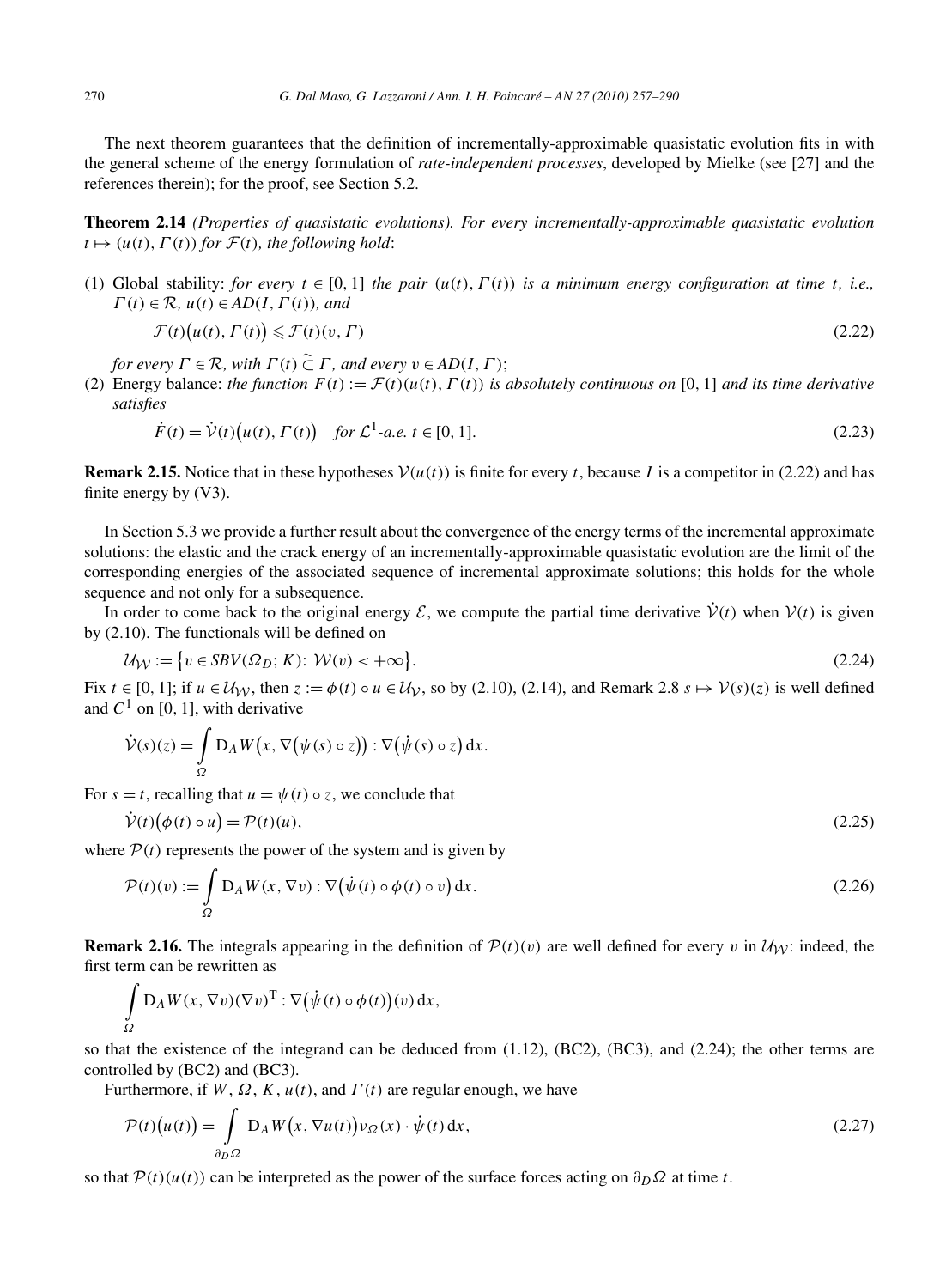To prove (2.27), one considers the Euler conditions of (2.4), taking into account the reaction forces generated by the confinement constraint *K*. Formula (2.27) is then obtained multiplying the Euler equations by  $\dot{\psi}(t) \circ \phi(t) \circ u(t)$  and integrating by parts, as in [12, Section 3.8]. Indeed, the additional terms due to the reaction forces give no contribution, since they are orthogonal to  $\partial \Omega_0$ , while  $\dot{\psi}(t) \circ \phi(t)$  is tangential at each point of  $\partial \Omega_0$ .

This discussion leads to the following definition of incrementally-approximable quasistatic evolution for  $\mathcal E$  with initial condition  $(u_0, \Gamma_0)$ , satisfying (2.7).

**Definition 2.17.** A function  $t \mapsto (u(t), \Gamma(t))$  from [0, 1] in *SBV<sup>p</sup>(* $\Omega_D$ ;  $K$ ) ×  $\mathcal{R}$  is an *incrementally-approximable quasistatic evolution* of minimum energy configurations for problem (2.4) with initial datum  $(u_0, \Gamma_0)$ , if there exist an increasing set function  $t \mapsto \Gamma^*(t)$ , a time discretization  $\{t_k^i\}_{0 \leq i \leq k}$ , and a corresponding sequence of incremental approximate solutions  $t \mapsto (u_k(t), \Gamma_k(t))$  with the same initial datum, such that for every  $t \in [0, 1]$ :

- (a)  $\Gamma_k(t)$   $\sigma^p$ -converges to  $\Gamma^*(t)$  and  $\Gamma(t) = \Gamma^*(t) \cup \Gamma_0$ ;
- (b) there is a subsequence  $u_{kj}(t)$ , depending on *t*, such that  $u_{kj} \rightharpoonup u(t)$  weakly<sup>\*</sup> in *SBV<sup>p</sup>(* $\Omega_D$ ; *K)* and  $\lim_{k\to\infty} \eta_{k_i}(t) = \limsup_{k\to\infty} \eta_k(t)$ , where

$$
\eta_k(t) := \mathcal{P}(t) \big( u_k(t) \big). \tag{2.28}
$$

Theorems 2.13 and 2.14 have the following counterparts when dealing with  $\mathcal{E}$ ; the proofs follow from (2.11) and (2.25).

**Theorem 2.18** *(Existence of quasistatic evolutions). Let*  $\mathcal{E}$  *be the energy defined in* (2.2)*, where W* satisfies (W0–6) *and* K *satisfies* (K1–2)*. Consider the prescribed deformations defined in* (BC1–4)*. Let (u*0*,Γ*0*) be a minimum energy configuration at time* 0*, i.e., assume*  $\Gamma_0 \in \mathcal{R}$ ,  $u_0 \in AD(\psi(0), \Gamma_0)$ *, and* (2.7)*. Then there exists an incrementallyapproximable quasistatic evolution*  $t \mapsto (u(t), \Gamma(t))$  *with initial datum*  $(u_0, \Gamma_0)$ *.* 

**Theorem 2.19** *(Properties of quasistatic evolutions). For every incrementally-approximable quasistatic evolution*  $t \mapsto (u(t), \Gamma(t))$  *for*  $\mathcal{E}$ *, the following hold:* 

(1) Global stability: *for every*  $t \in [0, 1]$  *the pair*  $(u(t), \Gamma(t))$  *is a minimum energy configuration at time t, i.e.,*  $\Gamma(t) \in \mathcal{R}$ ,  $u(t) \in AD(\psi(t), \Gamma(t))$ *, and* 

$$
\mathcal{E}\big(u(t),\Gamma(t)\big) \leqslant \mathcal{E}(v,\Gamma) \tag{2.29}
$$

*for every*  $\Gamma \in \mathcal{R}$ *, with*  $\Gamma(t) \subset \Gamma$ *, and every*  $v \in AD(\psi(t), \Gamma)$ ;

(2) Energy balance: *the function*  $E(t) := \mathcal{E}(u(t), \Gamma(t))$  *is absolutely continuous on* [0, 1] *and its time derivative satisfies, for*  $\mathcal{L}^1$ *-a.e.*  $t \in [0, 1]$ *,* 

$$
\dot{E}(t) = \mathcal{P}(t)\big(u(t)\big),\tag{2.30}
$$

*where*  $P(t)$  *is defined by* (2.26)*.* 

# **3. Existence results**

This section is devoted to proving Theorem 2.13. Beforehand, we must show the existence of *minimum energy configurations*, in order to make rigorous Definition 2.12. For this, we will use some recent semicontinuity theorems for *SBV* functions, together with the properties of  $\sigma^p$ -convergence.

## *3.1. Semicontinuity and compactness*

We provide a lower semicontinuity property for the volume energy <sup>V</sup>*(t)* with respect to the weak<sup>∗</sup> convergence in *SBV<sup>p</sup>*( $\Omega_D$ ; *K*) (Definition 2.4). This is guaranteed by the polyconvexity and the growth inequality (V4), thanks to a result by Fusco, Leone, March, and Verde [20]. We adapt the proof to treat the case of functionals which may assume the value  $+\infty$ .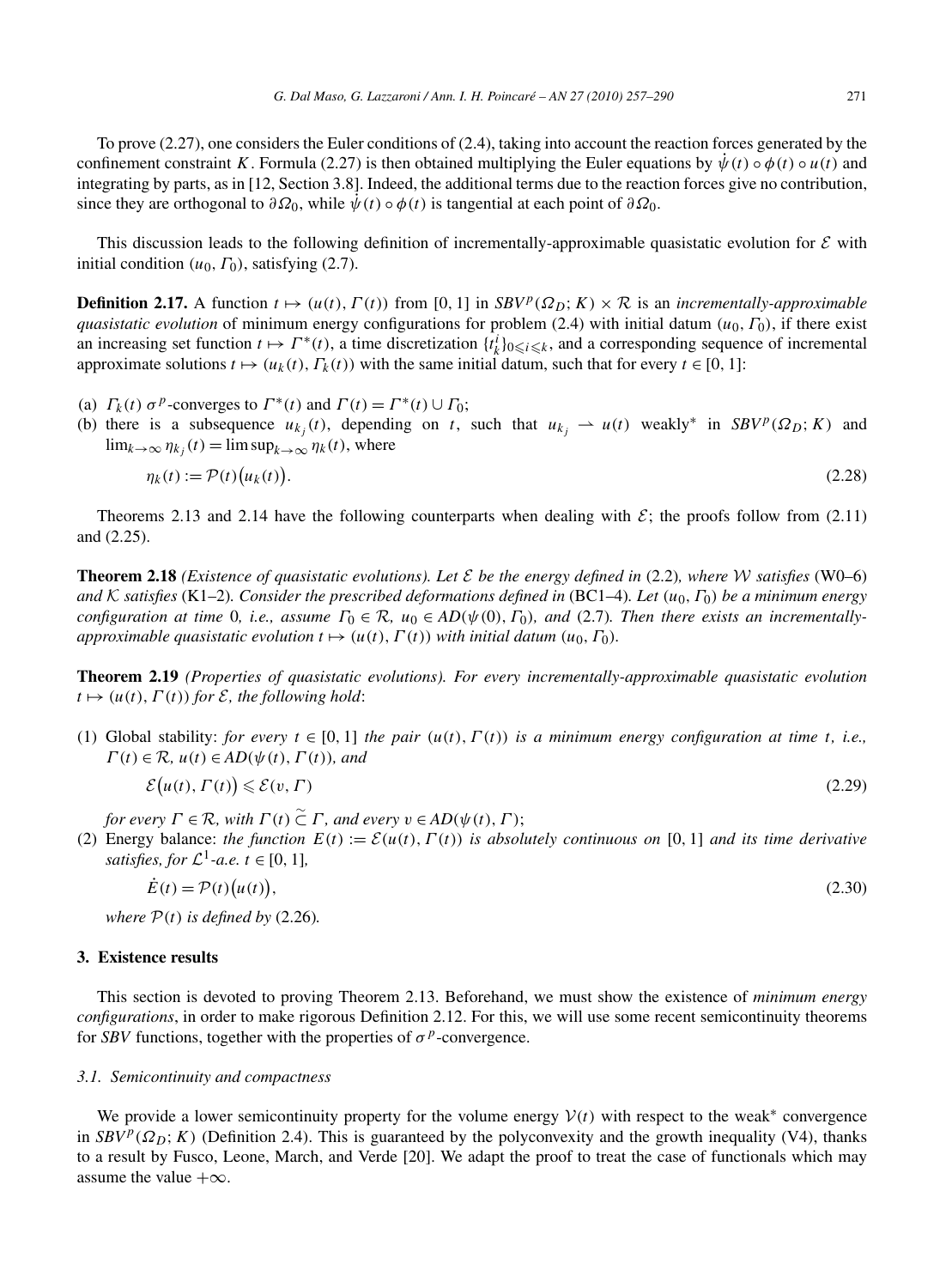**Theorem 3.1** *(Semicontinuity). Let*  $V(t)$  *be defined as in* (2.9)*, where V satisfies* (V1–4) *and* (V6)*. Let*  $t_k \to t_\infty$  *and let*  $u_k \rightharpoonup u_\infty$  *weakly<sup>\*</sup> in SBV<sup>p</sup>(* $\Omega_D$ *; K). Then* 

$$
\mathcal{V}(t_{\infty})(u_{\infty}) \leq \liminf_{k \to \infty} \mathcal{V}(t_k)(u_k). \tag{3.1}
$$

**Proof.** First we prove the theorem for  $t_k = t_\infty$ . We claim that there exists a nondecreasing sequence of everywhere finite functions  $V_i$  satisfying (V1) and converging pointwise to V. Let  $V_i(t)$  be the corresponding integral functionals. By [20, Theorem 3.5] we have

$$
\mathcal{V}_j(t_\infty)(u_\infty) \leqslant \liminf_{k \to \infty} \mathcal{V}_j(t_\infty)(u_k) \leqslant \liminf_{k \to \infty} \mathcal{V}(t_\infty)(u_k).
$$

Passing to the limit with respect to *j*, we get (3.1) when  $t_k = t_\infty$ . The general case is obtained using (2.12).

It remains only to prove the claim. This will be done by constructing the sequence  $V_j$  associated to  $V_j$  by (V1). To this end we consider the convex conjugate  $\widetilde{V}^*$  of  $\widetilde{V}$  with respect to  $\xi$ , defined by

$$
\widetilde{V}^*(t,x,y,\xi^*) := \sup_{\xi \in \mathbb{R}^\tau} \left[ \xi^* \cdot \xi - \widetilde{V}(t,x,y,\xi) \right].
$$

By (V3), we have  $\widetilde{V}^*(t, x, y, \xi^*)$  >  $-\infty$  for every  $(t, x, y, \xi^*)$ . Using (V3) and (V4), it is easy to see that for every *M* > 0 there exists  $R > 0$  such that, if  $|\xi^*| \le M$ , then

$$
\widetilde{V}^*(t, x, y, \xi^*) = \sup_{|\xi| \le R} \left[ \xi^* \cdot \xi - \widetilde{V}(t, x, y, \xi) \right]
$$
\n(3.2)

for every  $(t, x, y)$ . By continuity, the supremum is attained, so that  $\widetilde{V}^*(t, x, y, \xi^*) < +\infty$ .

For every *x*, the function  $(t, y, \xi^*) \mapsto \widetilde{V}^*(t, x, y, \xi^*)$  is lower semicontinuous, since the functions  $(t, y, \xi^*) \mapsto$  $\xi^* \cdot \xi - \widetilde{V}(t, x, y, \xi)$  are continuous for every  $\xi$ . To prove the continuity of  $(t, y, \xi^*) \mapsto \widetilde{V}^*(t, x, y, \xi^*)$ , it is enough to show that

$$
\widetilde{V}^*(t_{\infty}, x, y_{\infty}, \xi_{\infty}^*) \geq \limsup_{k \to \infty} \widetilde{V}^*(t_k, x, y_k, \xi_k^*)
$$
\n(3.3)

for every  $(t_k, y_k, \xi_k^*) \to (t_\infty, y_\infty, \xi_\infty^*)$ . Let  $M > 0$  be a constant such that  $|\xi_k| \le M$  for every  $k$ , let  $R > 0$  be a constant such that (3.2) is satisfied, and let  $\xi_k$ , with  $|\xi_k| \le R$ , be a point where the supremum in (3.2) is attained for  $(t, x, y, \xi^*) = (t_k, x, y_k, \xi^*_k)$ . Passing to a subsequence, we may assume that  $\xi_k \to \xi_\infty$ , so that

$$
\widetilde{V}^*(t_{\infty}, x, y_{\infty}, \xi_{\infty}^*) \geq \xi_{\infty}^* \cdot \xi_{\infty} - \widetilde{V}(t_{\infty}, x, y_{\infty}, \xi_{\infty})
$$
\n
$$
= \lim_{k \to \infty} \left[ \xi_k^* \cdot \xi_k - \widetilde{V}(t_k, x, y_k, \xi_k) \right] = \lim_{k \to \infty} \widetilde{V}^*(t_k, x, y_k, \xi_k^*),
$$

which proves (3.3) and concludes the proof of the continuity of  $(t, y, \xi^*) \mapsto \widetilde{V}^*(t, x, y, \xi^*)$ .

We now define

$$
\widetilde{V}_j(t,x,y,\xi) := \max_{|\xi^*| \leq j} \left[ \xi^* \cdot \xi - \widetilde{V}^*(t,x,y,\xi^*) \right].
$$

Arguing as before, it can be proven that  $(t, y, \xi) \mapsto V_j(t, x, y, \xi)$  is continuous. Moreover,  $\xi \mapsto V_j(t, x, y, \xi)$  is convex, being a supremum of affine functions. Finally, it is well known from Convex Analysis that

$$
\widetilde{V}(t,x,y,\xi) = \sup_{\xi^* \in \mathbb{R}^{\tau}} \left[ \xi^* \cdot \xi - \widetilde{V}^*(t,x,y,\xi^*) \right].
$$

This implies that  $\hat{V}_j \nearrow \hat{V}$  and concludes the proof of the claim.  $\Box$ 

We will need also the following fact, which is proven in [20, Theorem 3.4] as an intermediate step to show Theorem 3.1; we recall that  $\tau_j$  is the dimension of the vector adj<sub>*j*</sub> *A* for  $A \in \mathbb{M}^{n \times n}$ .

**Theorem 3.2.** Let  $u_k$  be a sequence in SBV( $\Omega_D$ ; K), converging in measure to a function  $u_\infty \in SBV(\Omega_D; K)$ . Suppose that, for  $j = 1, ..., n$ ,  $\|\text{adj}_j \nabla u_k\|_{L^{p_j}(\Omega_D; \mathbb{R}^{T_j})}$  and  $\mathcal{H}^{n-1}(S(u_k))$  are bounded uniformly with respect to k, where *the exponents*  $p_j$  *satisfy* (W4)*. Then, for*  $j = 1, ..., n$ ,  $\text{adj}_j \nabla u_k \to \text{adj}_j \nabla u_\infty$  *weakly in*  $L^{p_j}(\Omega_D; \mathbb{R}^{\tau_j})$ *.*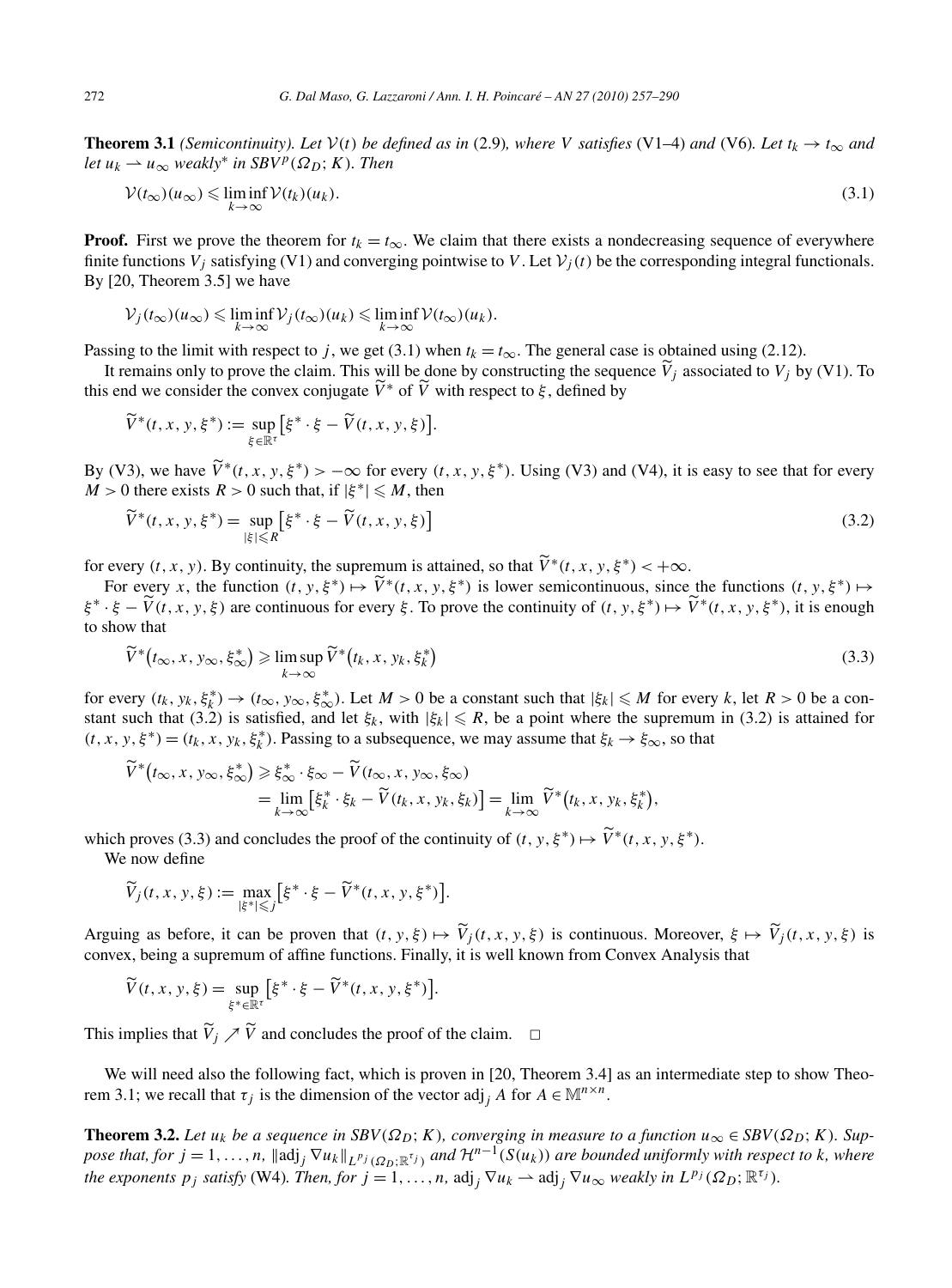Exploiting (V4), we get the following coercivity estimate for  $V(t)$ :

$$
\mathcal{V}(t)(u) \geqslant \sum_{j=1}^{n} \beta_V^j \|\text{adj}_j \nabla u\|_{L^{p_j}(\Omega_D; \mathbb{R}^{\tau_j})}^{p_j} - \beta_V^0 \mathcal{L}^n(\Omega_D). \tag{3.4}
$$

This allows us to employ, with  $p = p_1$ , the following compactness theorem, proven in [1, Proposition 4.3] (see also [3, Theorem 4.8]).

**Theorem 3.3** *(Compactness). Let*  $u_k$  *be a sequence in SBV<sup>p</sup>(* $\Omega_D$ *; K) such that*  $\|\nabla u_k\|_{L^p(\Omega_D; \mathbb{M}^{n \times n})}$  *and*  $\mathcal{H}^{n-1}(S(u_k))$ *are bounded uniformly with respect to k. Then there exists a subsequence which converges weakly<sup>\*</sup> in SBV<sup><i>p*</sup>( $\Omega_D$ ; *K*).

Finally, we recall from [21, Theorem 4.4] a stability property of the Ciarlet–Necas non-interpenetration condition (Definition 1.1) under weak<sup>\*</sup> convergence in  $SBV^p(\Omega_D; K)$ .

**Theorem 3.4** *(Stability of the Ciarlet–Nečas condition). Let*  $u_k$  *converge to*  $u$  *weakly<sup>\*</sup> in SBV<sup>p</sup>(* $\Omega_D$ *; K). Suppose that every*  $u_k$  *satisfies* (CN1) *and* (CN2)*, u satisfies* (CN1)*, and* det  $\nabla u_k \to$  det  $\nabla u$  *weakly in*  $L^1(\Omega_D)$ *. Then u satisfies* (CN2)*.*

#### *3.2. The σ <sup>p</sup>-convergence of sets*

We state the basic properties of the  $\sigma^p$ -convergence (see Definition 2.5); as before, we will use the exponent  $p = p_1$ given in (W4). The lower semicontinuity theorem and the compactness property were proven in [12, Theorems 4.3 and 4.7].

**Theorem 3.5** (Semicontinuity). Let  $\kappa$  satisfy (K1–2), let  $\Gamma_0$ ,  $\Gamma_k$ , and  $\Gamma$  be countably ( $\mathcal{H}^{n-1}$ ,  $n-1$ )-rectifiable subsets of  $\Omega_D$  with  $\mathcal{H}^{n-1}(\Gamma_0)$  <  $+\infty$ , and let E be an  $\mathcal{H}^{n-1}$ -measurable set with  $\mathcal{H}^{n-1}(E)$  <  $+\infty$ . If  $\Gamma_k$   $\sigma^p$ -converges to  $\Gamma$ , *then*

$$
\int_{(\Gamma \cup \Gamma_0) \backslash E} \kappa(x, \nu) d\mathcal{H}^{n-1}(x) \le \liminf_{k \to \infty} \int_{(\Gamma_k \cup \Gamma_0) \backslash E} \kappa(x, \nu_k) d\mathcal{H}^{n-1}(x),
$$
\n(3.5)

*where v and*  $v_k$  *are unit normal vector fields on*  $\Gamma \cup \Gamma_0$  *and*  $\Gamma_k \cup \Gamma_0$ *, respectively.* 

**Theorem 3.6** *(Compactness). Every sequence*  $\Gamma_k \subset \Omega_D$  *with*  $\mathcal{H}^{n-1}(\Gamma_k)$  *uniformly bounded has a*  $\sigma^p$ *-convergent subsequence.*

**Remark 3.7.** Let *E* be an  $\mathcal{H}^{n-1}$ -measurable set with  $\mathcal{H}^{n-1}(E) < +\infty$  and let  $u_k$  be a sequence converging to *u* weakly<sup>\*</sup> in *SBV<sup>p</sup>*( $\Omega_D$ ; *K*). Applying Theorems 3.5 and 3.6 with  $\Gamma_k = S(u_k)$  and  $\Gamma_0 = \emptyset$ , we can prove that, if  $S(u_k) \overset{\sim}{\subset} E$  for every *k*, then  $S(u) \overset{\sim}{\subset} E$ .

In the following remark, we state some properties of  $\sigma^p$ -convergence, referring to [12, Section 4] for the proofs.

**Remark 3.8.** If  $\Gamma_k \sigma^p$ -converges to  $\Gamma$ , then

- *Γ* is countably  $(H^{n-1}, n-1)$ -rectifiable;
- $\mathcal{H}^{n-1}(\Gamma) < +\infty;$
- if in addition  $\Gamma_k \n\t\subset \n\t\subset \n\t\Gamma'_k$  and  $\Gamma'_k \n\t\subset \n\tP'$  converges to  $\Gamma'$ , then  $\Gamma \n\t\subset \n\t\subset \n\t\Gamma'$ ;
- if *C* is relatively closed in  $\Omega_D$  and  $\Gamma_k \subset C$  for every *k*, then  $\Gamma \subset C$ ; in particular, if  $\Gamma_k \in \mathcal{R}$ , then  $\Gamma \in \mathcal{R}$ .

On the contrary, it can be shown that in general the inclusion  $C \nightharpoonup C_K$  for every  $k$  does not imply  $C \nightharpoonup C$ , even if  $C$  is a compact subset of an  $(n - 1)$ -dimensional manifold. This is because, when *C* is irregular, there is no  $u \in SBV(\Omega_D)$ with  $S(u) \cong C$  (see [12]).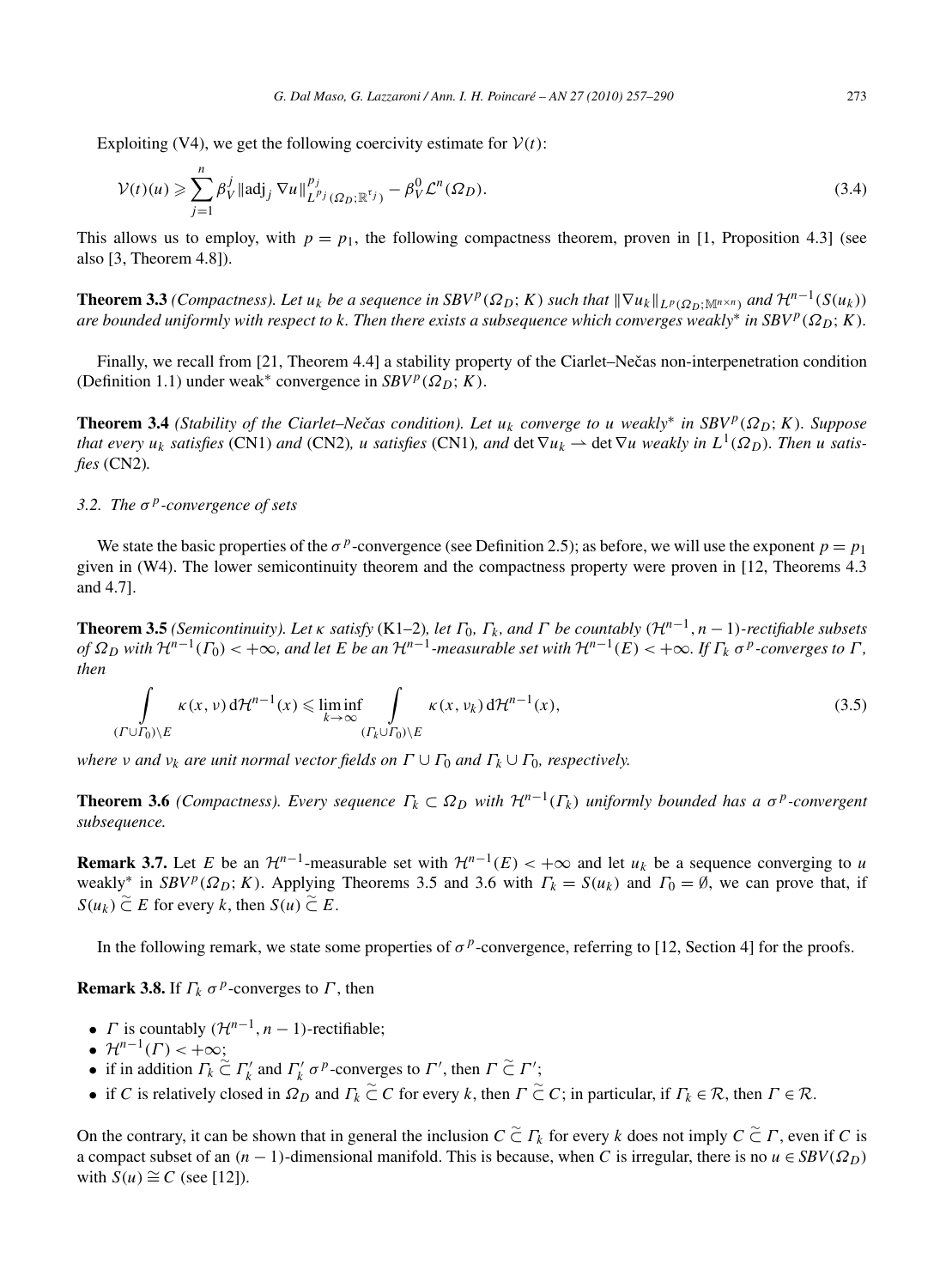The following theorem, proven in [13,12, Theorem 4.8], is the analogue of Helly's Theorem for this set convergence.

**Theorem 3.9** *(Helly property). Let*  $t \mapsto \Gamma_k(t)$  *be a sequence of increasing set functions defined on an interval*  $I \subset \mathbb{R}$ *with values in*  $\mathcal{R}$ *, i.e.,*  $\Gamma_k(s) \in \Gamma_k(t) \in \mathcal{R}$  *for every*  $s, t \in I$  *with*  $s < t$ *. Assume that the measures*  $\mathcal{H}^{n-1}(\Gamma_k(t))$  *are bounded uniformly with respect to k and t. Then there exist a subsequence*  $\Gamma_k$ *, and an increasing set function*  $t \mapsto \Gamma(t)$ *on I* such that  $\Gamma_{k_i}(t)$   $\sigma^p$ -converges to  $\Gamma(t)$  for every  $t \in I$ .

# *3.3. Existence of minima*

Now we can prove Theorems 2.9 and 2.10, adapting the arguments of [12, Theorems 3.9 and 3.10]. Theorems 2.1 and 2.2 are an immediate consequence of these results.

**Proof of Theorem 2.9.** Let us fix  $t \in [0, 1]$  and  $\Gamma \in \mathcal{R}$ . Let  $u_k$  be a minimizing sequence of problem (2.18). The infimum in (2.18) is finite, because of (V3); then, a uniform bound holds for  $V(t)(u_k)$  for *k* large enough, too.

Combining this bound with (3.4), we conclude that there exists  $C > 0$  such that

$$
\sum_{j=1}^{n} \beta_V^j \|\text{adj}_j \nabla u_k\|_{L^{p_j}(\Omega_D; \mathbb{R}^{r_j})}^{p_j} \leq C
$$
\n(3.6)

for *k* large; in particular,  $u_k \in SBV^p(\Omega_D; K)$ . Then, by the Compactness Theorem 3.3 there exists a subsequence, still denoted by  $u_k$ , which converges weakly<sup>\*</sup> in  $SBV^p(\Omega_D; K)$  to a function *u*. By Remark 3.7, we have  $S(u) \stackrel{\sim}{\subset} \Gamma$ ; moreover,  $u = I$  a.e. on  $\Omega_D \setminus \Omega$ .

By  $(3.1)$  we obtain

*n*

$$
\mathcal{V}(t)(u) \leq \liminf_{k \to \infty} \mathcal{V}(t)(u_k) < +\infty. \tag{3.7}
$$

Finally, we notice that *u* satisfies the orientation preserving condition (CN1): in  $\Omega_D \setminus \Omega$  because  $u = I$  a.e. on this set, in *Ω* because of (3.7) and (V2). Moreover, (3.6) and Theorem 3.2 imply that det  $\nabla u_k \rightharpoonup$  det  $\nabla u$  weakly in  $L^1(\Omega_D)$ , hence Theorem 3.4 shows that *u* satisfies (CN2); then *u* ∈ *AD(I,Γ )*. The minimality follows from (3.7) and from the fact that  $u_k$  is a minimizing sequence.  $\Box$ 

**Proof of Theorem 2.10.** Let us fix  $t \in [0, 1]$  and  $\Gamma_0 \in \mathcal{R}$ , and let  $(u_k, \Gamma_k)$  be a minimizing sequence of problem (2.17). Again, the infimum in (2.17) is finite by (V3). Moreover, by (1.5) and (3.4), there exists a constant  $C \ge 0$  such that

$$
\sum_{j=1}^{n} \beta_V^j \|\text{adj}_j \nabla u_k\|_{L^{p_j}(\Omega_D;\mathbb{R}^{\tau_j})}^{p_j} + \mathcal{H}^{n-1}(\Gamma_k) \leq C
$$

for every *k*, which implies that  $u_k \in SBV^p(\Omega_D; K)$  and  $\mathcal{H}^{n-1}(\Gamma_k)$  is uniformly bounded. By the Compactness Theorem 3.3 there exists a subsequence, still denoted by  $u_k$ , which converges weakly<sup>\*</sup> in *SBV<sup>p</sup>*( $\Omega_D$ ; *K*) to a function *u* which satisfies  $u = I$  a.e. on  $\Omega_D \setminus \Omega$ .

On the other hand, by the Compactness Theorem 3.6 and Remark 3.8, there exists a subsequence, still denoted by  $\Gamma_k$ ,  $\sigma^p$ -converging to a set  $\Gamma^* \in \mathcal{R}$ . By Definition 2.5 we have  $S(u) \subset \Gamma^*$ . Finally, we take  $\Gamma = \Gamma^* \cup \Gamma_0$ , in order to get  $\Gamma_0 \stackrel{\sim}{\subset} \Gamma$ .

By Theorem 3.5 we have

$$
\mathcal{K}(\Gamma) = \mathcal{K}(\Gamma^* \cup \Gamma_0) \leqslant \liminf_{k \to \infty} \mathcal{K}(\Gamma_k \cup \Gamma_0) = \liminf_{k \to \infty} \mathcal{K}(\Gamma_k).
$$

Arguing as in the proof of Theorem 2.9 we conclude that

$$
\mathcal{F}(t)(u,\Gamma) \leq \liminf_{k \to \infty} \mathcal{F}(t)(u_k,\Gamma_k) < +\infty
$$

and that *u* satisfies (CN1) and (CN2). Then we have  $u \in AD(I, \Gamma)$ , so that the last inequality implies that  $(u, \Gamma)$  is a minimum point of  $(2.17)$ .  $\Box$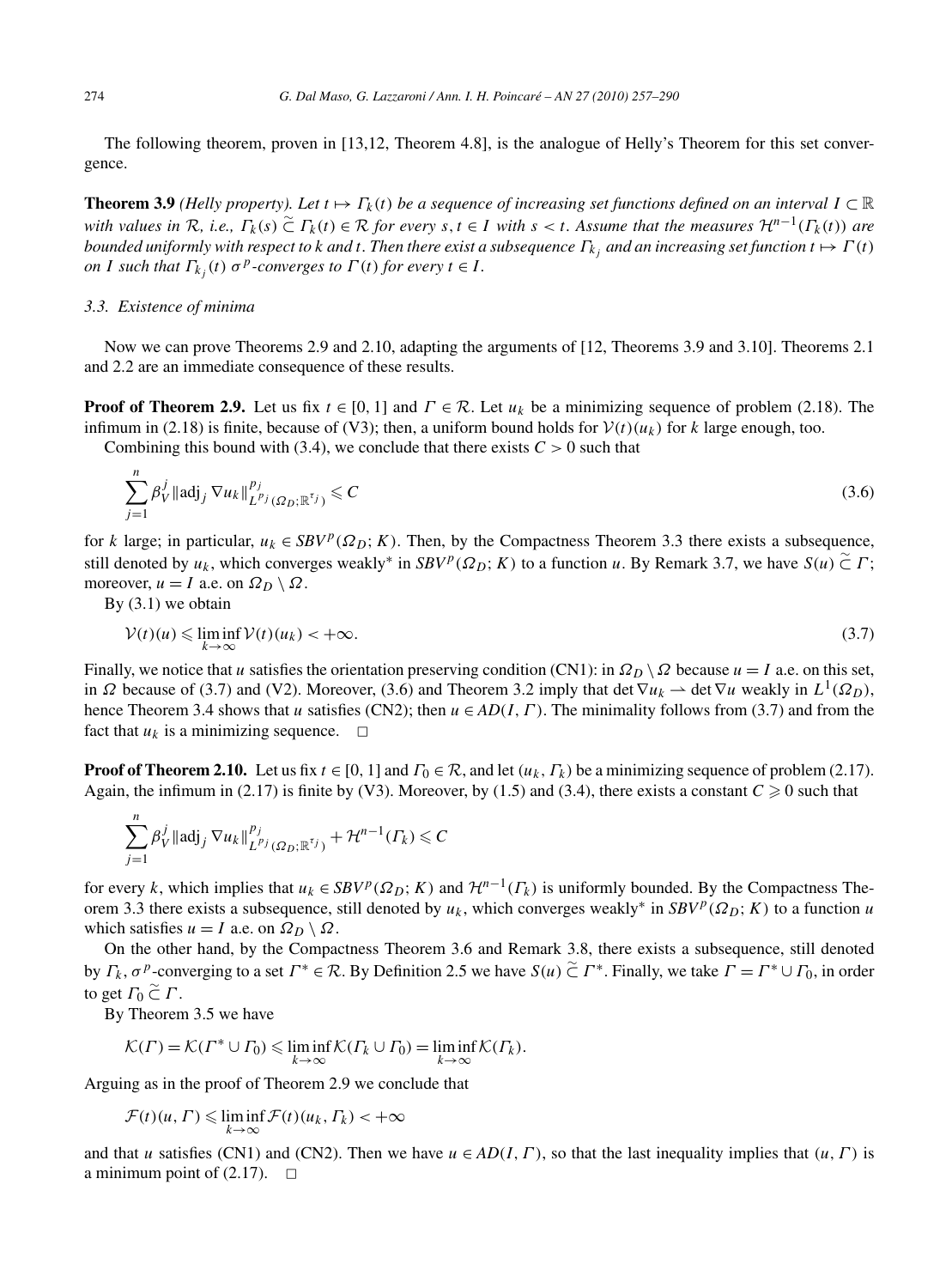#### *3.4. Existence of quasistatic evolutions*

The proof of Theorem 2.13 follows a scheme developed in [15,12,17,19]: problem (2.17) is approximated via time discretization, then the existence result is obtained by passing to the limit as the time steps tend to zero.

First, we show that an incremental approximate solution satisfies an a priori bound. Then, we will prove Theorem 2.13 as a consequence of Compactness Theorem 3.3 and Helly Theorem 3.9.

Henceforth, given a time discretization  $\{t_k^i\}_{0 \leq i \leq k}$  of [0, 1], we will use the following notation:

$$
\tau_k(t) := t_k^i, \qquad \mathcal{V}_k(t) := \mathcal{V}\left(t_k^i\right), \quad \text{and} \quad \mathcal{F}_k(t) := \mathcal{F}\left(t_k^i\right) \quad \text{for } t \in \left[t_k^i, t_k^{i+1}\right). \tag{3.8}
$$

**Proposition 3.10** *(Discrete energy inequality). Let*  $t \mapsto (u_k(t), \Gamma_k(t))$  *be a sequence of incremental approximate* solutions to (2.17), corresponding to a time discretization  $\{t_k^i\}_{0\leq i\leq k}$  of [0, 1]. Let  $\theta_k(t)$  be as in (2.21),  $\tau_k(t)$  and  $\mathcal{F}_k(t)$  as in (3.8). Then  $\mathcal{H}^{n-1}(\Gamma_k(t))$ ,  $\|\nabla u_k(t)\|_{L^p(\Omega_D; \mathbb{M}^{n \times n})}$ , and  $\theta_k(t)$  are bounded uniformly in k and t; in particular,  $u_k(t) \in SBV^p(\Omega_D; K)$ *. Moreover, for every*  $t \in [0, 1]$ 

$$
\mathcal{F}_k(t)\big(u_k(t),\Gamma_k(t)\big) \leqslant \mathcal{F}(0)(u_0,\Gamma_0) + \int\limits_0^{\tau_k(t)} \theta_k(s)\,\mathrm{d}s. \tag{3.9}
$$

**Proof.** We recall the definition of  $(u_k(t), \Gamma_k(t))$ : for  $i = 1, ..., k$  the pair  $(u_k^i, \Gamma_k^i) := (u_k(t_k^i), \Gamma_k(t_k^i))$  is a solution of (2.20); the definition is completed by setting  $u_k(t) = u_k^i$  and  $\Gamma_k(t) = \Gamma_k^i$  for  $t \in [t_k^i, t_k^{i+1})$ .

Taking  $(u, \Gamma) = (I, \Gamma_k^{i-1})$  in (2.20), we get  $V(t_k^i)(u_k^i) \leq V(t_k^i)(I)$ , thanks to the monotonicity of K. Hence by (V3)

$$
\mathcal{V}(t_k^i)(u_k^i) < C,\tag{3.10}
$$

for some constant *C* independent of *k*, *i*, and *t*, so that  $\|\nabla u_k^i\|_{L^p(\Omega_D; \mathbb{M}^{n \times n})}$  is bounded uniformly in *k* and *i* by (3.4); in particular,  $u_k \in SBV^p(\Omega_D; K)$ .

Now we can compare  $(u_k^i, \Gamma_k^i)$  with  $(u_k^{i-1}, \Gamma_k^{i-1})$ : as  $u_k^{i-1} \in AD(I, \Gamma_k^{i-1})$ , by (2.20)

$$
\mathcal{F}(t_k^i)(u_k^i, \Gamma_k^i) \le \mathcal{F}(t_k^i)(u_k^{i-1}, \Gamma_k^{i-1}).
$$
\n(3.11)

Then, we rewrite the right-hand side in terms of  $\mathcal{F}(t_k^{i-1})(u_k^{i-1}, \Gamma_k^{i-1})$ . By (V6), (2.14), and (3.10) we get, modifying the value of *C*,

$$
|\dot{\mathcal{V}}(t)(u_k^i)| \leqslant C \tag{3.12}
$$

so that  $\theta_k(t)$  is bounded uniformly in *k* and *t*. Therefore, we have

$$
\mathcal{V}(t_k^i)(u_k^{i-1}) - \mathcal{V}(t_k^{i-1})(u_k^{i-1}) = \int\limits_{t_k^{i-1}}^{t_k^i} \dot{\mathcal{V}}(t)(u_k^{i-1}) dt.
$$
\n(3.13)

Summing up (3.11) and (3.13) and using (2.16), we obtain for every  $t \in [0, 1]$  the discrete energy inequality (3.9).

By (3.9) and (3.12),  $\mathcal{F}_k(t)(u_k(t), \Gamma_k(t))$  is bounded uniformly with respect to *k* and *t*. Hence the nonnegativity of *V* and (1.5) give a bound on  $\mathcal{H}^{n-1}(F_k(t))$ , uniform in *k* and *t*.  $\Box$ 

**Proof of Theorem 2.13.** Take any time discretization  $\{t_k^i\}_{0\leq i\leq k}$  of [0, 1] and consider the corresponding incremental approximate solutions. By Proposition 3.10, thanks to the uniform bound on  $\mathcal{H}^{n-1}(\Gamma_k(t))$ , we can use the Helly Theorem 3.9 to find a subsequence, still denoted  $\Gamma_k$ , and an increasing set function  $t \mapsto \Gamma^*(t) \in \mathcal{R}$ , such that  $\Gamma_k(t)$ *σ*<sup>*p*</sup>-converges to *Γ*<sup>\*</sup>(*t*) for every *t* ∈ [0, 1]; we define *Γ*(*t*) := *Γ*<sup>\*</sup>(*t*)</sub> ∪ *Γ*<sub>0</sub>. This determines the sequence (*u<sub>k</sub>*(*t*), *Γ<sub>k</sub>*) and the set function *Γ (t)* of Definition 2.12.

Consider the quantity  $\theta_k(t)$  defined in (2.21). For every  $t \in [0, 1]$ , we can extract a subsequence  $k_j$ , depending on *t*, such that

lim sup  $\limsup_{k \to \infty} \theta_k(t) = \lim_{j \to \infty} \theta_{k_j}(t).$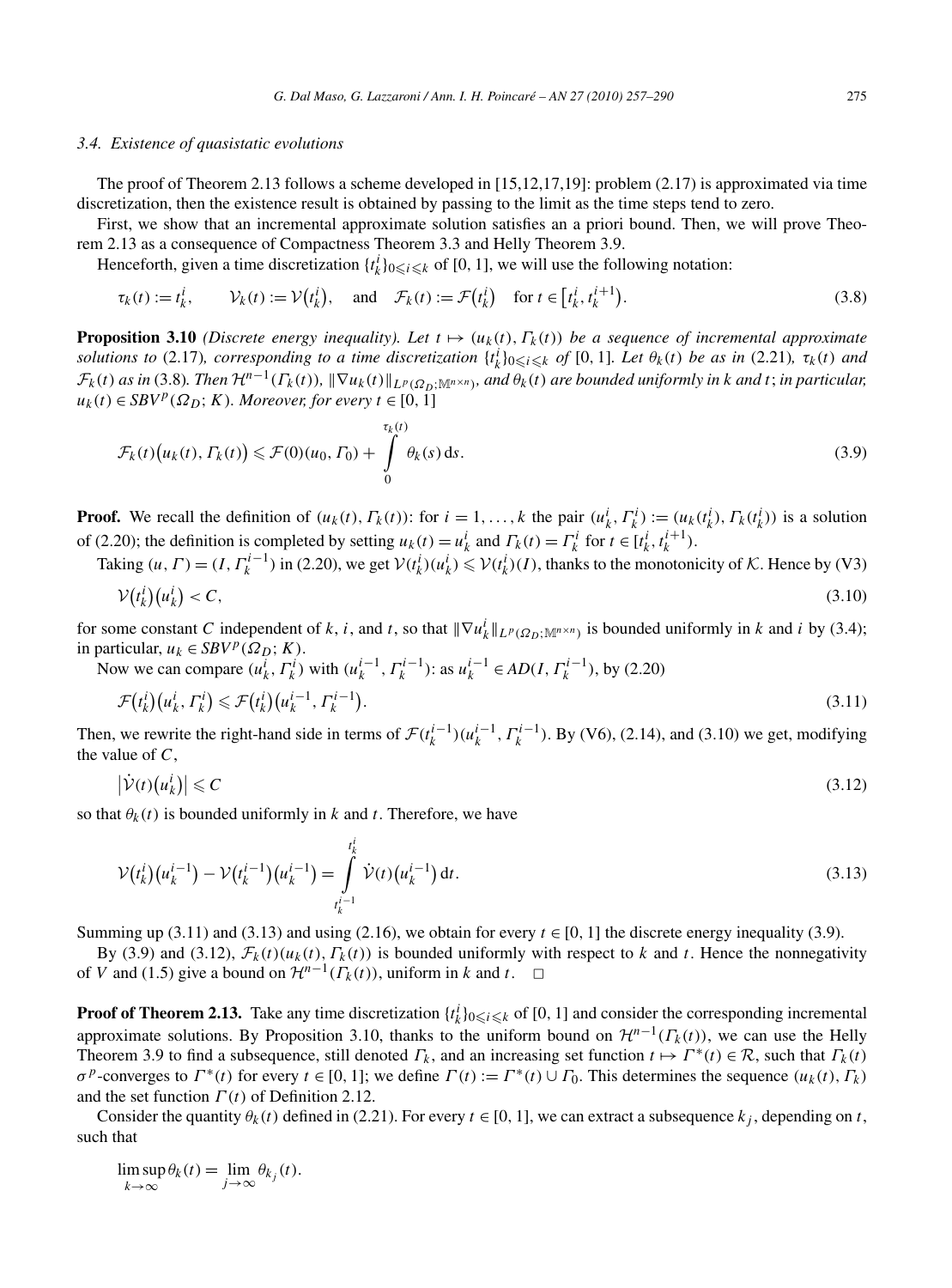By Proposition 3.10 and the Compactness Theorem 3.3, there exists a further subsequence, still denoted by  $u_{k_i}$ , and a function *u(t)* such that  $u_{k_j}(t) \to u(t)$  weakly<sup>\*</sup> in *SBV<sup>p</sup>(Ω<sub>D</sub>*; *K)*. By Definition 2.5 we have  $S(u(t)) \tilde{\subset} \Gamma^*(t)$ . This determines the subsequence  $u_{k_i}(t)$  and the function  $u(t)$  of Definition 2.12; the proof is concluded.  $\Box$ 

## **4. Stability of the limit process**

In this section we obtain a stability result for the minimizers of problem (2.17) under the *σ <sup>p</sup>*-convergence, stated in Theorem 4.3 and proven after the Crack Transfer Lemma 4.1. This allows us to prove property (1) in Theorem 2.14.

# *4.1. Crack transfer*

An important tool in the proof of the stability result is the *Crack Transfer Lemma* due to Francfort and Larsen [17, Theorem 2.1]. In the original version of the lemma, the jump set of a displacement *u* is modified ("transferred" into a fixed set) by replacing *u* with its reflection in some regions. In our framework, reflections are forbidden by non-interpenetration (see (1.6) and (V2)), so we adapt the proof using a suitable stretching as a substitute for the reflection.

**Lemma 4.1** *(Crack transfer). Assume that*  $t_k \to t_\infty$  *and*  $\Gamma_k \in \mathbb{R}$  *σ*<sup>*p*</sup>-converges to  $\Gamma^* \in \mathbb{R}$ . Let  $\Gamma \in \mathbb{R}$  with  $\Gamma^* \subset \Gamma$ . *Assume that*  $V(t)$  *satisfies* (V1–6) *and* (V8)*. Let*  $v \in AD(I, \Gamma)$  *be such that*  $V(t_{\infty})(v) < +\infty$ *. Then there exist a* sequence  $\Gamma'_k \in \mathcal{R}$  with  $\Gamma_k \stackrel{\sim}{\subset} \Gamma'_k$ , a sequence  $v_k \in AD(I, \Gamma'_k)$ , and a sequence of closed sets  $C_k \subset \Omega$  such that the *following properties hold*:

(a)  $\mathcal{L}^n(C_k) \to 0;$ (b)  $v_k = v$  *a.e.* in  $\Omega_D \setminus C_k$ ; (c)  $\int_{C_k} V(t_k, x, v_k(x), \nabla v_k(x)) dx \to 0;$ (d)  $\mathcal{H}^{n-1}(\Gamma^* \setminus C_k) \to 0;$ (e)  $(\Gamma_k' \setminus \Gamma_k) \setminus C_k \subset \Gamma \setminus C_k$ ; (f)  $\mathcal{H}^{n-1}((\Gamma'_k \setminus \Gamma_k) \cap C_k) \to 0.$ 

**Proof.** We modify the proof of [17, Theorem 2.1], with  $\Omega$  and  $\Omega'$  replaced by  $\Omega_B$  and  $\Omega_D$  (the fact that  $\overline{\Omega}_B$  is not necessarily contained in  $\Omega_D$  is irrelevant). According to Definition 2.5 there exist  $u, u_k \in SBV^p(\Omega_D)$  such that  $S(u) \cong \Gamma^*$ ,  $S(u_k) \cong \Gamma_k$  for every *k*, and  $u_k \to u$  weakly<sup>\*</sup> in *SBV<sup>p</sup>*( $\Omega_D$ ); by Definition 2.4, *u* and  $u_k$  satisfy the hypotheses of [17], except possibly for the weak convergence of  $|\nabla u_k|$  in  $L^1(\Omega_D)$ , replaced here by the equiintegrability, which is sufficient to obtain the results.

Let  $E_t$  be the set of the Lebesgue-density-one points for  $\{x: u(x) > t\}$  and  $E_t^k$  the set of the Lebesgue-density-one points for  $\{u_k > t\}$ . It is possible to find a countable dense set  $D \subset \mathbb{R}$  such that for every  $t \in D$  the set  $E_t$  has finite perimeter and  $\mathcal{L}^n({u = t}) = 0$ . Then

$$
S(u) \cong G := \bigcup_{\substack{t_1, t_2 \in D \\ t_1 < t_2}} (\partial^* E_{t_1} \cap \partial^* E_{t_2}), \tag{4.1}
$$

where  $\partial^*$  denotes the reduced boundary. For each  $x \in G$ , we can choose  $t_1(x) < t_2(x)$  in *D* so that  $x \in \partial^* E_{t_1(x)}$  $\partial^* E_{t_2(x)}$  and  $t_2(x) - t_1(x) \ge \frac{1}{2} |[u](x)|$ , where [*u*] denotes the jump of *u*. It is possible to show that  $\partial^* E_{t_1(x)}$  and  $∂<sup>*</sup>E<sub>t<sub>2</sub>(x)</sub>$  have a common outward unit normal *v*(*x*) at *x*. We refer to [17] for the details.

For every  $x \in G$  and  $r > 0$ , we fix a closed cube  $Q_r(x)$  centred at x, with side length  $2r$ , and with a face perpendicular to  $v(x)$ . We consider also the half-cubes

$$
Q_r^+(x) := \{ y \in Q_r(x): (y - x) \cdot v(x) > 0 \},
$$
  

$$
Q_r^-(x) := \{ y \in Q_r(x): (y - x) \cdot v(x) < 0 \}
$$

and the  $(n - 1)$ -dimensional cubes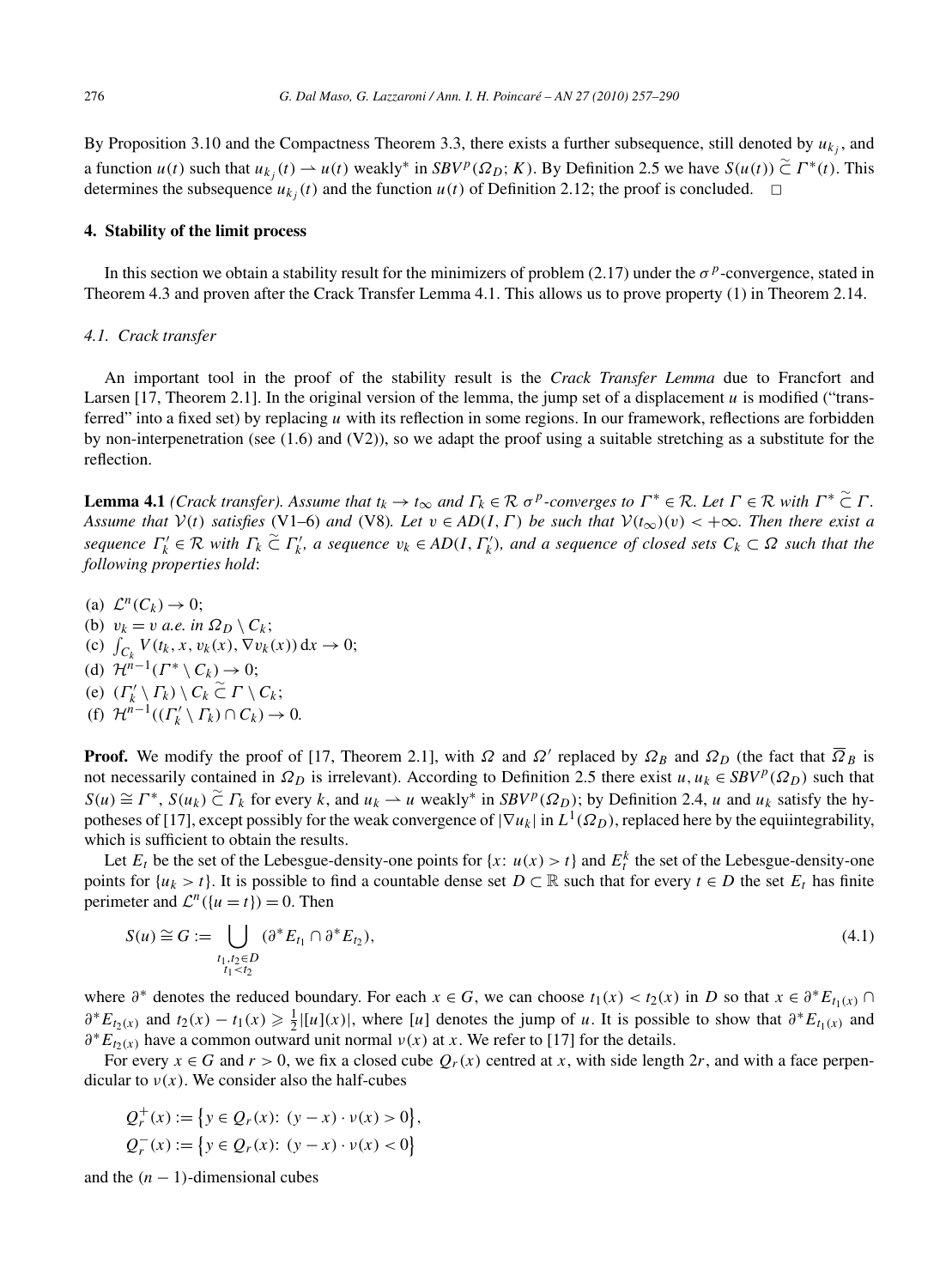$$
H_r(x) := \{ y \in Q_r(x): (y - x) \cdot v(x) = 0 \},
$$
  
\n
$$
H_r(x, s) := \{ y \in Q_r(x): (y - x) \cdot v(x) = s \}.
$$

We fix a constant *λ*, with

$$
1 < \lambda < \frac{1}{1 - \gamma},\tag{4.2}
$$

where  $\gamma$  is given by Proposition 1.5.

Let *N* be the set of points where  $\partial \Omega_B$  is not differentiable; we set

$$
G_j := \left\{ x \in G \setminus N: \lim_{r \to 0} \frac{\mathcal{H}^{n-1}([S(u) \setminus \partial^* E_{t_1(x)}] \cap Q_r(x))}{(2r)^{n-1}} = 0, \ |[u](x)| > \frac{1}{j}, \ \text{dist}(x, \partial \Omega_D) > \frac{1}{j} \right\},\
$$

so that  $G_j \\\in \Omega_D$ . As in [17], it can be proven that  $G \cong \bigcup G_j$ . Given  $\varepsilon \in (0, \frac{\lambda - 1}{\lambda + 1})$ , we fix  $j = j(\varepsilon)$  such that

$$
\mathcal{H}^{n-1}(G \setminus G_j) < \varepsilon. \tag{4.3}
$$

Arguing as in [17], we consider a fine cover of  $\mathcal{H}^{n-1}$ -almost all of  $G_j$ , composed of a suitable collection of cubes  $Q_r(x)$ . Employing the Morse–Besicovitch Theorem [5,16,28], we can find  $C > 0$ ,  $m = m(\varepsilon) \in \mathbb{N}$ ,  $k(\varepsilon) \in \mathbb{N}$ , and, for  $i = 1, ..., m$ ,  $x_i \in \overline{\Omega}_B$ ,  $r_i > 0$ , and  $t_i \in [t_1(x_i), t_2(x_i)]$ , and, for every  $k \ge k(\varepsilon)$ , we can find  $\delta_i^+, \delta_i^- > 0$ , such that, setting  $Q_i := Q_{r_i}(x_i)$ ,  $Q_i^+ := Q_{r_i}^+(x_i)$ ,  $Q_i^- := Q_{r_i}^-(x_i)$ ,  $H_i := H_{r_i}(x_i)$ ,  $H_i^+ := H_{r_i}(x_i, \delta_i^+)$ ,  $H_i^- := H_{r_i}(x_i, -\delta_i^-)$ , and *R<sub>i</sub>* the open rectangle between  $H_i^+$  and  $H_i^-$ , the following hold:

(1)  $\mathcal{L}^n(\bigcup_{i=1}^m Q_i) < \varepsilon;$ (2) if  $x_i \in \Omega_B$ , then  $Q_i \subset \Omega_B$ ; if  $x_i \in \partial \Omega_B$ , then  $Q_i \subset \Omega$ ; (3) if  $x_i \in \partial \Omega_B$ , then  $\partial \Omega_B \cap Q_i$  is a Lipschitz graph contained in  $R_i$ ; (4) if  $x_i \in \partial \Omega_B$ , then  $\mathcal{H}^{n-1}(\partial \Omega_B \cap Q_i) - (2r_i)^{n-1} < \varepsilon r_i^{n-1}$ ; (5)  $\mathcal{H}^{n-1}(S(u) \cap \partial Q_i) = 0;$  $f_i^{n-1}$  ≤  $C\mathcal{H}^{n-1}(S(u) \cap Q_i);$ (7)  $\mathcal{H}^{n-1}((S(v) \setminus S(u)) \cap Q_i) < \varepsilon r_i^{n-1};$ (8)  $\sum_{i=1}^{m} \mathcal{H}^{n-1}((\partial^* E_{t_i}^k \cap Q_i) \setminus S(u_k)) < \varepsilon$  for  $k \geq k(\varepsilon)$ ; (9)  $\mathcal{L}^n((E_{t_i}^k \cap Q_i) \triangle \dot{Q}_i^-) < \varepsilon(2r_i)^n$  for  $k \geqslant k(\varepsilon);$ (10)  $\mathcal{L}^n((E_{t_i} \cap Q_i) \triangle Q_i^-) < \varepsilon(2r_i)^n;$ (11)  $\mathcal{H}^{n-1}(H_i^{\pm} \cap E_{t_i}^k) < 8\varepsilon(2r_i)^{n-1}$  for  $k \ge k(\varepsilon)$ ;  $(12)$   $\mathcal{H}^{n-1}(H_i^{\pm} \cap E_{t_i}) < 8\varepsilon(2r_i)^{n-1};$ (13)  $\delta_i^{\pm} \in \left[\frac{\varepsilon}{2}r_i, \varepsilon r_i\right];$ (14)  $\mathcal{H}^{n-1}(G_j \setminus (\bigcup_{i=1}^m R_i)) < C\varepsilon$ .

In (3) by Lipschitz graph we mean that there exists a Lipschitz function  $g_i : H_i \to \mathbb{R}$  such that  $\partial \Omega_B \cap Q_i = \{x +$  $g_i(x)v(x_i)$ :  $x \in H_i$ .

Finally, we set

$$
d_i^+:=\frac{\lambda\delta_i^++\delta_i^-}{\lambda-1},\qquad d_i^-:=\frac{\lambda\delta_i^-+\delta_i^+}{\lambda-1}
$$

and note that  $\delta_i^{\pm} < d_i^{\pm} < r_i$ , where the second inequality follows from (13) and the choice of  $\varepsilon$ . We define the  $(n -$ 1)-dimensional cubes  $J_i^+ := H_{r_i}(x_i, d_i^+)$ ,  $J_i^- := H_{r_i}(x_i, -d_i^-)$ , and the following *n*-dimensional open rectangles:  $S_i$  between  $J_i^+$  and  $J_i^-$ ,  $S_i^+$  between  $J_i^+$  and  $H_i^+$ ,  $S_i^-$  between  $H_i^-$  and  $J_i^-$ ,  $R_i^+$  between  $J_i^+$  and  $H_i^-$ , and  $R_i^$ between  $H_i^+$  and  $J_i^-$ , so that  $R_i = R_i^+ \cap R_i^-$  (see Fig. 1). We fix in  $Q_i$  an orthogonal system of coordinates  $(x', x_n)$ such that  $H_i \subset \{x_n = 0\}$ . The stretching  $(x', x_n) \mapsto (x', \lambda(x_n - d_i^+) + d_i^+)$  maps  $S_i^+$  into  $R_i^+$ ; the stretching  $(x', x_n) \mapsto$  $(x', \lambda(x_n + d_i^-) - d_i^-)$  maps  $S_i^-$  into  $R_i^-$ .

Now we transfer the jump set  $S(v)$  from  $G_j \cap \bigcup_i Q_i$  to  $\bigcup_i (\partial^* E_{t_i}^k \cap Q_i)$ . For every *i* we consider the stretched version  $v_i^{\oplus}$  of v, defined in  $R_i^+$  by  $v_i^{\oplus}(x', x_n) := v(x', \frac{1}{\lambda}(x_n - d_i^+) + d_i^+)$ ; analogously we consider the stretched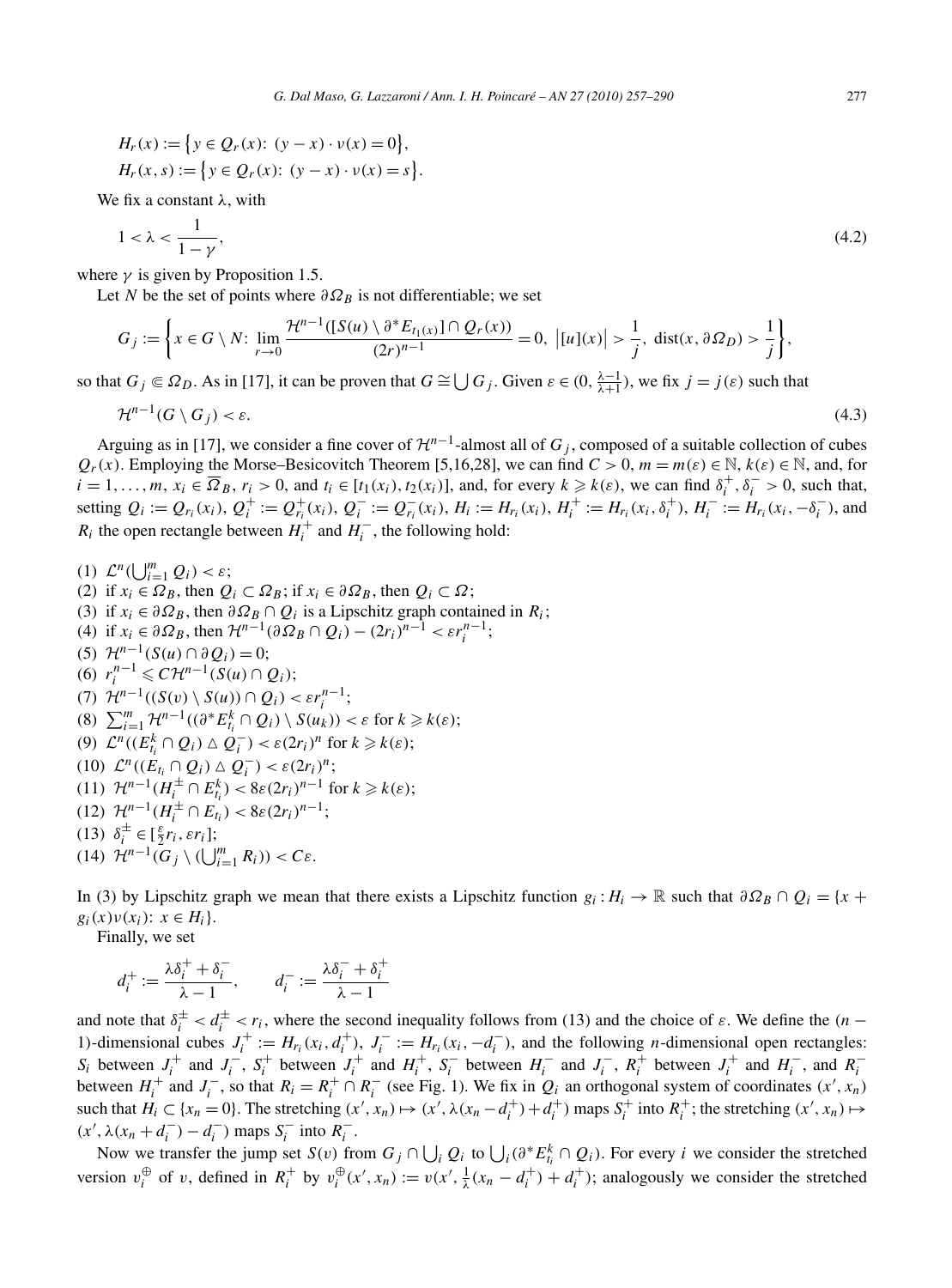

Fig. 1. The cube *Qi*.

version  $v_i^{\ominus}$  of v, defined in  $R_i^-$  by  $v_i^{\ominus}(x', x_n) := v(x', \frac{1}{\lambda}(x_n + d_i^-) - d_i^-)$ . If  $x_i \notin \partial \Omega_B$  we consider the functions  $v_k^{\ominus}$ defined in *Qi* by

$$
v_k^{\varepsilon} := \begin{cases} v & \text{in } Q_i \setminus S_i, \\ v_i^{\oplus} & \text{in } S_i^+ \cup (R_i \setminus E_{t_i}^k), \\ v_i^{\ominus} & \text{in } S_i^- \cup (R_i \cap E_{t_i}^k). \end{cases}
$$

If  $x_i \in \partial \Omega_B$ , by (3) there are two cases: either  $Q_i^+ \setminus R_i \subset \Omega_B$  or  $Q_i^- \setminus R_i \subset \Omega_B$ . In the former, we define  $v_k^{\varepsilon}$  on  $Q_i$  by

$$
v_k^{\varepsilon} := \begin{cases} v & \text{in } Q_i \setminus S_i, \\ v_i^{\oplus} & \text{in } S_i^+ \cup (R_i \cap (\Omega_B \setminus E_{t_i}^k)), \\ v_i^{\ominus} & \text{in } S_i^- \cup (R_i \setminus (\Omega_B \setminus E_{t_i}^k)); \end{cases}
$$

in the latter, we set

$$
v_k^{\varepsilon} := \begin{cases} v & \text{in } Q_i \setminus S_i, \\ v_i^{\oplus} & \text{in } S_i^+ \cup (R_i \setminus (E_{t_i}^k \cap \Omega_B)), \\ v_i^{\ominus} & \text{in } S_i^- \cup (R_i \cap E_{t_i}^k \cap \Omega_B). \end{cases}
$$

We complete the definition of  $v_k^{\varepsilon}$  in  $\Omega_D$  by  $v_k^{\varepsilon} := v$  in  $\Omega_D \setminus \bigcup_i Q_i$ .

Now we fix an arbitrary decreasing sequence  $\varepsilon_h \to 0$ , with  $\varepsilon_h < \frac{\lambda - 1}{\lambda + 1}$ , and apply the previous construction with  $\varepsilon = \varepsilon_h$ . For  $k \geq k(\varepsilon_1)$  we define  $v_k$ ,  $j_k$ , and  $m_k$  by setting  $v_k := v_k^{\varepsilon_h}$ ,  $j_k := j(\varepsilon_h)$ , and  $m_k := m(\varepsilon_h)$  for  $k \in [k(\varepsilon_h), k(\varepsilon_{h+1}))$ . Moreover we define  $\Gamma'_k := S(v_k) \cup \Gamma_k$  and  $C_k := \bigcup_{i=1}^{m_k} \overline{S}_i$ .

Let us prove that  $\Gamma'_k$ ,  $v_k$ , and  $C_k$  satisfy the properties (a)–(f) required in the statement. By construction  $\Gamma'_k \in \mathcal{R}$ and  $\Gamma_k \nightharpoonup \Gamma'_k$ ; moreover, as stretching preserves the non-interpenetration condition by (1.2), it is easy to see that  $v_k \in AD(I, \tilde{\Gamma}'_k).$ 

Condition (a) is a consequence of (1) and (b) is guaranteed by the definition of  $v_k$ . To prove (c), notice that in  $C_k$  we have  $\nabla v_k(x) = \nabla v(x) \Lambda$ , where  $\Lambda$  is the diagonal  $n \times n$  matrix with entries  $1, \ldots, 1$ , and  $\frac{1}{\lambda}$ . As  $|\Lambda - I| \le \gamma$  by (4.2), in  $C_k$  we have

$$
V(t_k, x, v_k(x), \nabla v_k(x)) + c_V^0 \leqslant \frac{n}{n-1} \big[ V(t_k, x, v_k(x), \nabla v(x)) + c_V^0 \big]
$$

thanks to (1.11). Moreover, by Remark 2.8 there exists a constant  $C > 0$  (depending on the diameter of  $K$ ) such that

$$
V(t_k, x, v_k(x), \nabla v(x)) + c_V^0 \leqslant C \big[ V(t_\infty, x, v(x), \nabla v(x)) + c_V^0 \big].
$$

As  $V(t_{\infty})(v) < +\infty$  and  $\mathcal{L}^n(C_k) \to 0$ , this shows (c).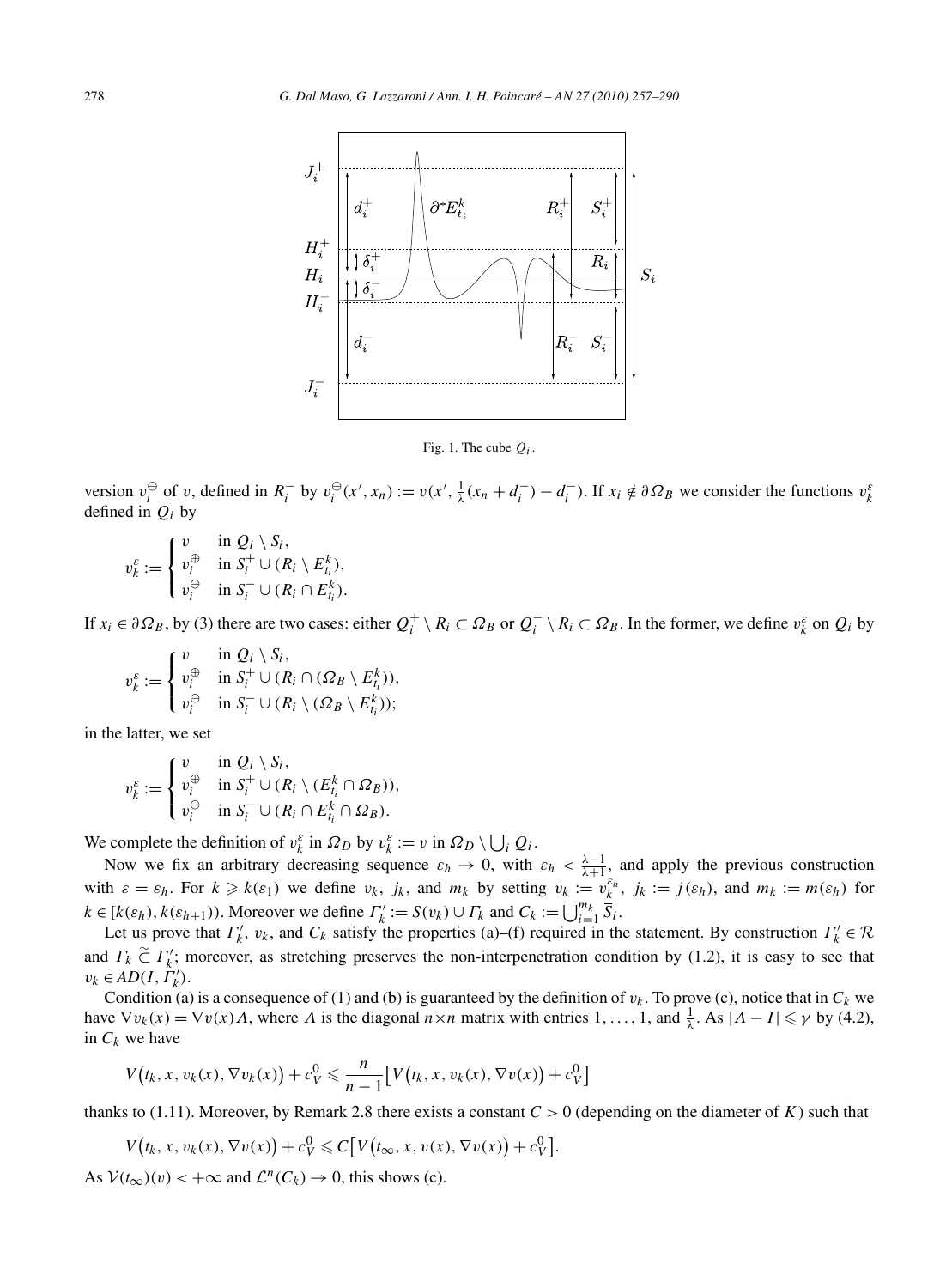Part (d) is a consequence of (4.1), (4.3), and (14), with  $j = j_k$ , while (e) follows from (b) and the definition of  $\Gamma'_k$ . To prove (f), it is enough to show that

$$
\mathcal{H}^{n-1}\bigg(\big(S(v_k)\setminus S(u_k)\big)\cap\bigcup_{i=1}^{m_k}\overline{S}_i\bigg)\to 0.
$$

Arguing like in [17], we consider a partition  $\overline{S}_i = P_i^1 \cup P_i^2 \cup P_i^3 \cup P_i^4 \cup P_i^5$ , where

$$
P_i^1 := \overline{S}_i \cap \partial^* E_{t_i}^k,
$$
  
\n
$$
P_i^2 := (S_i \cup J_i^+ \cup J_i^-) \setminus (H_i^+ \cup H_i^- \cup \partial \Omega_B \cup \partial^* E_{t_i}^k),
$$
  
\n
$$
P_i^3 := (H_i^+ \cup H_i^-) \setminus \partial^* E_{t_i}^k,
$$
  
\n
$$
P_i^4 := \partial S_i \setminus (J_i^+ \cup J_i^- \cup \partial^* E_{t_i}^k),
$$
  
\n
$$
P_i^5 := (\partial \Omega_B \cap S_i) \setminus \partial^* E_{t_i}^k.
$$

By (8) we have

$$
\sum_i \mathcal{H}^{n-1}\big(P_i^1 \setminus S(u_k)\big) \to 0.
$$

By the construction of  $v_k$ , we have

$$
\mathcal{H}^{n-1}\big(P_i^2\cap S(v_k)\big)\leqslant \lambda\mathcal{H}^{n-1}\big(S(v)\cap (\overline{S}_i\setminus R_i)\big);
$$

by (4.3) and (14)

$$
\mathcal{H}^{n-1}\Big(\big(S(v)\cap S(u)\big)\setminus\bigcup R_i\Big)\to 0,
$$

while by  $(6)$  and  $(7)$ 

$$
\mathcal{H}^{n-1}\Big(\big(S(v)\setminus S(u)\big)\cap\bigcup\overline{S}_i\Big)\to 0,
$$

so that

$$
\sum_i \mathcal{H}^{n-1}\big(P_i^2 \cap S(v_k)\big) \to 0.
$$

As for  $P_i^3$ , the parts of  $S(v_k)$  lying in  $H_i^+\setminus E_{t_i}^k$  and in  $H_i^-\cap E_{t_i}^k$  can be controlled like those in  $P_i^2$ . Thanks to (11), the remaining parts  $H_i^+ \cap E_{t_i}^k$  and  $H_i^- \setminus E_{t_i}^k$  have  $\mathcal{H}^{n-1}$ -measure less than  $C\varepsilon r_i^{n-1}$ , hence by (6)

$$
\sum_i \mathcal{H}^{n-1}(P_i^3 \cap S(v_k)) \to 0.
$$

By (13)  $d_i^{\pm} \le \frac{\lambda+1}{\lambda-1} \varepsilon r_i$ , so that using again (6) we see that

$$
\sum_i \mathcal{H}^{n-1}(P_i^4) \to 0.
$$

Finally, we need a bound on  $P_i^5$  when  $x_i \in \partial \Omega_B$ . Assume that  $Q_i^- \setminus R_i \subset \Omega_B$  (the other possibility,  $Q_i^+ \setminus R_i \subset \Omega_B$ , is treated in the same way); then for the parts of  $S(v_k)$  lying in  $(S_i \cap \partial \Omega_B) \setminus E_{t_i}^k$  we can argue like in the case of  $P_i^2$ . To estimate the jumps in  $F := S_i \cap \partial \Omega_B \cap E_{t_i}^k$ , we consider its partition  $F = F_i^1 \cup F_i^2$ , with  $F_i^1 := \pi(\partial^* E_{t_i}^k \cap (Q_i \setminus \overline{\Omega}_B))$ and  $F_i^2 := F \setminus F_i^1$ , where  $\pi$  is the projection of  $Q_i \setminus \overline{\Omega}_B$  onto  $\partial \Omega_B$ , parallel to  $v_i$ . If *L* denotes the Lipschitz constant of  $\Omega_B$  (uniform with respect to *k* and *i*), we have

$$
\mathcal{H}^{n-1}(F_i^1) \leqslant \sqrt{1+L^2}\mathcal{H}^{n-1}\big(\partial^*E_{t_i}^k\cap (Q_i\setminus\overline{\Omega}_B)\big),\,
$$

so that, using (8) and recalling that  $S(u_k) \overset{\sim}{\subset} \overline{\Omega}_B$ ,

$$
\sum_{x_i \in \partial \Omega_B} \mathcal{H}^{n-1}(F_i^1) \to 0.
$$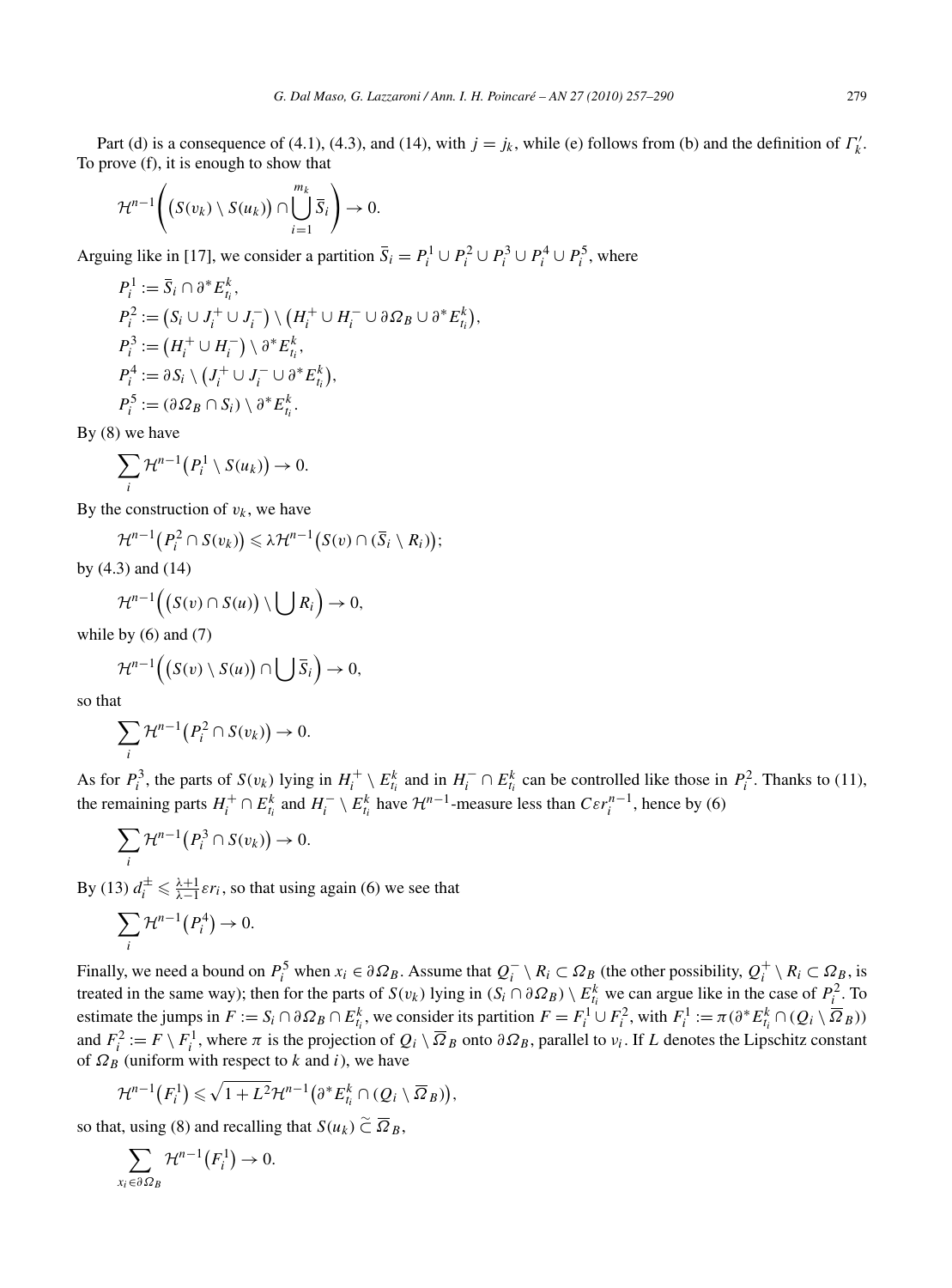As for  $F_i^2$ , let  $\tilde{F}_i^2 := \pi^{-1}(F_i^2)$ : by (3) and (13)

$$
\mathcal{H}^{n-1}(F_i^2) \leq \frac{\sqrt{1+L^2}}{r_i(1-\varepsilon_h)} \mathcal{L}^n(\widetilde{F}_i^2).
$$

As  $Q_i^- \setminus R_i \subset \Omega_B$ , by (3) and (13) we have  $\mathcal{L}^n((Q_i \cap \Omega_B) \triangle Q_i^-) < (2r_i)^{n-1}\varepsilon$ ; by (9) and (6),

$$
\sum_{x_i \in \partial \Omega_B} \frac{1}{r_i} \mathcal{L}^n \big( E_{t_i}^k \cap (Q_i \setminus \overline{\Omega}_B) \big) \to 0.
$$

Now one can see that  $\overline{F}_i^2 \subset E_{t_i}^k \cap (Q_i \setminus \overline{\Omega}_B)$ , except at most for a set of null Lebesgue measure (for instance, apply Ambrosio's method of one-dimensional sections [3, Section 3.11]), hence

$$
\sum_{x_i \in \partial \Omega_B} \mathcal{H}^{n-1}(F_i^2) \to 0.
$$

We have shown

$$
\sum_{x_i \in \partial \Omega_B} \mathcal{H}^{n-1}(S_i \cap \partial \Omega_B \cap E_{t_i}^k) \to 0,
$$

so that

$$
\sum_i \mathcal{H}^{n-1}(P_i^5 \cap S(v_k)) \to 0.
$$

Collecting the last results, we get (f) and complete the proof.  $\Box$ 

The Crack Transfer Lemma implies the following consequences.

**Corollary 4.2.** Let  $t_{\infty}$ ,  $t_k$ ,  $\Gamma^*$ ,  $\Gamma_k$ ,  $\Gamma$ ,  $\Gamma'_k$ ,  $\mathcal{V}(t)$ ,  $v$ ,  $v_k$  be as in Lemma 4.1. Moreover, let  $\Gamma_0 \in \mathcal{R}$  such that  $\Gamma_0 \subset \Gamma_k$  for *every k*; *let*  $\Gamma_{\infty} := \Gamma^* \cup \Gamma_0 \in \mathcal{R}$ *. Then* 

- (1)  $v_k \rightarrow v$  *in measure*;
- (2)  $\nabla v_k \to \nabla v$  *strongly in*  $L^p(\Omega_D; \mathbb{M}^{n \times n})$ ;
- (3)  $\mathcal{V}(t_k)(v_k) \rightarrow \mathcal{V}(t_\infty)(v);$
- (4)  $\mathcal{H}^{n-1}((\Gamma'_k \setminus \Gamma_k) \setminus (\Gamma \setminus \Gamma_\infty)) \to 0;$
- (5)  $\limsup_{k\to\infty} \mathcal{K}(F'_k \setminus F_k) \leq \mathcal{K}(F \setminus F_\infty)$ *.*

**Proof.** Properties (1), (2), and (3) are given by the consequences (a)–(c) of the lemma, with the aid of (V4). To get (4), use (f) for the part of  $\Gamma_k' \setminus \Gamma_k$  contained in  $C_k$ ; use (d) for the part contained in  $\Gamma_\infty$ , recalling that  $\Gamma_0 \subset \Gamma_k$ ; use (e) for the remaining part. Employing (1.5) we see that  $\mathcal{K}((\Gamma_k' \setminus \Gamma_k) \setminus (\Gamma \setminus \Gamma_\infty)) \to 0$ , which implies (5).  $\Box$ 

# *4.2. Stability of minimizers*

Thanks to the Crack Transfer Lemma, we are now able to prove the stability of the minimizers of problem (2.4) with respect to the  $\sigma^p$ -convergence, adapting the arguments of [12, Theorem 5.5].

**Theorem 4.3** *(Stability of minimizers). Let*  $\mathcal{F}(t)$  *be the energy defined in* (2.16)*, where*  $\mathcal{V}(t)$  *satisfies* (V1–8*) and*  $\mathcal{K}$ *satisfies* (K1–2)*. Let*  $t_k \to t_\infty \in [0, 1]$ *. Let*  $\Gamma_k \in \mathcal{R}$  *be a sequence such that*  $\Gamma_k \sigma^p$ -converges to a set  $\Gamma^* \in \mathcal{R}$ ; let  $\Gamma_0 \in \mathcal{R}$  *such that*  $\Gamma_0 \subseteq \Gamma_k$  *for every*  $k$ *. Let*  $u_k \in AD(I, \Gamma_k)$  *be a sequence such that* 

$$
\mathcal{F}(t_k)(u_k, \Gamma_k) \leqslant \mathcal{F}(t_k)(v, \Gamma) \tag{4.4}
$$

*for every*  $\Gamma \in \mathcal{R}$  *with*  $\Gamma_k \subseteq \Gamma$  *and every*  $v \in AD(I, \Gamma)$ *. Assume that*  $u_k$  *converges to a function*  $u_\infty$  *weakly*<sup>\*</sup> *in SBV<sup>p</sup>*( $\Omega_D$ ; *K*)*. Then*  $u_{\infty} \in AD(I, \Gamma_{\infty})$ *, where*  $\Gamma_{\infty} := \Gamma^* \cup \Gamma_0 \in \mathcal{R}$ ; *moreover* 

$$
\mathcal{F}(t_{\infty})(u_{\infty}, \Gamma_{\infty}) \leq \mathcal{F}(t_{\infty})(v, \Gamma) \tag{4.5}
$$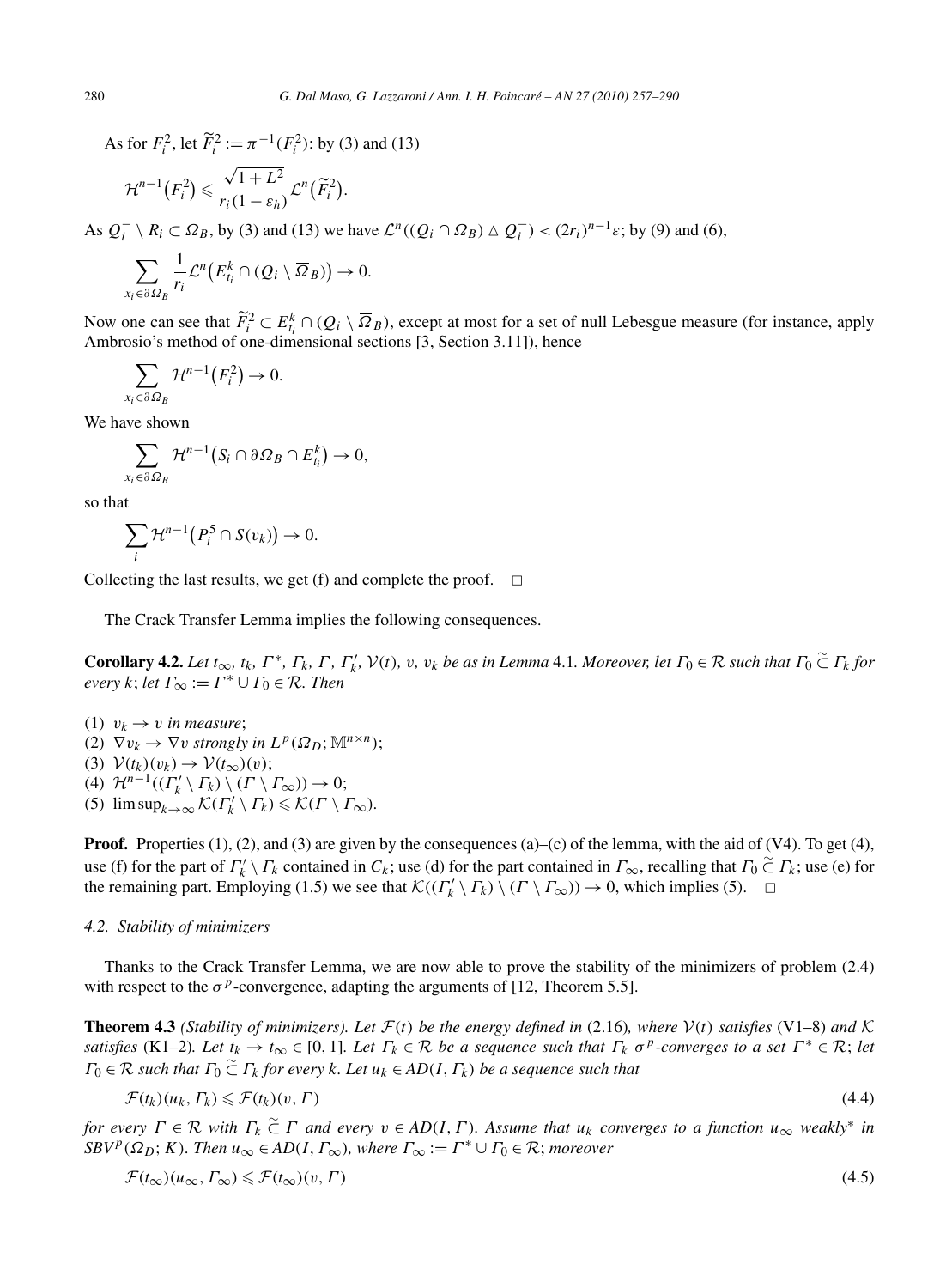*for every*  $\Gamma \in \mathcal{R}$ , with  $\Gamma_{\infty} \stackrel{\sim}{\subset} \Gamma$ , and every  $v \in AD(I, \Gamma)$ ; *in addition*,

$$
\mathcal{V}(t_k)(u_k) \to \mathcal{V}(t_\infty)(u_\infty). \tag{4.6}
$$

**Proof.** The fact that  $u_k \in SBV^p(\Omega_D; K)$  comes from (4.4) with  $\Gamma = \Gamma_k$  and  $v = I$ , with the aid of (V3) and (V4), recalling that  $\mathcal{H}^{n-1}(\Gamma_k)$  is bounded by definition of  $\sigma^p$ -convergence. By Definition 2.5, we have  $S(u) \subset \Gamma_\infty$ ; moreover, by the weak<sup>\*</sup> convergence in  $SBV^p(\Omega_D; K)$  we get  $u = I$  a.e. on  $\Omega_D \setminus \Omega$ .

To show the minimality property (4.5), let us fix  $\Gamma \in \mathcal{R}$  with  $\Gamma_{\infty} \stackrel{\sim}{\subset} \Gamma$  and  $v \in AD(I, \Gamma)$ . By the Crack Transfer Lemma 4.1, we find a sequence  $\Gamma_k' \in \mathcal{R}$  with  $\Gamma_k \subset \Gamma_k'$ , a sequence  $v_k \in AD(I, \Gamma_k')$ , and a sequence of closed sets  $C_k \subset \Omega$  such that (a)–(f) hold. By the minimality condition (4.4) we have

$$
\mathcal{V}(t_k)(u_k) + \mathcal{K}(T_k) \leq \mathcal{V}(t_k)(v_k) + \mathcal{K}(T'_k),
$$

which implies

$$
\mathcal{V}(t_k)(u_k) \leqslant \mathcal{V}(t_k)(v_k) + \mathcal{K}\bigl(\Gamma_k'\setminus\Gamma_k\bigr).
$$

Let  $k \to \infty$ : thanks to the weak<sup>\*</sup> convergence in *SBV<sup>p</sup>*( $\Omega_D$ ; *K*) we get (3.1). In the right-hand side, we can pass to the lim sup by Corollary 4.2, obtaining

$$
\limsup_{k\to\infty}\mathcal{V}(t_k)(v_k)+\mathcal{K}\big(\Gamma_k'\setminus\Gamma_k\big)\leqslant\mathcal{V}(t_\infty)(v)+\mathcal{K}(\Gamma\setminus\Gamma_\infty).
$$

Hence we get (4.5), which in turn implies (CN1) for  $u_{\infty}$  (by (V2) and (V3)); arguing as in the proof of Theorem 2.9, we conclude that  $u_{\infty} \in AD(I, \Gamma_{\infty})$ .

Repeating the construction with  $v = u_{\infty}$  and  $\Gamma = \Gamma_{\infty}$ , we get (4.6).  $\Box$ 

**Remark 4.4.** Let  $t \mapsto (u(t), \Gamma(t))$  be an incrementally-approximable quasistatic evolution for  $\mathcal{F}(t)$ . Definition 2.12 provides a sequence  $t \mapsto (u_k(t), \Gamma_k(t))$  of incremental approximate solutions and, fixed t, a subsequence  $(u_{k_j}(t), \Gamma_{k_j}(t))$  satisfying the hypotheses of Theorem 4.3 with  $t_{k_j} = \tau_{k_j}(t)$  (see (3.8) and recall that  $\Gamma_0 \subset \Gamma_k(t)$ ). Hence the stability result guarantees that

$$
\mathcal{V}(\tau_{k_j}(t))\big(u_{k_j}(t)\big) \to \mathcal{V}(t)\big(u(t)\big) \tag{4.7}
$$

and that  $(u(t), \Gamma(t))$  satisfies (2.22).

# **5. Energy balance**

In this section we show property (2) of Theorem 2.14. The first step is passing to the limit in (3.9) to get the so-called energy inequality, then the opposite inequality is obtained via a standard method based on stability. This procedure was developed in [15,12,17,19].

## *5.1. The energy inequality*

Let  $t \mapsto (u(t), \Gamma(t))$  be an incrementally-approximable quasistatic evolution for  $\mathcal{F}(t)$  and let  $t \mapsto (u_k(t), \Gamma_k(t))$ be an associated sequence of incremental approximate solutions as in Definition 2.12. Recall that  $\Gamma_k(t)$   $\sigma^p$ -converges to  $\Gamma^*(t)$ ,  $\Gamma_0 \subset \Gamma_k(t)$ , and  $\Gamma(t) = \Gamma^*(t) \cup \Gamma_0$ . Let  $\theta_k(t)$  be as in (2.21),  $\tau_k(t)$  and  $\mathcal{F}_k(t)$  as in (3.8).

We have already seen in Proposition 3.10 that, for every sequence of incremental approximate solutions,  $\mathcal{H}^{n-1}(F_k(t))$ ,  $\|\nabla u_k(t)\|_{L^p(\Omega_D;\mathbb{M}^{n\times n})}$ , and  $\theta_k(t)$  are bounded uniformly in *k* and *t*. By Theorem 3.5 we have for every *t* ∈ [0*,* 1]

$$
\mathcal{K}\big(\Gamma(t)\big) = \mathcal{K}\big(\Gamma^*(t) \cup \Gamma_0\big) \leq \liminf_{k \to \infty} \mathcal{K}\big(\Gamma_k(t) \cup \Gamma_0\big) = \liminf_{k \to \infty} \mathcal{K}\big(\Gamma_k(t)\big);
$$
\n(5.1)

moreover, Fatou's Lemma implies that the function

$$
\theta_{\infty}(t) := \limsup_{k \to \infty} \theta_k(t) \tag{5.2}
$$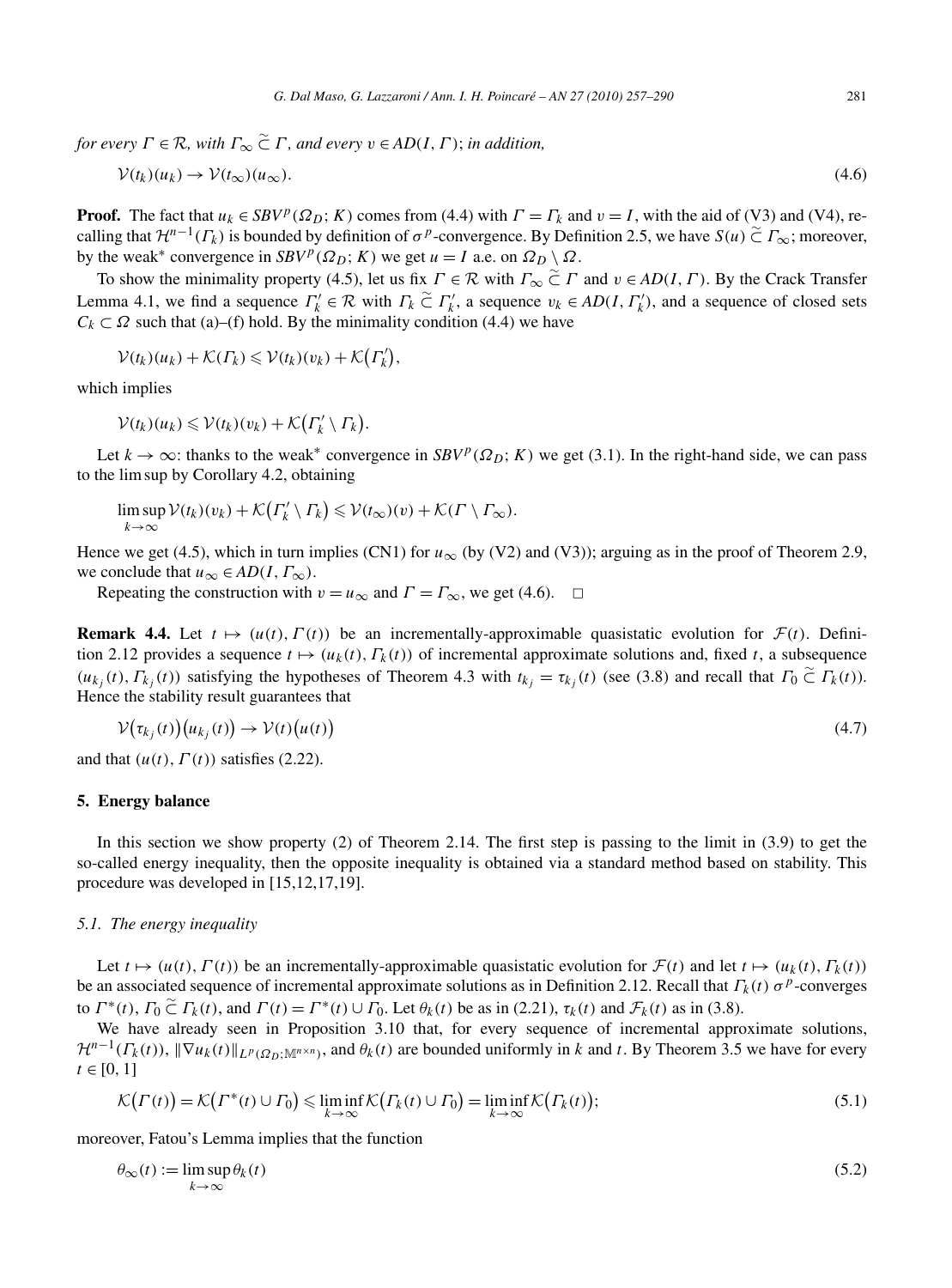belongs to  $L^1([0, 1])$  and

$$
\limsup_{k \to \infty} \int_{0}^{\tau_k(t)} \theta_k(s) \, ds \leqslant \int_{0}^{t} \theta_{\infty}(s) \, ds. \tag{5.3}
$$

Fixed  $s \in [0, 1]$ , by Definition 2.12 there is a subsequence  $(u_{k_i}(s), \Gamma_{k_i}(s))$  such that

$$
u_{k_j}(s) \rightharpoonup u(s) \quad \text{weakly* in } SBV^p(\Omega_D; K) \tag{5.4}
$$

and

$$
\theta_{\infty}(s) = \lim_{k \to \infty} \theta_{k_j}(s). \tag{5.5}
$$

By Remark 4.4 and (2.12) we have

$$
\mathcal{V}(s)\big(u_{k_j}(s)\big) \to \mathcal{V}(s)\big(u(s)\big),\tag{5.6}
$$

so that the function  $s \mapsto \mathcal{V}(s)(u(s))$  is measurable.

Now we would like to pass to the limit as  $k_j \to \infty$  in (3.9): this is possible thanks to the following result. In our setting, hypothesis (5.7) is a consequence of (V7).

**Lemma 5.1.** *Let*  $V$  : [0, 1]  $\times$  *SBV<sup>p</sup>*( $\Omega_D$ ; *K*)  $\rightarrow$  [0,  $+\infty$ ] *be a functional, differentiable in the first variable and lower*  $s$ *emicontinuous with respect to the weak<sup>∗</sup> <i>convergence in SBV<sup>p</sup>(* $\Omega_p$ *; K). Assume that for every*  $M > 0$  *there is a modulus of continuity*  $\omega_M$ : [0, 1]  $\rightarrow$  [0,  $+\infty$ ) (*i.e., a nondecreasing function of t, vanishing for*  $t \rightarrow 0$ *), such that* 

$$
\left|\dot{\mathcal{V}}(t)(u) - \dot{\mathcal{V}}(s)(u)\right| \leq \omega_M \left(|t - s|\right) \tag{5.7}
$$

for every s,  $t \in [0, 1]$  and every  $u \in SBV^p(\Omega_D; K)$  such that  $V(0)(u) \leq M$ . Fix  $s \in [0, 1]$  and let  $u_j$  be a sequence con*verging to*  $u_{\infty}$  *weakly*<sup>\*</sup> *in SBV*<sup>*p*</sup>( $\Omega_D$ ; *K*)*. Assume that*  $V(s)(u_i) \to V(s)(u_{\infty}) < +\infty$ *. Then*  $\dot{V}(s)(u_i) \to \dot{V}(s)(u_{\infty})$ *.* 

**Proof.** See [19, Proposition 3.3].  $\Box$ 

Applying this lemma, from (5.4) and (5.6) we deduce that

$$
\dot{\mathcal{V}}(s)(u_{k_j}(s)) \to \dot{\mathcal{V}}(s)(u(s)).
$$

Hence, by (2.21) and (5.5), for every  $s \in [0, 1]$  we get

$$
\theta_{\infty}(s) = \dot{\mathcal{V}}(s)\big(u(s)\big),\tag{5.8}
$$

which is thus measurable.

 $\ddot{\phantom{0}}$ 

By (2.16), (4.7), and (5.1) we have

$$
\mathcal{F}(t)\big(u(t),\,\Gamma(t)\big) \leqslant \liminf_{j\to\infty} \mathcal{F}_{k_j}(t)\big(u_{k_j}(t),\,\Gamma_{k_j}(t)\big) \leqslant \limsup_{k\to\infty} \mathcal{F}_k(t)\big(u_k(t),\,\Gamma_k(t)\big). \tag{5.9}
$$

From (3.9), (5.2), (5.3), and (5.8) we obtain

$$
\limsup_{k \to \infty} \mathcal{F}_k(t) \big( u_k(t), \Gamma_k(t) \big) \leqslant \mathcal{F}(0) (u_0, \Gamma_0) + \int_0^t \dot{\mathcal{V}}(s) \big( u(s) \big) \, \mathrm{d}s. \tag{5.10}
$$

This leads to the energy inequality

$$
\mathcal{F}(t)\big(u(t),\,\Gamma(t)\big) \leqslant \mathcal{F}(0)(u_0,\,\Gamma_0) + \int\limits_0^t \dot{\mathcal{V}}(s)\big(u(s)\big) \,\mathrm{d}s. \tag{5.11}
$$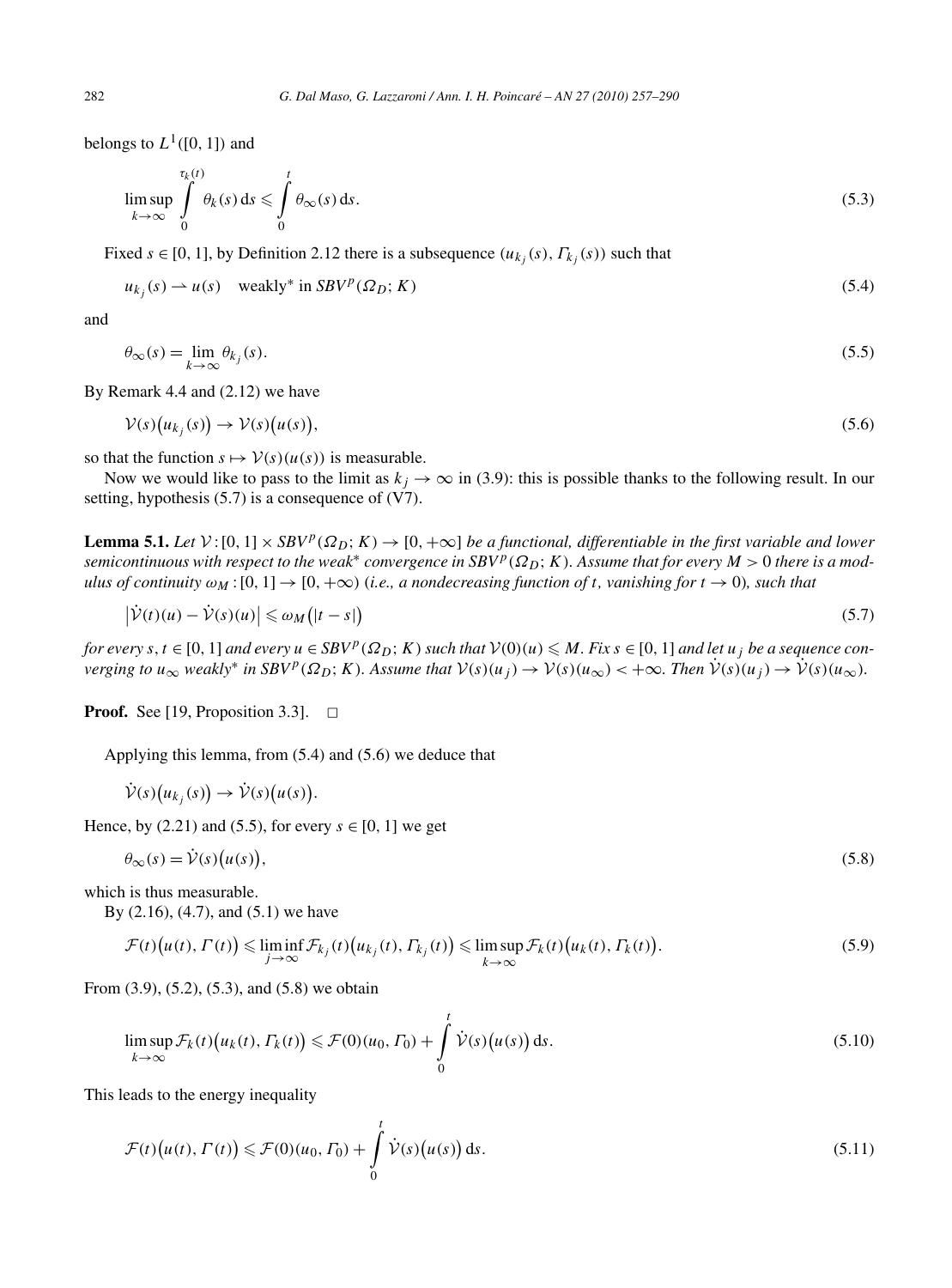# *5.2. The energy equality*

The last point in the proof of Theorem 2.14 is the opposite of  $(5.11)$ ; we argue again by discretization and employ the stability property.

**Proof of Theorem 2.14.** Let  $t \mapsto (u(t), \Gamma(t))$  be an incrementally-approximable quasistatic evolution for  $\mathcal{F}(t)$ . Global stability property (1) has been proven in Remark 4.4.

Since a Lebesgue integral can be approximated by a suitable Riemann sum (see [23] and [12, Lemma 4.12]), there exists a sequence of subdivisions  $\{s_k^i\}_{0 \leq i \leq i_k}$ , satisfying

$$
0 = s_k^0 < s_k^1 < \dots < s_k^{i_k - 1} < s_k^{i_k} = t
$$

and

$$
\lim_{k \to \infty} \max_{1 \leq i \leq i_k} (s_k^i - s_k^{i-1}) = 0,
$$

such that

$$
\lim_{k \to \infty} \sum_{i=1}^{i_k} \left| \left( s_k^i - s_k^{i-1} \right) \dot{\mathcal{V}} \left( s_k^i \right) \left( u \left( s_k^i \right) \right) - \int_{s_k^{i-1}}^{s_k^i} \dot{\mathcal{V}}(s) \left( u(s) \right) \mathrm{d}s \right| = 0. \tag{5.12}
$$

Comparing  $(u(t), \Gamma(t))$  with  $(I, \Gamma(t))$ , by (2.22) and (V3) we find a uniform bound

$$
\mathcal{V}(t)\big(u(t)\big)
$$

For  $i = 1, ..., i_k$ , we can compare  $(u(s_k^{i-1}), \Gamma(s_k^{i-1}))$  with  $(u(s_k^i), \Gamma(s_k^i))$ : as  $u(s_k^i) \in AD(I, \Gamma(s_k^i))$  and  $\Gamma(s_k^{i-1}) \subset$  $\Gamma(s_k^i)$ , the stability result (2.22) guarantees that

$$
\mathcal{F}(s_k^{i-1})(u(s_k^{i-1}),\,\Gamma(s_k^{i-1})) \leq \mathcal{F}(s_k^{i-1})(u(s_k^{i}),\,\Gamma(s_k^{i})).
$$

Arguing as in Proposition 3.10, by (5.13) and (V6) we see that

$$
\mathcal{F}(s_k^{i-1})(u(s_k^i),\,\Gamma(s_k^i))=\mathcal{F}(s_k^i)(u(s_k^i),\,\Gamma(s_k^i))-\int\limits_{s_k^{i-1}}^{s_k^i}\dot{\mathcal{V}}(s)(u(s_k^i))\,\mathrm{d}s.
$$

Summing up,

$$
\mathcal{F}(t)\big(u(t),\Gamma(t)\big) \geqslant \mathcal{F}(0)(u_0,\Gamma_0)+\sum_{i=1}^{i_k}\int\limits_{s_k^i-1}^{s_k^i}\dot{\mathcal{V}}(s)\big(u\big(s_k^i\big)\big)\,\mathrm{d}s.
$$

Finally,

$$
\mathcal{F}(t)(u(t),\Gamma(t)) \geq \mathcal{F}(0)(u_0,\Gamma_0) + \sum_{i=1}^{i_k} (s_k^i - s_k^{i-1}) \dot{\mathcal{V}}(s_k^i)(u(s_k^i)) - \omega_k(t),
$$

where

$$
\omega_k(t) := \sum_{i=1}^{i_k} \left| (s_k^i - s_k^{i-1}) \dot{\mathcal{V}}(s_k^i) (u(s_k^i)) - \int_{s_k^{i-1}}^{s_k^i} \dot{\mathcal{V}}(s) (u(s_k^i)) ds \right|.
$$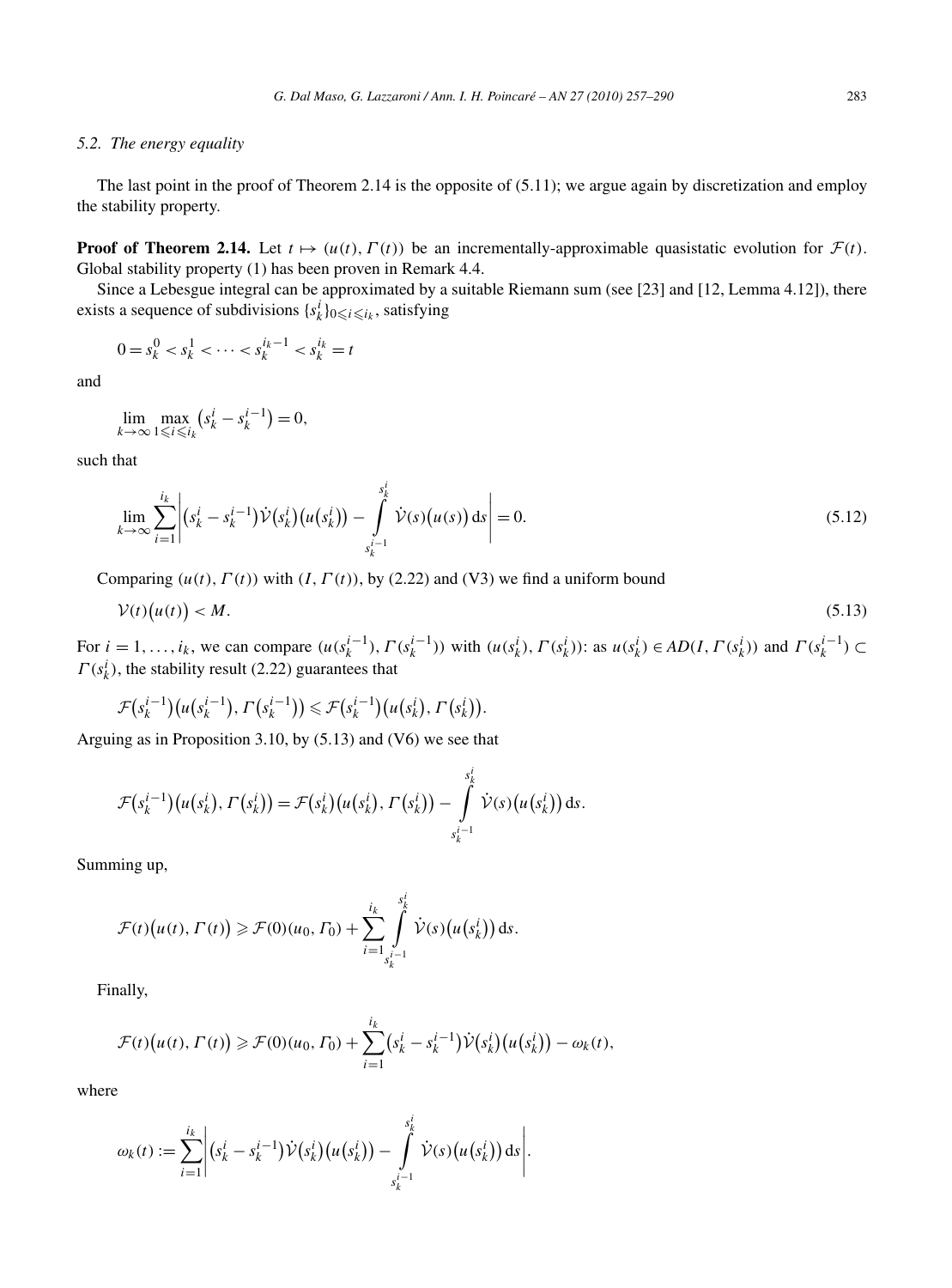By (V7) and (5.13) we have  $\omega_k(t) \to 0$ ; hence, by (5.12) we find, recalling (5.11),

$$
\mathcal{F}(t)(u(t), \Gamma(t)) = \mathcal{F}(0)(u_0, \Gamma_0) + \int_0^t \dot{\mathcal{V}}(s)(u(s)) \, \mathrm{d}s,\tag{5.14}
$$

which leads to the energy balance property (2).  $\Box$ 

**Remark 5.2.** Let  $(u(t), \Gamma(t))$  and  $(u_{k_i}(t), \Gamma_{k_i}(t))$  be as in Definition 2.12; let  $V_k(t)$  and  $\mathcal{F}_k(t)$  be as in (3.8). By (5.9), (5.10), and (5.14) we obtain

$$
\mathcal{F}(t)\big(u(t),\,\Gamma(t)\big)=\lim_{j\to\infty}\mathcal{F}_{k_j}(t)\big(u_{k_j}(t),\,\Gamma_{k_j}(t)\big).
$$

As by Remark 4.4

$$
\mathcal{V}(t)\big(u(t)\big) = \lim_{j \to \infty} \mathcal{V}_{k_j}(t)\big(u_{k_j}(t)\big),
$$

we get

$$
\mathcal{K}\big(\Gamma(t)\big)=\lim_{j\to\infty}\mathcal{K}\big(\Gamma_{k_j}(t)\big).
$$

#### *5.3. Convergence of the discrete-time problems*

In the last remark we have seen that the elastic energy and the crack energy of an incrementally-approximable quasistatic evolution are the limits of the corresponding energies for the associated subsequence of incremental approximate solutions. Now we show that the convergence holds for the whole sequence of incremental approximate solutions, adapting [12, Theorem 8.1].

**Theorem 5.3** *(Convergence of energies). Let*  $\mathcal{F}(t)$  *be the energy defined in* (2.16)*, where*  $\mathcal{V}(t)$  *satisfies* (V1–8) *and* K satisfies (K1–2). Let  $(u(t), \Gamma(t))$ ,  $(u_0, \Gamma_0)$ ,  $\Gamma^*(t)$ , and  $(u_k(t), \Gamma_k(t))$  be as in Definition 2.12; let  $V_k(t)$  and  $\mathcal{F}_k(t)$  be *as in* (3.8)*. Then for every*  $t \in [0, T]$ 

$$
\mathcal{V}(t)\big(u(t)\big) = \lim_{k \to \infty} \mathcal{V}_k(t)\big(u_k(t)\big),\tag{5.15}
$$

$$
\mathcal{K}\big(\Gamma(t)\big) = \lim_{k \to \infty} \mathcal{K}\big(\Gamma_k(t)\big). \tag{5.16}
$$

*Moreover, the functions*  $\theta_k(t)$  *defined in* (2.21) *satisfy* 

$$
\theta_k \to \theta_\infty \quad \text{in } L^1([0, T]), \tag{5.17}
$$

*where*  $\theta_{\infty}(t)$  *is given by* (5.8)*.* 

**Proof.** Let us fix  $t \in [0, T]$  and let  $u_{k_l}(t)$  be a subsequence of  $u_k(t)$  such that

$$
\lim_{l\to\infty} \mathcal{V}_{k_l}(t)\big(u_{k_l}(t)\big) = \liminf_{k\to\infty} \mathcal{V}_k(t)\big(u_k(t)\big).
$$

By Proposition 3.10 and the Compactness Theorem 3.3, there exists a further subsequence, still denoted by  $u_{k_l}$ , and a function  $u^*(t)$  such that  $u_{k_l} \rightharpoonup u^*(t)$  weakly in  $SBV^p(\Omega_D; K)$ . Since  $\Gamma_{k_l}(t) \sigma^p$ -converges to  $\Gamma^*(t)$  and  $\Gamma(t)$  = *Γ*<sup>\*</sup>(*t*) ∪ *Γ*<sub>0</sub>, using (2.20) we can apply Theorem 4.3 to  $\Gamma_{k_l}(t)$ ,  $u_{k_l}(t)$ , and to the sequence  $\tau_{k_l}(t)$  defined in (3.8). Therefore  $u^*(t) \in AD(I, \Gamma(t)),$ 

$$
\mathcal{V}(t)\big(u^*(t)\big) = \lim_{l \to \infty} \mathcal{V}_{k_l}\big(u_{k_l}(t)\big),
$$

and

 $\mathcal{F}(t)\big(u^*(t),\Gamma(t)\big) \leqslant \mathcal{F}(t)(v,\Gamma)$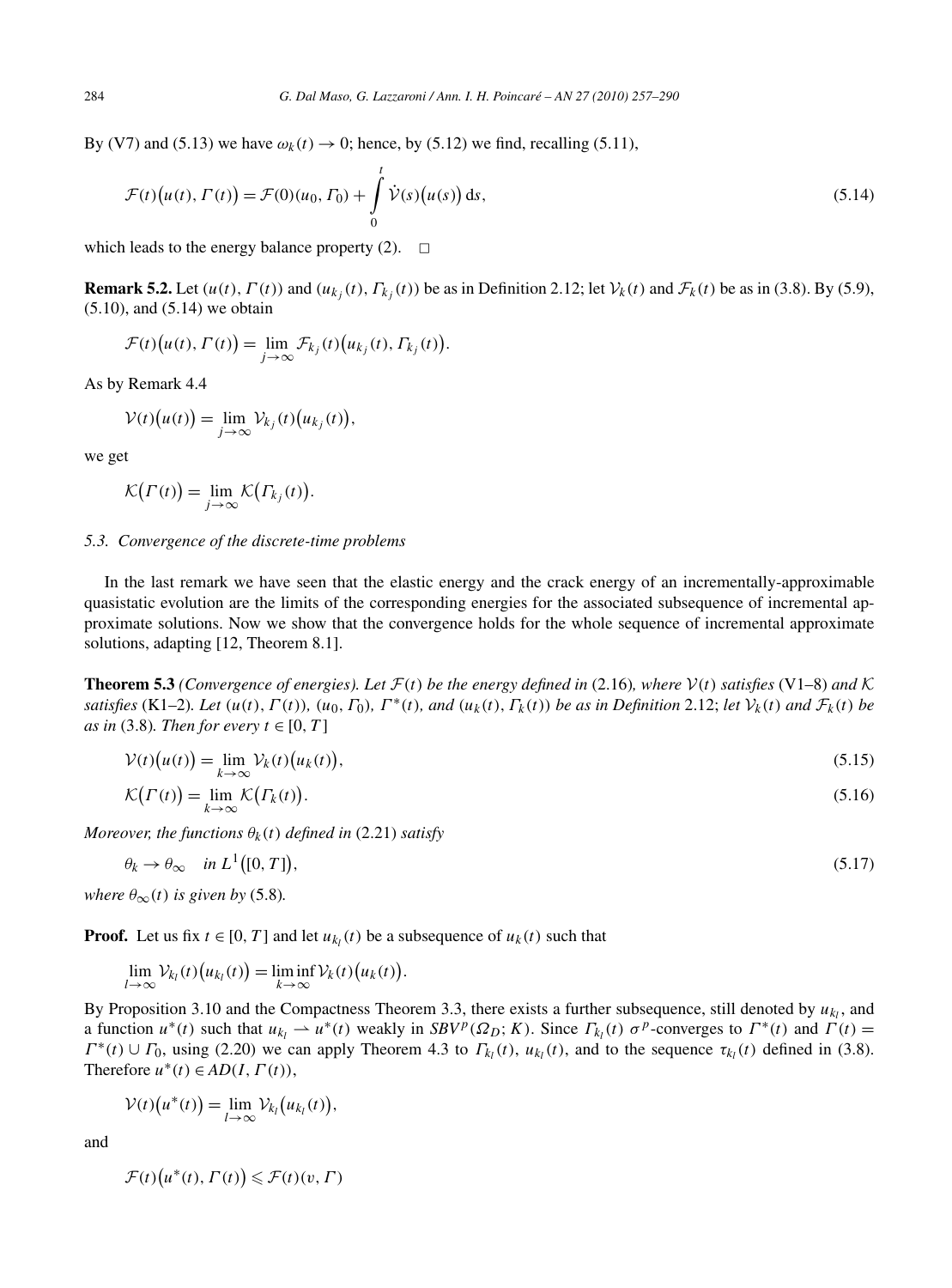for every  $\Gamma \in \mathcal{R}$ , with  $\Gamma(t) \subseteq \Gamma$ , and for every  $v \in AD(I, \Gamma)$ . Since  $(u(t), \Gamma(t))$  satisfies the same minimality property by (2.22), we have

$$
\mathcal{V}(t)\big(u(t)\big) = \mathcal{V}(t)\big(u^*(t)\big).
$$

Collecting these facts we get

$$
\mathcal{V}(t)\big(u(t)\big) = \liminf_{k \to \infty} \mathcal{V}_k(t)\big(u_k(t)\big),\tag{5.18}
$$

so that by  $(5.1)$ 

$$
\mathcal{F}(t)\big(u(t),\,\Gamma(t)\big)\leqslant \liminf_{k\to\infty}\mathcal{F}_k(t)\big(u_k(t),\,\Gamma_k(t)\big)
$$

and from  $(5.10)$  and  $(5.14)$  we obtain

$$
\mathcal{F}(t)\big(u(t),\Gamma(t)\big) = \lim_{k \to \infty} \mathcal{F}_k(t)\big(u_k(t),\Gamma_k(t)\big). \tag{5.19}
$$

Hence, (5.15) and (5.16) follow from (5.1), (5.18), and (5.19).

Moreover, by (3.9), (5.3), and (5.14) we get

$$
\int_{0}^{t} \theta_{\infty}(s) ds = \lim_{k \to \infty} \int_{0}^{\tau_k(t)} \theta_k(s) ds
$$

for every  $t \in [0, T]$ ; in particular,

$$
\int_{0}^{1} \theta_{\infty}(t) dt = \lim_{k \to \infty} \int_{0}^{1} \theta_{k}(t) dt.
$$

By (5.2)  $\theta_k \vee \theta_\infty$  converges to  $\theta_\infty$  pointwise on [0, T], so that  $\theta_k \vee \theta_\infty$  converges to  $\theta_\infty$  in  $L^1([0, T])$  thanks to the uniform bound on  $\theta_k(t)$  (see Proposition 3.10). Since  $\theta_k + \theta_\infty = (\theta_k \vee \theta_\infty) + (\theta_k \wedge \theta_\infty)$ , we conclude

$$
\int_{0}^{1} \theta_{\infty}(t) dt = \lim_{k \to \infty} \int_{0}^{1} (\theta_k \wedge \theta_{\infty})(t) dt.
$$

As  $\theta_k \wedge \theta_\infty \leq \theta_\infty$ , this implies that  $\theta_k \wedge \theta_\infty$  converges to  $\theta_\infty$  in  $L^1([0, T])$ , which, together with the convergence of  $\theta_k \vee \theta_\infty$ , gives (5.17).  $\Box$ 

## **6. Measurable evolutions**

So far we have not taken care of the measurability properties of  $t \mapsto u(t)$ . The following result ensures that, during the limit process described in Section 3.4, it is possible to select an incrementally-approximable quasistatic evolution  $(u(t), \Gamma(t))$  so that the function  $t \mapsto u(t)$  is measurable from [0, 1] to *SBV<sup>p</sup>*( $\Omega_D$ ;  $\mathbb{R}^n$ ), endowed with the norm (1.1).

**Theorem 6.1** *(Measurability of quasistatic evolutions). Let*  $\mathcal{F}(t)$  *be the energy defined in* (2.16)*, where*  $\mathcal{V}(t)$  *satisfies* (V1–8) *and* K *satisfies* (K1–2)*. Let (u*0*,Γ*0*) be a minimum energy configuration at time* 0 *as in* (2.19)*, let*  $t \mapsto (u_k(t), \Gamma_k(t))$  *be a sequence of incremental approximate solutions with initial datum*  $(u_0, \Gamma_0)$ *, such that*  $\Gamma_k(t)$  $\sigma^p$ -converges to a set  $\Gamma^*(t) \in \mathcal{R}$ , and let  $\Gamma(t) := \Gamma^*(t) \cup \Gamma_0$ . Then there exists a measurable function  $t \mapsto u(t)$  from  $[0, 1]$  *to*  $SBV^p(\Omega_D; \mathbb{R}^n)$  *such that*  $u(t)$  *satisfies condition* (b) *of Definition* 2.12*.* 

In view of the previous fact, repeating the proof of Theorem 2.13 we obtain an existence result for measurable evolutions.

**Corollary 6.2** *(Existence of measurable quasistatic evolutions). Let* F*(t) be as before. Let (u*0*,Γ*0*) be a minimum energy configuration at time* 0 *as in* (2.19)*. Then there exists an incrementally-approximable quasistatic evolution t* →  $(u(t), \Gamma(t))$  with initial datum  $(u_0, \Gamma_0)$ , such that  $t \mapsto u(t)$  is measurable as a function from [0, 1] to SBV<sup>*p*</sup>( $\Omega_D$ ;  $\mathbb{R}^n$ ).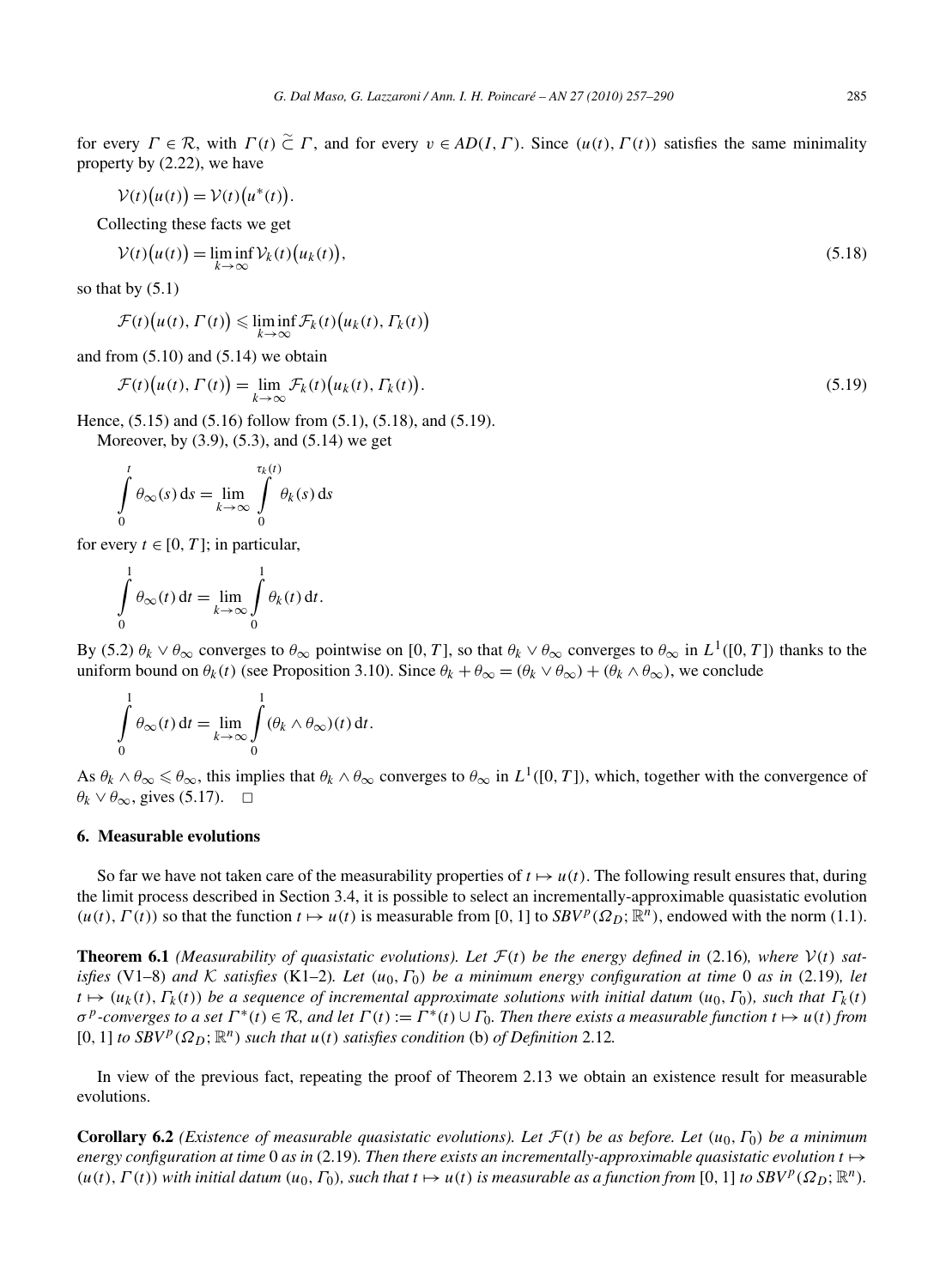The first step in the proof of Theorem 6.1 is the measurability in  $L^p$ : the following lemma is an adaptation of [14, Theorem 3.5].

**Lemma 6.3.** In the hypotheses of Theorem 6.1, there exists a function  $t \mapsto u(t)$ , satisfying condition (b) of Defini*tion* 2.12*, such that the function*  $t \mapsto (\nabla u(t), u(t))$  *is measurable from* [0*,* 1] *to*  $L^p(\Omega_D; \mathbb{M}^{n \times n}) \times L^p(\Omega_D; \mathbb{R}^n)$ *.* 

**Proof.** Let *(uk(t),Γk(t))* be a sequence of incremental approximate solutions associated to *(u(t),Γ (t))* as in Definition 2.12. Let  $\theta_k(t)$  be as in (2.21) and  $\theta_\infty(t)$  as in (5.2). For every  $t \in [0, 1]$ , let us consider the sets

 $A(t) := \left\{ (\nabla u, u): u \in SBV^p(\Omega_D; K) \right\}$  and there is a subsequence  $k_j$  such that

 $u_{k_j}(t) \to u$  weakly<sup>\*</sup> in *SBV<sup>P</sup>*( $\Omega_D$ ; *K*) and  $\theta_{k_j}(t) \to \theta_{\infty}(t)$ .

By Definition 2.12, for any selection  $t \mapsto (\nabla u(t), u(t))$  the function  $t \mapsto (u(t), \Gamma(t))$  is an incrementallyapproximable quasistatic evolution.

By the Dominated Convergence Theorem and the Compactness Theorem 3.3,  $(\nabla u, u) \in \mathcal{A}(t)$  if and only if there is a subsequence  $k_j$  such that  $\nabla u_{k_j}(t)$  converges to  $\nabla u$  weakly in  $L^p(\Omega_D; \mathbb{M}^{n \times n})$ ,  $u_{k_j}(t)$  converges to *u* weakly in  $L^p(\Omega_D;\mathbb{R}^n)$ , and  $\theta_{k_i}(t) \to \theta_{\infty}(t)$ . Moreover, as the gradients  $\nabla u_k(t)$  are bounded in  $L^p(\Omega_D;\mathbb{M}^{n \times n})$  uniformly in *k* and *t* and the functions  $u_k(t)$  take value in *K*, there exists a bounded closed convex set  $B \subset L^p(\Omega_D; \mathbb{M}^{n \times n}) \times$  $L^p(\Omega_D;\mathbb{R}^n)$  such that  $(\nabla u_k(t), u_k(t)) \in B$  for every *k* and *t*. This leads to regard *B* as a compact metrizable space, endowed with the weak topology of  $L^p(\Omega_D; \mathbb{M}^{n \times n}) \times L^p(\Omega_D; \mathbb{R}^n)$ .

Thanks to [14, Lemma 3.6], the multifunction  $t \mapsto A(t)$  is measurable from [0, 1] to *B*. By the Aumann–von Neumann Selection Theorem [7, Theorem III.6], we can select  $t \mapsto (\nabla u(t), u(t))$  in such a way that it is measurable from [0, 1] to  $L^p(\Omega_D; \mathbb{M}^{n \times n}) \times L^p(\Omega_D; \mathbb{R}^n)$ , endowed with the weak topology. The passage to the strong topology is an application of the Pettis Theorem [31, Chapter 5, Section 4].  $\Box$ 

**Proof of Theorem 6.1.** Consider the function  $t \mapsto u(t)$  found in the previous lemma; we want to show that it is measurable from [0, 1] to  $SBV^p(\Omega_D;\mathbb{R}^n)$ . Let  $M_b(\Omega_D;\mathbb{M}^{n\times n})$  be the Banach space of all bounded  $\mathbb{M}^{n\times n}$ -valued Radon measures on  $\Omega_D$ , endowed with the norm  $\|\mu\|_{M_b(\Omega_D;\mathbb{M}^{n\times n})} := |\mu|(\Omega_D)$ . Since  $SBV^p(\Omega_D;\mathbb{R}^n)$  is isometric to a closed subspace of  $L^1(\Omega_D;\mathbb{R}^n)\times L^p(\Omega_D;\mathbb{M}^{n\times n})\times M_b(\Omega_D;\mathbb{M}^{n\times n})$  by (1.1), the measurability from [0, 1] to  $SBV^p(\Omega_D;\mathbb{R}^n)$  is equivalent to requiring that

- $t \mapsto u(t)$  is measurable from [0, 1] to  $L^1(\Omega_D; \mathbb{R}^n)$ ,
- $t \mapsto \nabla u(t)$  is measurable from [0, 1] to  $L^p(\Omega_D; \mathbb{M}^{n \times n})$ ,
- $t \mapsto Du(t)$  is measurable from [0, 1] to  $M_b(\Omega_D; \mathbb{M}^{n \times n})$ .

As  $t \mapsto (\nabla u(t), u(t))$  is measurable from [0, 1] to  $L^p(\Omega_D; \mathbb{M}^{n \times n}) \times L^p(\Omega_D; \mathbb{R}^n)$  and  $S(u(t)) \overset{\sim}{\subset} \Gamma(t)$ , we must only prove the measurability of  $t \mapsto [u(t)] \otimes v_{u(t)} \mathcal{H}^{n-1} \mathcal{L} \Gamma(t)$ , the jump part of  $Du(t)$ , as a function from [0, 1] to  $M_b(\Omega_D; \mathbb{M}^{n \times n})$ . Notice that, by the monotonicity of  $\Gamma(t)$ , the unit normal vector  $v_{u(t)}$  can be regarded as a timeindependent term, equal to a prescribed unit normal *ν* to  $\Gamma := \Gamma(1)$ . Hence,  $[u(t)] \otimes v_{u(t)} \mathcal{H}^{n-1} \mathcal{L} \Gamma(t) = [u(t)] \otimes$ *ν*H<sup>*n*−1</sup> **Γ** *Γ* 

We are left to show the measurability of  $t \mapsto [u(t)]\mathcal{H}^{n-1} \mathcal{L} \Gamma$  from [0, 1] to  $M_b(\Omega_D;\mathbb{R}^n)$ . To this aim it is sufficient to prove that the function  $t \mapsto [u(t)]$  is measurable from [0, 1] to  $L^1_{\mathcal{H}^{n-1}}(\Gamma;\mathbb{R}^n)$ . For every  $r > 0$ , we consider the bounded linear operator  $\Phi_r: L^1(\Omega_D; \mathbb{R}^n) \to L^1_{\mathcal{H}^{n-1}}(\Gamma; \mathbb{R}^n)$  defined by

$$
\Phi_r(u)(x) := \frac{2}{\mathcal{L}^n(B_r(x))} \bigg( \int\limits_{B_r^+(x)} u(y) \, dy - \int\limits_{B_r^-(x)} u(y) \, dy \bigg),
$$

where  $B_r^{\pm}(x)$  denotes the half-ball with centre *x* and radius *r*, oriented as  $\pm v(x)$ . Since  $t \mapsto u(t)$  is measurable from [0, 1] to  $L^1(\Omega_D; \mathbb{R}^n)$ , the function  $t \mapsto \Phi_r(u(t))$  is measurable from [0, 1] to  $L^1_{\mathcal{H}^{n-1}}(\Gamma; \mathbb{R}^n)$  for every  $r > 0$ . As *u(t)* ∈ *BV*( $\Omega_D$ ;  $\mathbb{R}^n$ ) ∩  $L^\infty(\Omega_D; \mathbb{R}^n)$  for every *t*, we have  $\Phi_r(u(t)) \to [u(t)]$  strongly in  $L^1_{\mathcal{H}^{n-1}}(\Gamma; \mathbb{R}^n)$  as  $r \to 0$ . We conclude that  $t \mapsto [u(t)]$  is measurable from [0, 1] to  $L^1_{\mathcal{H}^{n-1}}(\Gamma; \mathbb{R}^n)$ .  $\Box$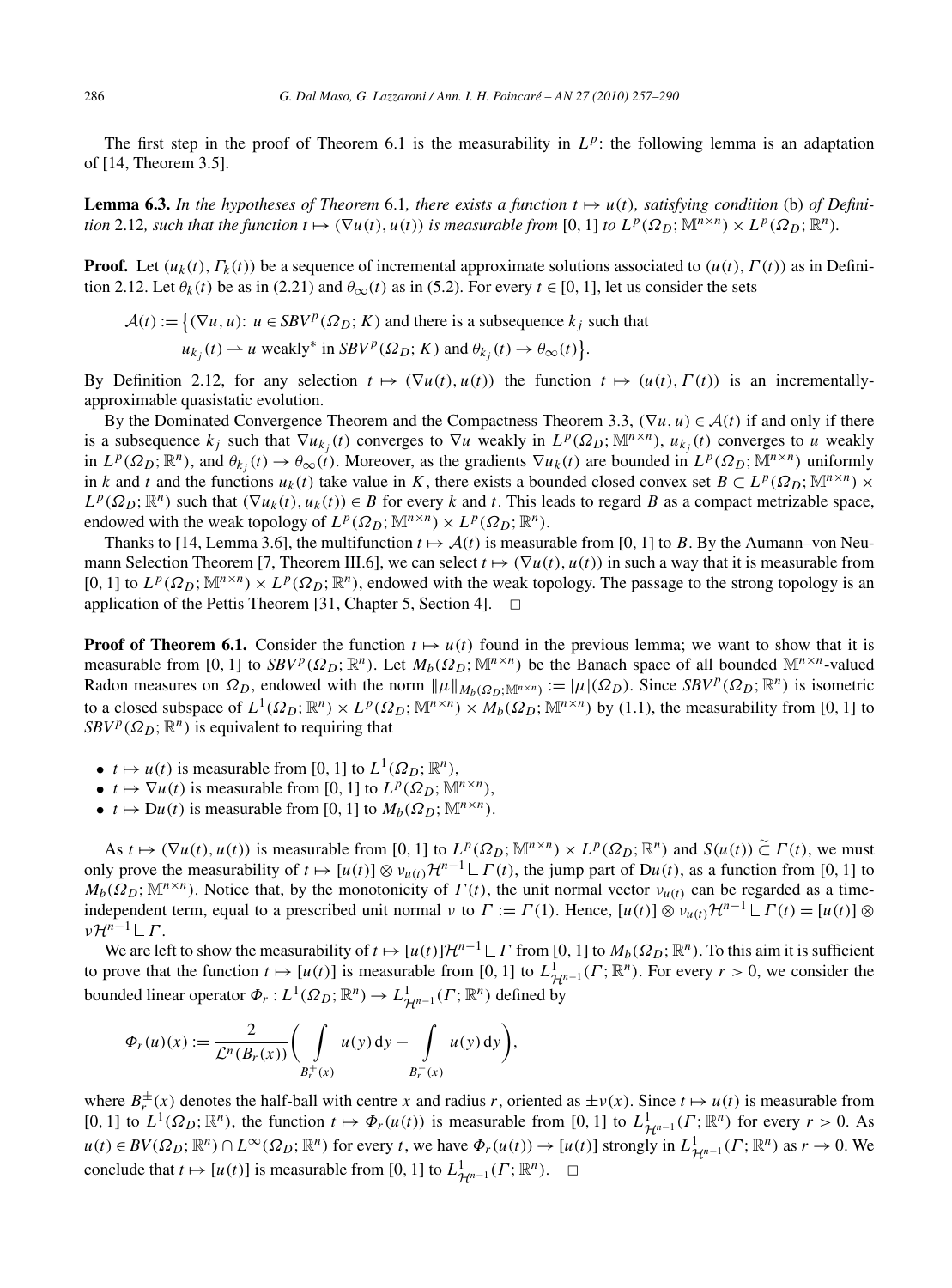**Remark 6.4.** We have proven the measurability in the sense of *SBV<sup>p</sup>* as a consequence of the measurability in the sense of  $L^p$ . Viceversa, one can see that, for every measurable map  $t \mapsto u(t)$  from [0, 1] to  $SBV^p(\Omega_D;\mathbb{R}^n)$ , the function  $t \mapsto (\nabla u(t), u(t))$  is also measurable from [0, 1] to  $L^p(\Omega_D; \mathbb{M}^{n \times n}) \times L^p(\Omega_D; \mathbb{R}^n)$ , so that the conclusion of Lemma 6.3 follows from Theorem 6.1.

# **7. Extension to volume forces**

For the sake of simplicity, we have treated the case without applied forces, where the time-dependence is given only by the boundary data. Actually, with elementary modifications to the proofs presented here, it is possible to consider smooth volume forces, depending on time.

We assume that the applied forces are conservative, i.e., there exists a function  $G$ :[0, 1]  $\times \Omega \times K \to \mathbb{R}$  such that the force density per unit volume in the reference configuration corresponding to a deformation  $u \in SBV(\Omega_D; K)$  is given by  $D_yG(t, x, u(x))$ , where  $D_yG(t, x, y)$  denotes the partial gradient of *G* with respect to *y*. So, the work done by the body forces is given up to an additive constant by

$$
\mathcal{G}(t)(u) := \int_{\Omega} G\big(t, x, u(x)\big) \, \mathrm{d}x. \tag{7.1}
$$

We suppose that *G* satisfies the following properties:

- (G1)  $x \mapsto G(t, x, y)$  is  $\mathcal{L}^n$ -measurable on  $\Omega$  for every  $(t, y) \in [0, 1] \times K$ ;
- (G2)  $(t, y) \mapsto G(t, x, y)$  is  $C^1$  on  $[0, 1] \times K$  for every  $x \in \Omega$ ;
- (G3) there exists a constant  $a_G > 0$  such that

$$
\left|G(t, x, y)\right| + \left|D_t G(t, x, y)\right| + \left|D_y G(t, x, y)\right| \leq a_G
$$

for every  $(t, x, y) \in [0, 1] \times \Omega \times K$ .

Under these assumptions, for any *u* ∈ *SBV*( $Ω<sub>D</sub>$ ; *K*) the function *t*  $\mapsto$  *G*(*t*)(*u*) is *C*<sup>1</sup> on [0, 1] and its derivative  $\dot{G}(t)(u)$ is given by

$$
\dot{\mathcal{G}}(t)(u) = \int_{\Omega} \mathcal{D}_t G\big(t, x, u(x)\big) \, \mathrm{d}x. \tag{7.2}
$$

Notice that the presence of the confinement hypothesis  $u(x) \in K$  allows us to avoid the growth conditions with respect to *y*, required in [12].

We add the force term in (2.2) and redefine the total energy of the system, which now depends also on *t*:

$$
\mathcal{E}(t)(u,\Gamma) := \mathcal{W}(u) - \mathcal{G}(t)(u) + \mathcal{K}(\Gamma). \tag{7.3}
$$

Following the technique of multiplicative splitting (see Section 2.3), we look for a solution  $u \in AD(\psi(t), \Gamma)$  to (2.4) in the form  $u = \psi(t) \circ z$ , with  $z \in SBV(\Omega_D; K)$ . To treat the case of the volume forces, we substitute (2.10) with

$$
V(t, x, y, A) := W(x, \nabla \psi(t, y)A) - G(t, x, \psi(t, y)) + a_G.
$$
\n(7.4)

The term  $a_G$ , which has no influence on the solution, has been added in order to get  $V \ge 0$ . As always, given  $u \in$ *SBV*( $\Omega_D$ ; *K*),  $V(t)(u)$  represents the integral of  $V(t, x, u(x), \nabla u(x))$ . We have

$$
\mathcal{W}(u) - \mathcal{G}(t)(u) = \mathcal{V}(t)\big(\phi(t) \circ u\big) - b_G,\tag{7.5}
$$

$$
\mathcal{V}(t)(z) - b_G = \mathcal{W}(\psi(t) \circ z) - \mathcal{G}(t)(\psi(t) \circ z), \tag{7.6}
$$

where  $b_G := a_G \mathcal{L}^n(\Omega)$ . The last expression suggests that the minimal hypotheses on G depend on the assumptions on the prescribed deformation  $\psi(t)$ : they will be studied in [26].

It is possible to prove that the new functional  $V(t)$  satisfies the same properties (V1–8) stated in Section 2.3. Hence, the results concerning the existence and the main properties of quasistatic evolutions still hold. When coming back to the original formulation with time-dependent prescribed deformations, one should take into account the force term in the definition of the power of the system, which becomes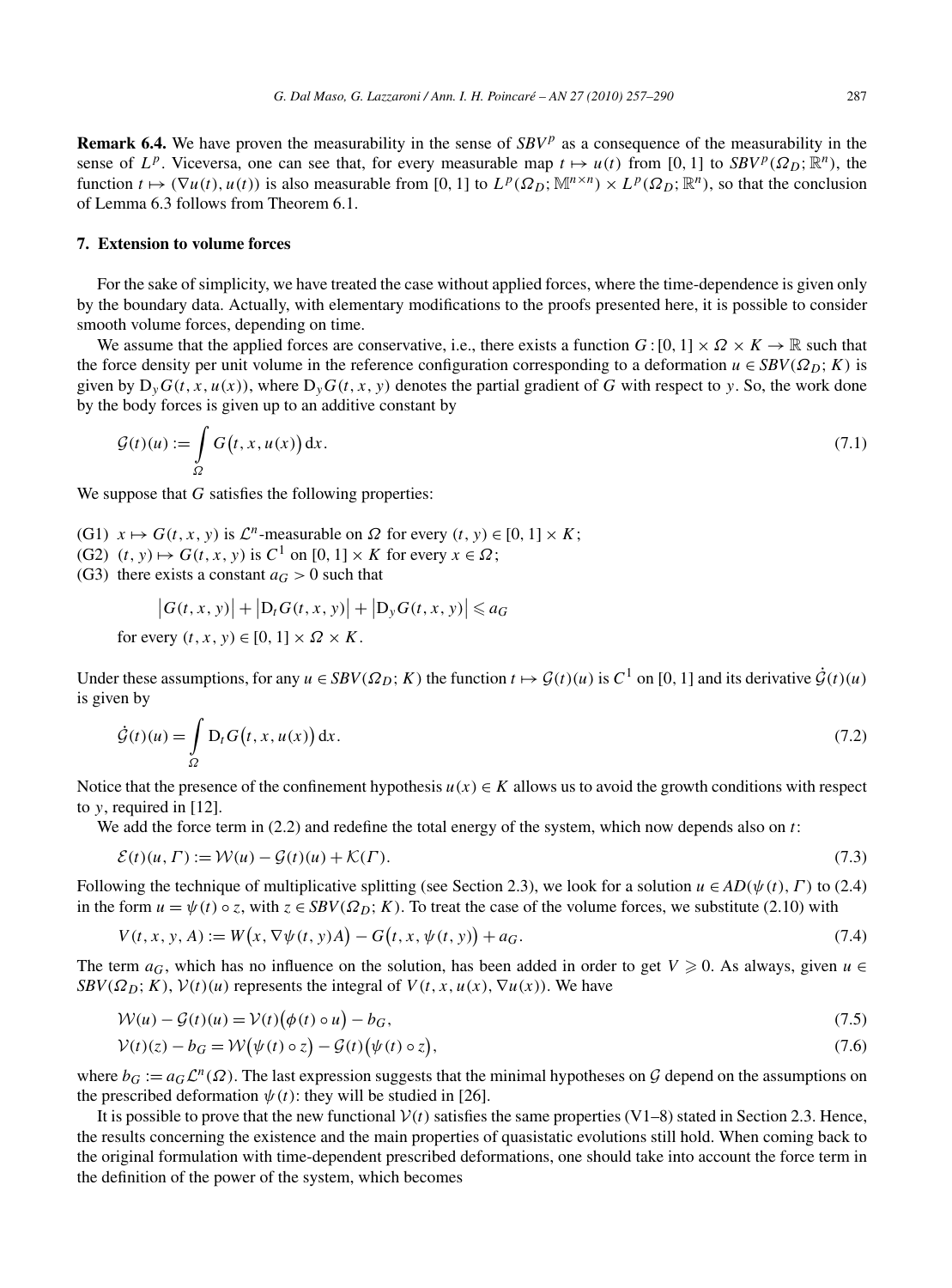$$
\mathcal{P}(t)(u) := \int_{\Omega} D_A W(x, \nabla u) : \nabla (\dot{\psi}(t) \circ \phi(t) \circ u) dx - \int_{\Omega} D_y G(t, x, u) \cdot (\dot{\psi}(t) \circ \phi(t) \circ v) dx.
$$
\n(7.7)

The rule for the change of variables in the derivative of  $V(t)$  is now

$$
\dot{\mathcal{V}}(t)(\phi(t) \circ u) = \mathcal{P}(t)(u) - \dot{\mathcal{G}}(t)(u),\tag{7.8}
$$

so that Definition 2.17 is modified by setting

$$
\eta_k(t) := \mathcal{P}(t)\big(u_k(t)\big) - \dot{\mathcal{G}}(t)\big(u_k(t)\big). \tag{7.9}
$$

Finally, Theorems 2.18 and 2.19 also hold for the system with applied forces, with the energy balance law

$$
\dot{E}(t) = \mathcal{P}(t)\big(u(t)\big) - \dot{\mathcal{G}}(t)\big(u(t)\big),\tag{7.10}
$$

where  $E(t) := \mathcal{E}(t)(u(t), \Gamma(t))$ . We leave the details to the reader.

#### **Acknowledgement**

This work is part of the Project "Variational problems with multiple scales" 2006, supported by the Italian Ministry of University and Research.

# **Appendix A. Some remarks about non-interpenetration**

Besides the Ciarlet–Nečas condition for cracked bodies, adopted in the present paper (see Definition 1.1), two other notions of non-interpenetration can be considered for a function  $u \in SBV(\Omega;\mathbb{R}^n)$ :

(a) *Linearized self-contact condition*: for  $\mathcal{H}^{n-1}$ -a.e. *x* ∈ *S*(*u*)

$$
[u(x)]\cdot v_u(x)\geq 0;
$$

(b) *Progressive non-interpenetration*: there exists a "continuous" function  $\lambda \mapsto u(\lambda)$ , defined for  $\lambda \in [0, 1]$  and with values in  $SBV(\Omega;\mathbb{R}^n)$ , such that  $u(0)$  is the identity map,  $u(1) = u$ , and  $u(\lambda)$  satisfies the Ciarlet–Necas condition of Definition 1.1 for every  $\lambda \in [0, 1]$ .

Condition (b) clearly depends on the choice of the notion of continuity: ideally, it should be selected so that  $\lambda \mapsto u(\lambda)$ is continuous if and only if the associated motion can be realized by a physical process.

In [21, Section 6], Definition 1.1 and condition (a) have been compared, showing that neither property implies the other one. Moreover, if  $u \in SBV^q(\Omega; \mathbb{R}^n)$  for some  $q > n$ , it is proven in [21, Proposition 6.2] that (a) holds whenever the functions

$$
u(\lambda, x) := x + \lambda v(x) \tag{A.1}
$$

satisfy Definition 1.1 for every  $\lambda \in [0, 1]$ , where  $v(x) := u(x) - x$ . Since this property usually holds when the displacement  $v(x)$  is "small", this result suggests that the linearized self-contact condition is natural for linearized elasticity. It also proves that (b) implies (a) in the special case where  $u(\lambda)$  is given by (A.1).

The following examples show that, in the general case, the progressive non-interpenetration does not imply the linearized self-contact condition, even if  $u(\lambda, x)$  is smooth out of the jump set. In both examples  $n = 2$  and  $\Omega$  is the open ball with centre 0 and radius 2.

**Example A.1.** For every  $\lambda \in [0, 1]$  and  $x \in \Omega$ , let

$$
u(\lambda, x) := \begin{cases} x & \text{if } |x| \leq 1, \\ R_{\lambda} x & \text{if } |x| > 1, \end{cases}
$$

where  $R_{\lambda}$  is the rotation of angle  $\lambda$ . Then for every  $\lambda$  the Ciarlet–Nečas condition is satisfied, the jump set  $S(u(\lambda, \cdot))$ coincides with  $\Gamma := \{ |x| = 1 \}$ , and

$$
[u(\lambda, x)] \cdot v(x) = (R_{\lambda}x - x) \cdot x = \cos \lambda - 1 < 0 \quad \text{for every } x \in \Gamma.
$$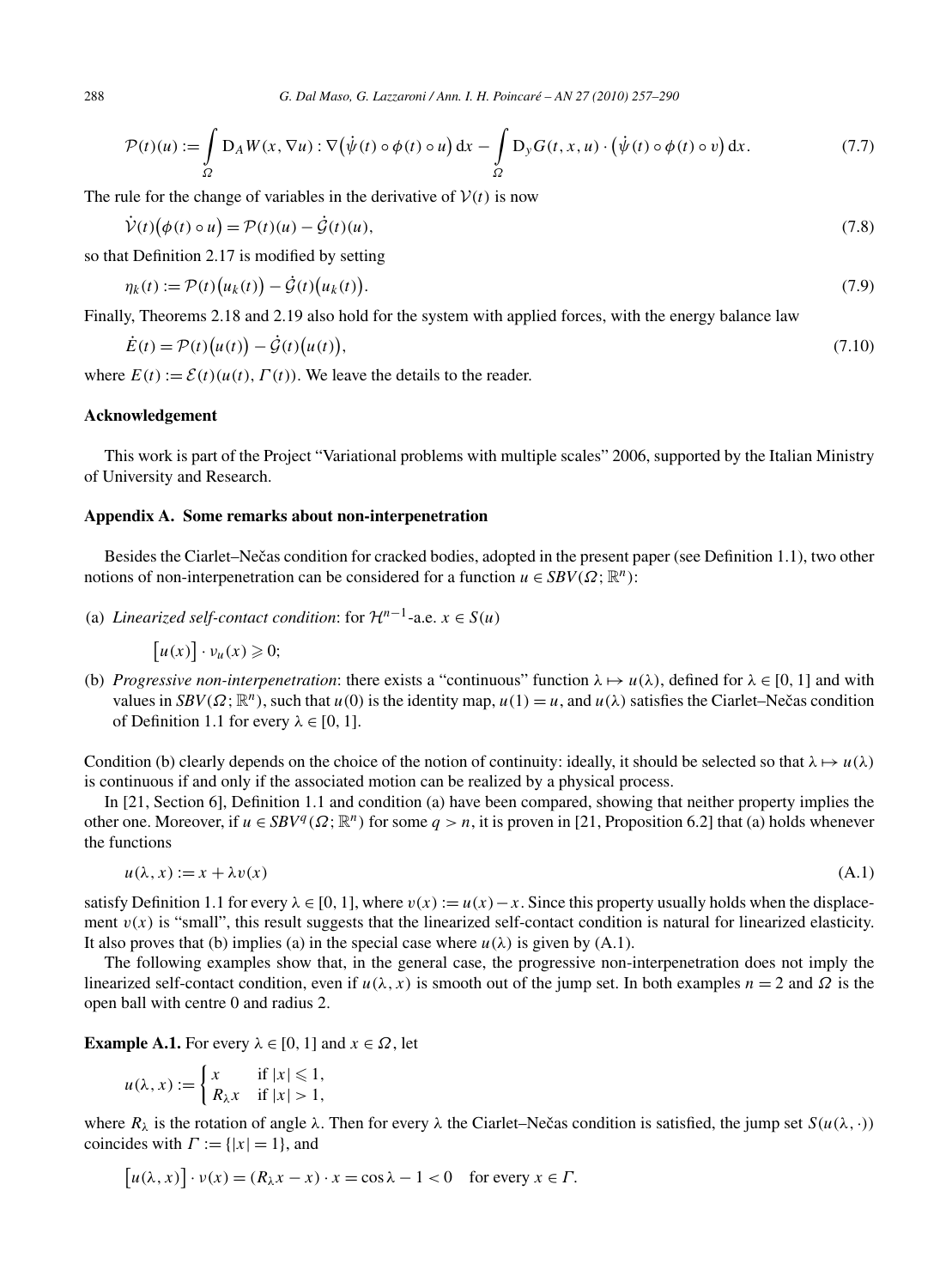In this case the lips of the crack in the deformed configuration remain in contact for every *λ*. However, we can obtain a similar example with an opening crack, defining

$$
u(\lambda, x) := \begin{cases} x & \text{if } |x| \leq 1, \\ a_{\lambda} R_{\lambda} x & \text{if } |x| > 1, \end{cases}
$$

where  $\lambda \mapsto a_{\lambda}$  is continuous and  $1 < a_{\lambda} < 1/\cos \lambda$  for  $0 < \lambda < 1$ .

In the previous example, the crack set in the reference configuration does not depend on  $\lambda$ , and  $u(\lambda, x) = x$  on one of the regions determined by the crack set. The violation of (a) is obtained by exploiting the strict convexity of this region. Instead, the next example achieves the same result with a rectilinear crack.

**Example A.2.** Let  $\zeta \in C^{\infty}(\mathbb{R})$  be a nondecreasing function such that  $\zeta(s) = 0$  for  $s \leq 0$  and  $\zeta(s) > 0$  if  $s > 0$ , and let  $\Gamma := \{(x_1, 0): 0 < x_1 < 1\}$ . For every  $\lambda \in [0, 1]$  and every  $x = (x_1, x_2) \in \Omega \setminus \Gamma$  we define

$$
u(\lambda, x) := \begin{cases} (x_1, x_2 + \lambda x_1^2) & \text{if } x_2 > 0, \\ (x_1, \lambda x_1^2) & \text{if } x_1 \le 0 \text{ and } x_2 = 0, \\ (x_1[1 + \lambda \zeta(x_1)], x_2 + \lambda x_1^2[1 + \lambda \zeta(x_1)]) & \text{if } x_2 < 0. \end{cases}
$$

First of all, we observe that  $u(\lambda, \cdot)$  is injective in each of the three regions used for the definition (thanks to the monotonicity of  $\zeta$ ). To prove the injectivity on the whole domain, it is enough to show that these regions are mapped into pairwise disjoint sets. The image of  $\{x_2 > 0\}$  lies strictly above the parabola  $\Pi := \{(x_1, \lambda x_1^2): x_1 \in \mathbb{R}\}$ ; the region  ${x_1 \leq 0, x_2 = 0}$  is mapped into *Π*, while the image of the third region  ${x_2 < 0}$  lies strictly below the curve  $\{(x_1[1 + \lambda \zeta(x_1)], \lambda x_1^2[1 + \lambda \zeta(x_1)]\colon x_1 \in \mathbb{R}\}\)$ . The branch of this curve corresponding to  $x_1 \leq 0$  is contained in  $\Pi$ , while the branch corresponding to  $x_1 > 0$  lies strictly below  $\Pi$  for  $\lambda > 0$ , since  $1 < 1 + \lambda \zeta(x_1)$ . This shows that  $u(\lambda, \cdot)$ is injective and that the crack lips in the deformed configuration overlap only at the crack tip  $(0, 0)$ , except for  $\lambda = 0$ . Moreover, *u* belongs to  $C^{\infty}([0, 1] \times (\Omega \setminus \Gamma))$  and all its partial derivatives have a finite limit on both sides of *Γ*. For every  $\lambda$  the jump set  $S(u(\lambda, \cdot))$  coincides with  $\Gamma$ , and

$$
[u(\lambda, x)] \cdot v(x) = -\lambda^2 x_1^2 \zeta(x_1) < 0 \quad \text{for every } x \in \Gamma.
$$

In both cases condition (a) is violated not only by  $u(1, \cdot)$ , but also by  $u(\lambda, \cdot)$  for every  $\lambda > 0$ . Hence, (a) may not hold even if the deformation satisfies (b) and is very close to the identity in a *C*<sup>∞</sup> sense. Notice that, if *λ* is interpreted as time, the function  $u(\lambda, x)$  represents a physically admissible motion of the cracked body  $\Omega \setminus \Gamma$ , starting from the undeformed configuration  $u(0, x) = x$ . Therefore, requiring (a) appears to be unnatural, unless one linearizes with respect to  $\lambda$  at  $\lambda = 0$ .

In our opinion, the correct notion of non-interpenetration in nonlinear fracture mechanics is condition (b), since it takes into account the fact that the deformation is always the result of a "continuous" evolution through noninterpenetrating intermediate states, starting from an initial condition, that may be taken as reference configuration. Unfortunately, up to now, there are no mathematical results concerning the stability of this property: this is the reason why we adopted instead the Ciarlet–Nečas condition.

However, if we consider an incrementally-approximable quasistatic evolution  $t \mapsto (u(t), \Gamma(t))$ , according to Definition 2.17, such that the initial datum  $u_0$  satisfies (b) and  $t \mapsto u(t)$  is continuous on some interval [0,  $\tau$ ], in the same sense chosen for (b), it follows immediately from the definition that  $u(t)$  satisfies also the progressive noninterpenetration condition for every  $t \in [0, \tau]$ .

## **References**

- [1] L. Ambrosio, A compactness theorem for a new class of functions of bounded variation, Boll. Unione Mat. Ital. B 3 (1989) 857–881.
- [2] L. Ambrosio, On the lower semicontinuity of quasiconvex integrals in *SBV(Ω,*R*k)*, Nonlinear Anal. 23 (1994) 405–425.
- [3] L. Ambrosio, N. Fusco, D. Pallara, Functions of Bounded Variation and Free Discontinuity Problems, Oxford Math. Monogr., The Clarendon Press, Oxford University Press, New York, 2000.
- [4] J.M. Ball, Some open problems in elasticity, in: P. Newton, P. Holmes, A. Weinstein (Eds.), Geometry, Mechanics, and Dynamics, Springer, New York, 2002, pp. 3–59.
- [5] W.W. Bledsoe, A.P. Morse, Some aspects of covering theory, Proc. Amer. Math. Soc. 3 (1952) 804–812.